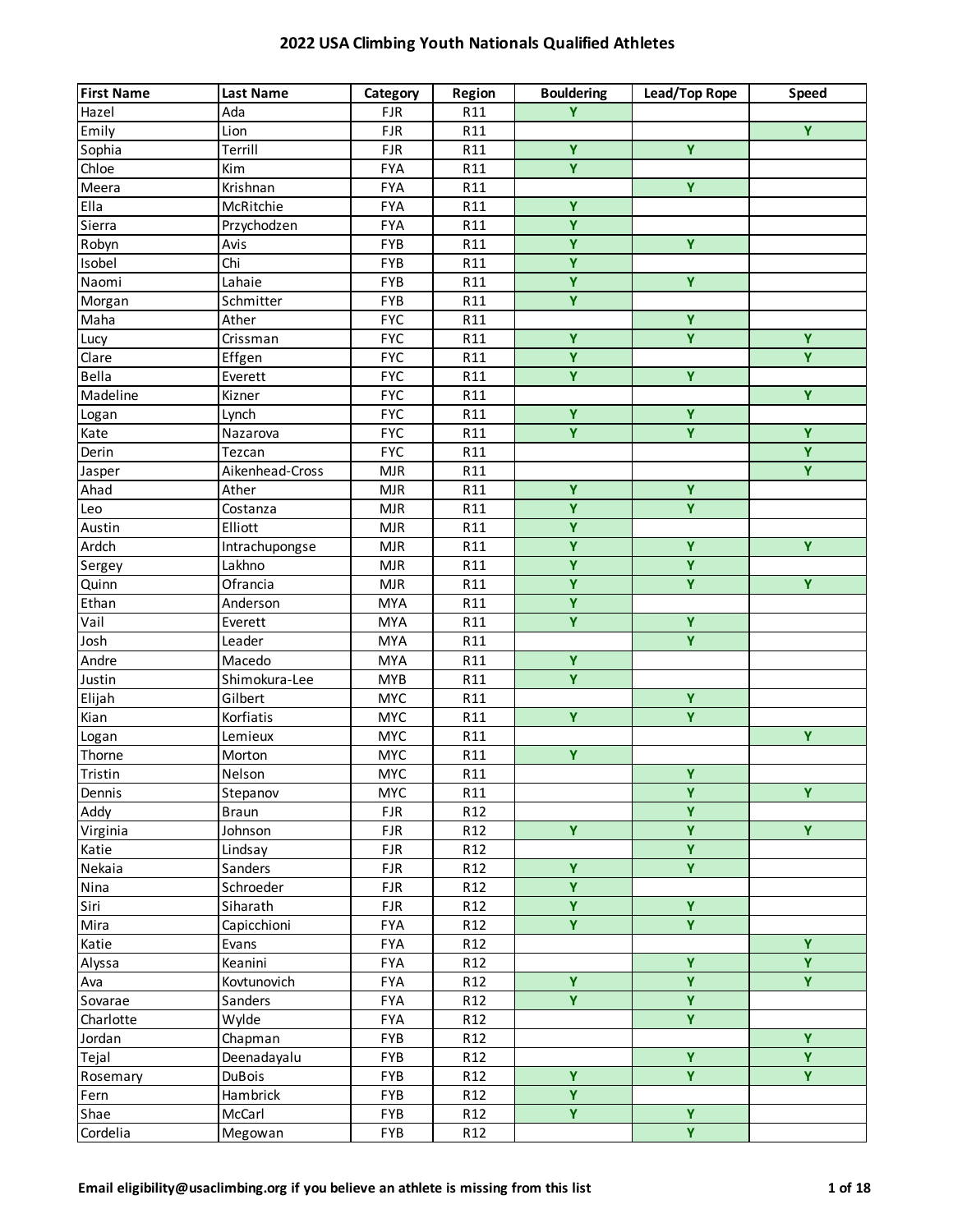| $\overline{\mathbf{Y}}$<br>Sophie<br>Weatherill<br>FYB<br>R <sub>12</sub><br>$\overline{Y}$<br>Alina<br><b>FYC</b><br>R <sub>12</sub><br>Atkinson<br>$\overline{Y}$<br>Uma<br>Y<br>Deenadayalu<br><b>FYC</b><br>R <sub>12</sub><br>$\overline{Y}$<br>Alison<br><b>FYC</b><br>Hansen<br>R <sub>12</sub><br>$\overline{Y}$<br><b>FYC</b><br>Maja<br>McCarthy<br>R <sub>12</sub><br>$\overline{Y}$<br>Millie<br><b>FYC</b><br>Rauch<br>R <sub>12</sub><br>$\overline{Y}$<br><b>FYC</b><br>Neva<br>Scott<br>R <sub>12</sub><br>$\overline{Y}$<br>Ÿ<br>Y<br>Sonja<br>Weatherill<br><b>FYC</b><br>R <sub>12</sub><br>$\overline{Y}$<br>William<br>Bagwell<br><b>MJR</b><br>R <sub>12</sub><br>$\overline{Y}$<br>$\overline{Y}$<br>Baker<br>Kevin<br><b>MJR</b><br>R <sub>12</sub><br>Kalel<br>Ÿ<br>Y<br>Chester<br>MJR<br>R <sub>12</sub><br>Y<br>MJR<br>Henry<br><b>DuBois</b><br>R <sub>12</sub><br>Ÿ<br>Andrew<br>Ebbing<br><b>MJR</b><br>R <sub>12</sub><br>$\overline{Y}$<br>Jacob<br><b>MJR</b><br>Evans<br>R <sub>12</sub><br>$\overline{Y}$<br>Marcos<br><b>MJR</b><br>R <sub>12</sub><br>Ngo<br>$\overline{Y}$<br>Owen<br>Adams<br><b>MYA</b><br>R <sub>12</sub><br>$\overline{Y}$<br>Mathew<br><b>MYA</b><br>R <sub>12</sub><br>Borne<br>$\overline{Y}$<br>$\overline{Y}$<br>Ÿ<br>Drew<br>Childers<br><b>MYA</b><br>R <sub>12</sub><br>$\overline{Y}$<br><b>MYA</b><br>Hap<br>Freres<br>R <sub>12</sub><br>$\overline{Y}$<br>Henrik<br>Keskula<br><b>MYA</b><br>R <sub>12</sub><br>$\overline{Y}$<br>Trotter<br><b>MYA</b><br>McLemore<br>R <sub>12</sub><br>$\overline{\mathbf{Y}}$<br>$\overline{Y}$<br>Austin<br><b>MYA</b><br>Oviatt<br>R <sub>12</sub><br>Y<br>Ÿ<br>Julian<br>Raaf<br><b>MYA</b><br>R <sub>12</sub><br>$\overline{Y}$<br>Oliver<br>Tannahill<br><b>MYA</b><br>R <sub>12</sub><br>$\overline{Y}$<br>$\overline{Y}$<br>Jack<br><b>MYA</b><br>R <sub>12</sub><br>Urness<br>$\overline{Y}$<br>Chesebro<br><b>MYB</b><br>R <sub>12</sub><br>Benjamin<br>$\overline{Y}$<br>$\overline{Y}$<br>Max<br><b>MYB</b><br>R <sub>12</sub><br>Compton<br>Y<br>Joshua<br><b>MYB</b><br>R <sub>12</sub><br>Jan<br>$\overline{Y}$<br>$\overline{Y}$<br><b>Brooks</b><br><b>MYB</b><br>R <sub>12</sub><br>McLemore<br>$\overline{Y}$<br>$\overline{Y}$<br>Nathaniel<br>Perullo<br><b>MYB</b><br>R <sub>12</sub><br>Ÿ<br>Wyatt<br>Perullo<br><b>MYB</b><br>R <sub>12</sub><br>$\overline{Y}$<br>$\overline{Y}$<br>$\overline{\mathbf{Y}}$<br>Reeder<br>Smith<br><b>MYB</b><br>R <sub>12</sub><br>$\overline{Y}$<br>David<br><b>MYB</b><br>R <sub>12</sub><br>Twigg<br>Kai<br>Ÿ<br>Ÿ<br><b>MYB</b><br>Wagner<br>R <sub>12</sub><br>$\overline{Y}$<br>Ÿ<br>Williamson<br><b>MYB</b><br>R <sub>12</sub><br>Jay<br>$\overline{Y}$<br>Eddy<br><b>MYC</b><br>R <sub>12</sub><br>Rowan<br>Y<br><b>MYC</b><br>Winston<br>Fleming<br>R <sub>12</sub><br>$\overline{\mathbf{Y}}$<br>$\overline{Y}$<br>Hoffman<br>Alec<br><b>MYC</b><br>R <sub>12</sub><br>$\overline{\mathsf{Y}}$<br>Nico<br>Hornick<br><b>MYC</b><br>R <sub>12</sub><br>$\overline{Y}$<br>Miles<br>Raaf<br><b>MYC</b><br>R <sub>12</sub><br>Ÿ<br>Ÿ<br>Banlu<br><b>MYC</b><br>R <sub>12</sub><br>Rogaway<br>$\overline{\mathbf{Y}}$<br>$\overline{Y}$<br>Rose-Innes<br><b>MYC</b><br>R <sub>12</sub><br>Benjamin<br>Y<br>R21<br>Abert<br><b>FJR</b><br>Eva<br>Y.<br>Aishi<br><b>FJR</b><br>R21<br>Goel<br>$\overline{Y}$<br><b>FJR</b><br>R21<br>Shannen<br>Hansen<br>$\overline{\mathbf{Y}}$<br>Catherine<br><b>FJR</b><br>R21<br>Harty<br>$\overline{Y}$<br>$\overline{Y}$<br>Sophia<br><b>FJR</b><br>R21<br>Hoermann<br>Ÿ<br>Emma<br><b>FJR</b><br>R21<br>Joing<br>$\overline{Y}$<br>Levy-Kanenaga<br>Kaia<br><b>FJR</b><br>R21<br>$\overline{Y}$<br>$\overline{Y}$<br>Gwyneth<br><b>FJR</b><br>R21<br>Wong<br>Ÿ<br>Kirin<br>Guinto<br><b>FYA</b><br>R21<br>Ÿ<br>Madeleine (Mei Mei)<br>Y.<br>Loh<br><b>FYA</b><br>R21<br>Y<br>Naone<br><b>FYA</b><br>R21<br>Seneca<br>Ÿ<br>Y<br>Kelly<br>R21<br>Ng<br><b>FYA</b> | <b>First Name</b> | <b>Last Name</b> | Category | Region | <b>Bouldering</b> | Lead/Top Rope | <b>Speed</b> |
|---------------------------------------------------------------------------------------------------------------------------------------------------------------------------------------------------------------------------------------------------------------------------------------------------------------------------------------------------------------------------------------------------------------------------------------------------------------------------------------------------------------------------------------------------------------------------------------------------------------------------------------------------------------------------------------------------------------------------------------------------------------------------------------------------------------------------------------------------------------------------------------------------------------------------------------------------------------------------------------------------------------------------------------------------------------------------------------------------------------------------------------------------------------------------------------------------------------------------------------------------------------------------------------------------------------------------------------------------------------------------------------------------------------------------------------------------------------------------------------------------------------------------------------------------------------------------------------------------------------------------------------------------------------------------------------------------------------------------------------------------------------------------------------------------------------------------------------------------------------------------------------------------------------------------------------------------------------------------------------------------------------------------------------------------------------------------------------------------------------------------------------------------------------------------------------------------------------------------------------------------------------------------------------------------------------------------------------------------------------------------------------------------------------------------------------------------------------------------------------------------------------------------------------------------------------------------------------------------------------------------------------------------------------------------------------------------------------------------------------------------------------------------------------------------------------------------------------------------------------------------------------------------------------------------------------------------------------------------------------------------------------------------------------------------------------------------------------------------------------------------------------------------------------------------------------------------------------------------------------------------------------------------------------------------------------------------------------------------------------------------------------------------------------------------------------------------------------------------------------------------------------------------------------------------------------------------------------------------------------------------------------------------------------------------------------------------------------------------------------------------------------------------------------------------------------------------------------------------------------------------------------------------------------------------------------------------------------------------------|-------------------|------------------|----------|--------|-------------------|---------------|--------------|
|                                                                                                                                                                                                                                                                                                                                                                                                                                                                                                                                                                                                                                                                                                                                                                                                                                                                                                                                                                                                                                                                                                                                                                                                                                                                                                                                                                                                                                                                                                                                                                                                                                                                                                                                                                                                                                                                                                                                                                                                                                                                                                                                                                                                                                                                                                                                                                                                                                                                                                                                                                                                                                                                                                                                                                                                                                                                                                                                                                                                                                                                                                                                                                                                                                                                                                                                                                                                                                                                                                                                                                                                                                                                                                                                                                                                                                                                                                                                                                                 |                   |                  |          |        |                   |               |              |
|                                                                                                                                                                                                                                                                                                                                                                                                                                                                                                                                                                                                                                                                                                                                                                                                                                                                                                                                                                                                                                                                                                                                                                                                                                                                                                                                                                                                                                                                                                                                                                                                                                                                                                                                                                                                                                                                                                                                                                                                                                                                                                                                                                                                                                                                                                                                                                                                                                                                                                                                                                                                                                                                                                                                                                                                                                                                                                                                                                                                                                                                                                                                                                                                                                                                                                                                                                                                                                                                                                                                                                                                                                                                                                                                                                                                                                                                                                                                                                                 |                   |                  |          |        |                   |               |              |
|                                                                                                                                                                                                                                                                                                                                                                                                                                                                                                                                                                                                                                                                                                                                                                                                                                                                                                                                                                                                                                                                                                                                                                                                                                                                                                                                                                                                                                                                                                                                                                                                                                                                                                                                                                                                                                                                                                                                                                                                                                                                                                                                                                                                                                                                                                                                                                                                                                                                                                                                                                                                                                                                                                                                                                                                                                                                                                                                                                                                                                                                                                                                                                                                                                                                                                                                                                                                                                                                                                                                                                                                                                                                                                                                                                                                                                                                                                                                                                                 |                   |                  |          |        |                   |               |              |
|                                                                                                                                                                                                                                                                                                                                                                                                                                                                                                                                                                                                                                                                                                                                                                                                                                                                                                                                                                                                                                                                                                                                                                                                                                                                                                                                                                                                                                                                                                                                                                                                                                                                                                                                                                                                                                                                                                                                                                                                                                                                                                                                                                                                                                                                                                                                                                                                                                                                                                                                                                                                                                                                                                                                                                                                                                                                                                                                                                                                                                                                                                                                                                                                                                                                                                                                                                                                                                                                                                                                                                                                                                                                                                                                                                                                                                                                                                                                                                                 |                   |                  |          |        |                   |               |              |
|                                                                                                                                                                                                                                                                                                                                                                                                                                                                                                                                                                                                                                                                                                                                                                                                                                                                                                                                                                                                                                                                                                                                                                                                                                                                                                                                                                                                                                                                                                                                                                                                                                                                                                                                                                                                                                                                                                                                                                                                                                                                                                                                                                                                                                                                                                                                                                                                                                                                                                                                                                                                                                                                                                                                                                                                                                                                                                                                                                                                                                                                                                                                                                                                                                                                                                                                                                                                                                                                                                                                                                                                                                                                                                                                                                                                                                                                                                                                                                                 |                   |                  |          |        |                   |               |              |
|                                                                                                                                                                                                                                                                                                                                                                                                                                                                                                                                                                                                                                                                                                                                                                                                                                                                                                                                                                                                                                                                                                                                                                                                                                                                                                                                                                                                                                                                                                                                                                                                                                                                                                                                                                                                                                                                                                                                                                                                                                                                                                                                                                                                                                                                                                                                                                                                                                                                                                                                                                                                                                                                                                                                                                                                                                                                                                                                                                                                                                                                                                                                                                                                                                                                                                                                                                                                                                                                                                                                                                                                                                                                                                                                                                                                                                                                                                                                                                                 |                   |                  |          |        |                   |               |              |
|                                                                                                                                                                                                                                                                                                                                                                                                                                                                                                                                                                                                                                                                                                                                                                                                                                                                                                                                                                                                                                                                                                                                                                                                                                                                                                                                                                                                                                                                                                                                                                                                                                                                                                                                                                                                                                                                                                                                                                                                                                                                                                                                                                                                                                                                                                                                                                                                                                                                                                                                                                                                                                                                                                                                                                                                                                                                                                                                                                                                                                                                                                                                                                                                                                                                                                                                                                                                                                                                                                                                                                                                                                                                                                                                                                                                                                                                                                                                                                                 |                   |                  |          |        |                   |               |              |
|                                                                                                                                                                                                                                                                                                                                                                                                                                                                                                                                                                                                                                                                                                                                                                                                                                                                                                                                                                                                                                                                                                                                                                                                                                                                                                                                                                                                                                                                                                                                                                                                                                                                                                                                                                                                                                                                                                                                                                                                                                                                                                                                                                                                                                                                                                                                                                                                                                                                                                                                                                                                                                                                                                                                                                                                                                                                                                                                                                                                                                                                                                                                                                                                                                                                                                                                                                                                                                                                                                                                                                                                                                                                                                                                                                                                                                                                                                                                                                                 |                   |                  |          |        |                   |               |              |
|                                                                                                                                                                                                                                                                                                                                                                                                                                                                                                                                                                                                                                                                                                                                                                                                                                                                                                                                                                                                                                                                                                                                                                                                                                                                                                                                                                                                                                                                                                                                                                                                                                                                                                                                                                                                                                                                                                                                                                                                                                                                                                                                                                                                                                                                                                                                                                                                                                                                                                                                                                                                                                                                                                                                                                                                                                                                                                                                                                                                                                                                                                                                                                                                                                                                                                                                                                                                                                                                                                                                                                                                                                                                                                                                                                                                                                                                                                                                                                                 |                   |                  |          |        |                   |               |              |
|                                                                                                                                                                                                                                                                                                                                                                                                                                                                                                                                                                                                                                                                                                                                                                                                                                                                                                                                                                                                                                                                                                                                                                                                                                                                                                                                                                                                                                                                                                                                                                                                                                                                                                                                                                                                                                                                                                                                                                                                                                                                                                                                                                                                                                                                                                                                                                                                                                                                                                                                                                                                                                                                                                                                                                                                                                                                                                                                                                                                                                                                                                                                                                                                                                                                                                                                                                                                                                                                                                                                                                                                                                                                                                                                                                                                                                                                                                                                                                                 |                   |                  |          |        |                   |               |              |
|                                                                                                                                                                                                                                                                                                                                                                                                                                                                                                                                                                                                                                                                                                                                                                                                                                                                                                                                                                                                                                                                                                                                                                                                                                                                                                                                                                                                                                                                                                                                                                                                                                                                                                                                                                                                                                                                                                                                                                                                                                                                                                                                                                                                                                                                                                                                                                                                                                                                                                                                                                                                                                                                                                                                                                                                                                                                                                                                                                                                                                                                                                                                                                                                                                                                                                                                                                                                                                                                                                                                                                                                                                                                                                                                                                                                                                                                                                                                                                                 |                   |                  |          |        |                   |               |              |
|                                                                                                                                                                                                                                                                                                                                                                                                                                                                                                                                                                                                                                                                                                                                                                                                                                                                                                                                                                                                                                                                                                                                                                                                                                                                                                                                                                                                                                                                                                                                                                                                                                                                                                                                                                                                                                                                                                                                                                                                                                                                                                                                                                                                                                                                                                                                                                                                                                                                                                                                                                                                                                                                                                                                                                                                                                                                                                                                                                                                                                                                                                                                                                                                                                                                                                                                                                                                                                                                                                                                                                                                                                                                                                                                                                                                                                                                                                                                                                                 |                   |                  |          |        |                   |               |              |
|                                                                                                                                                                                                                                                                                                                                                                                                                                                                                                                                                                                                                                                                                                                                                                                                                                                                                                                                                                                                                                                                                                                                                                                                                                                                                                                                                                                                                                                                                                                                                                                                                                                                                                                                                                                                                                                                                                                                                                                                                                                                                                                                                                                                                                                                                                                                                                                                                                                                                                                                                                                                                                                                                                                                                                                                                                                                                                                                                                                                                                                                                                                                                                                                                                                                                                                                                                                                                                                                                                                                                                                                                                                                                                                                                                                                                                                                                                                                                                                 |                   |                  |          |        |                   |               |              |
|                                                                                                                                                                                                                                                                                                                                                                                                                                                                                                                                                                                                                                                                                                                                                                                                                                                                                                                                                                                                                                                                                                                                                                                                                                                                                                                                                                                                                                                                                                                                                                                                                                                                                                                                                                                                                                                                                                                                                                                                                                                                                                                                                                                                                                                                                                                                                                                                                                                                                                                                                                                                                                                                                                                                                                                                                                                                                                                                                                                                                                                                                                                                                                                                                                                                                                                                                                                                                                                                                                                                                                                                                                                                                                                                                                                                                                                                                                                                                                                 |                   |                  |          |        |                   |               |              |
|                                                                                                                                                                                                                                                                                                                                                                                                                                                                                                                                                                                                                                                                                                                                                                                                                                                                                                                                                                                                                                                                                                                                                                                                                                                                                                                                                                                                                                                                                                                                                                                                                                                                                                                                                                                                                                                                                                                                                                                                                                                                                                                                                                                                                                                                                                                                                                                                                                                                                                                                                                                                                                                                                                                                                                                                                                                                                                                                                                                                                                                                                                                                                                                                                                                                                                                                                                                                                                                                                                                                                                                                                                                                                                                                                                                                                                                                                                                                                                                 |                   |                  |          |        |                   |               |              |
|                                                                                                                                                                                                                                                                                                                                                                                                                                                                                                                                                                                                                                                                                                                                                                                                                                                                                                                                                                                                                                                                                                                                                                                                                                                                                                                                                                                                                                                                                                                                                                                                                                                                                                                                                                                                                                                                                                                                                                                                                                                                                                                                                                                                                                                                                                                                                                                                                                                                                                                                                                                                                                                                                                                                                                                                                                                                                                                                                                                                                                                                                                                                                                                                                                                                                                                                                                                                                                                                                                                                                                                                                                                                                                                                                                                                                                                                                                                                                                                 |                   |                  |          |        |                   |               |              |
|                                                                                                                                                                                                                                                                                                                                                                                                                                                                                                                                                                                                                                                                                                                                                                                                                                                                                                                                                                                                                                                                                                                                                                                                                                                                                                                                                                                                                                                                                                                                                                                                                                                                                                                                                                                                                                                                                                                                                                                                                                                                                                                                                                                                                                                                                                                                                                                                                                                                                                                                                                                                                                                                                                                                                                                                                                                                                                                                                                                                                                                                                                                                                                                                                                                                                                                                                                                                                                                                                                                                                                                                                                                                                                                                                                                                                                                                                                                                                                                 |                   |                  |          |        |                   |               |              |
|                                                                                                                                                                                                                                                                                                                                                                                                                                                                                                                                                                                                                                                                                                                                                                                                                                                                                                                                                                                                                                                                                                                                                                                                                                                                                                                                                                                                                                                                                                                                                                                                                                                                                                                                                                                                                                                                                                                                                                                                                                                                                                                                                                                                                                                                                                                                                                                                                                                                                                                                                                                                                                                                                                                                                                                                                                                                                                                                                                                                                                                                                                                                                                                                                                                                                                                                                                                                                                                                                                                                                                                                                                                                                                                                                                                                                                                                                                                                                                                 |                   |                  |          |        |                   |               |              |
|                                                                                                                                                                                                                                                                                                                                                                                                                                                                                                                                                                                                                                                                                                                                                                                                                                                                                                                                                                                                                                                                                                                                                                                                                                                                                                                                                                                                                                                                                                                                                                                                                                                                                                                                                                                                                                                                                                                                                                                                                                                                                                                                                                                                                                                                                                                                                                                                                                                                                                                                                                                                                                                                                                                                                                                                                                                                                                                                                                                                                                                                                                                                                                                                                                                                                                                                                                                                                                                                                                                                                                                                                                                                                                                                                                                                                                                                                                                                                                                 |                   |                  |          |        |                   |               |              |
|                                                                                                                                                                                                                                                                                                                                                                                                                                                                                                                                                                                                                                                                                                                                                                                                                                                                                                                                                                                                                                                                                                                                                                                                                                                                                                                                                                                                                                                                                                                                                                                                                                                                                                                                                                                                                                                                                                                                                                                                                                                                                                                                                                                                                                                                                                                                                                                                                                                                                                                                                                                                                                                                                                                                                                                                                                                                                                                                                                                                                                                                                                                                                                                                                                                                                                                                                                                                                                                                                                                                                                                                                                                                                                                                                                                                                                                                                                                                                                                 |                   |                  |          |        |                   |               |              |
|                                                                                                                                                                                                                                                                                                                                                                                                                                                                                                                                                                                                                                                                                                                                                                                                                                                                                                                                                                                                                                                                                                                                                                                                                                                                                                                                                                                                                                                                                                                                                                                                                                                                                                                                                                                                                                                                                                                                                                                                                                                                                                                                                                                                                                                                                                                                                                                                                                                                                                                                                                                                                                                                                                                                                                                                                                                                                                                                                                                                                                                                                                                                                                                                                                                                                                                                                                                                                                                                                                                                                                                                                                                                                                                                                                                                                                                                                                                                                                                 |                   |                  |          |        |                   |               |              |
|                                                                                                                                                                                                                                                                                                                                                                                                                                                                                                                                                                                                                                                                                                                                                                                                                                                                                                                                                                                                                                                                                                                                                                                                                                                                                                                                                                                                                                                                                                                                                                                                                                                                                                                                                                                                                                                                                                                                                                                                                                                                                                                                                                                                                                                                                                                                                                                                                                                                                                                                                                                                                                                                                                                                                                                                                                                                                                                                                                                                                                                                                                                                                                                                                                                                                                                                                                                                                                                                                                                                                                                                                                                                                                                                                                                                                                                                                                                                                                                 |                   |                  |          |        |                   |               |              |
|                                                                                                                                                                                                                                                                                                                                                                                                                                                                                                                                                                                                                                                                                                                                                                                                                                                                                                                                                                                                                                                                                                                                                                                                                                                                                                                                                                                                                                                                                                                                                                                                                                                                                                                                                                                                                                                                                                                                                                                                                                                                                                                                                                                                                                                                                                                                                                                                                                                                                                                                                                                                                                                                                                                                                                                                                                                                                                                                                                                                                                                                                                                                                                                                                                                                                                                                                                                                                                                                                                                                                                                                                                                                                                                                                                                                                                                                                                                                                                                 |                   |                  |          |        |                   |               |              |
|                                                                                                                                                                                                                                                                                                                                                                                                                                                                                                                                                                                                                                                                                                                                                                                                                                                                                                                                                                                                                                                                                                                                                                                                                                                                                                                                                                                                                                                                                                                                                                                                                                                                                                                                                                                                                                                                                                                                                                                                                                                                                                                                                                                                                                                                                                                                                                                                                                                                                                                                                                                                                                                                                                                                                                                                                                                                                                                                                                                                                                                                                                                                                                                                                                                                                                                                                                                                                                                                                                                                                                                                                                                                                                                                                                                                                                                                                                                                                                                 |                   |                  |          |        |                   |               |              |
|                                                                                                                                                                                                                                                                                                                                                                                                                                                                                                                                                                                                                                                                                                                                                                                                                                                                                                                                                                                                                                                                                                                                                                                                                                                                                                                                                                                                                                                                                                                                                                                                                                                                                                                                                                                                                                                                                                                                                                                                                                                                                                                                                                                                                                                                                                                                                                                                                                                                                                                                                                                                                                                                                                                                                                                                                                                                                                                                                                                                                                                                                                                                                                                                                                                                                                                                                                                                                                                                                                                                                                                                                                                                                                                                                                                                                                                                                                                                                                                 |                   |                  |          |        |                   |               |              |
|                                                                                                                                                                                                                                                                                                                                                                                                                                                                                                                                                                                                                                                                                                                                                                                                                                                                                                                                                                                                                                                                                                                                                                                                                                                                                                                                                                                                                                                                                                                                                                                                                                                                                                                                                                                                                                                                                                                                                                                                                                                                                                                                                                                                                                                                                                                                                                                                                                                                                                                                                                                                                                                                                                                                                                                                                                                                                                                                                                                                                                                                                                                                                                                                                                                                                                                                                                                                                                                                                                                                                                                                                                                                                                                                                                                                                                                                                                                                                                                 |                   |                  |          |        |                   |               |              |
|                                                                                                                                                                                                                                                                                                                                                                                                                                                                                                                                                                                                                                                                                                                                                                                                                                                                                                                                                                                                                                                                                                                                                                                                                                                                                                                                                                                                                                                                                                                                                                                                                                                                                                                                                                                                                                                                                                                                                                                                                                                                                                                                                                                                                                                                                                                                                                                                                                                                                                                                                                                                                                                                                                                                                                                                                                                                                                                                                                                                                                                                                                                                                                                                                                                                                                                                                                                                                                                                                                                                                                                                                                                                                                                                                                                                                                                                                                                                                                                 |                   |                  |          |        |                   |               |              |
|                                                                                                                                                                                                                                                                                                                                                                                                                                                                                                                                                                                                                                                                                                                                                                                                                                                                                                                                                                                                                                                                                                                                                                                                                                                                                                                                                                                                                                                                                                                                                                                                                                                                                                                                                                                                                                                                                                                                                                                                                                                                                                                                                                                                                                                                                                                                                                                                                                                                                                                                                                                                                                                                                                                                                                                                                                                                                                                                                                                                                                                                                                                                                                                                                                                                                                                                                                                                                                                                                                                                                                                                                                                                                                                                                                                                                                                                                                                                                                                 |                   |                  |          |        |                   |               |              |
|                                                                                                                                                                                                                                                                                                                                                                                                                                                                                                                                                                                                                                                                                                                                                                                                                                                                                                                                                                                                                                                                                                                                                                                                                                                                                                                                                                                                                                                                                                                                                                                                                                                                                                                                                                                                                                                                                                                                                                                                                                                                                                                                                                                                                                                                                                                                                                                                                                                                                                                                                                                                                                                                                                                                                                                                                                                                                                                                                                                                                                                                                                                                                                                                                                                                                                                                                                                                                                                                                                                                                                                                                                                                                                                                                                                                                                                                                                                                                                                 |                   |                  |          |        |                   |               |              |
|                                                                                                                                                                                                                                                                                                                                                                                                                                                                                                                                                                                                                                                                                                                                                                                                                                                                                                                                                                                                                                                                                                                                                                                                                                                                                                                                                                                                                                                                                                                                                                                                                                                                                                                                                                                                                                                                                                                                                                                                                                                                                                                                                                                                                                                                                                                                                                                                                                                                                                                                                                                                                                                                                                                                                                                                                                                                                                                                                                                                                                                                                                                                                                                                                                                                                                                                                                                                                                                                                                                                                                                                                                                                                                                                                                                                                                                                                                                                                                                 |                   |                  |          |        |                   |               |              |
|                                                                                                                                                                                                                                                                                                                                                                                                                                                                                                                                                                                                                                                                                                                                                                                                                                                                                                                                                                                                                                                                                                                                                                                                                                                                                                                                                                                                                                                                                                                                                                                                                                                                                                                                                                                                                                                                                                                                                                                                                                                                                                                                                                                                                                                                                                                                                                                                                                                                                                                                                                                                                                                                                                                                                                                                                                                                                                                                                                                                                                                                                                                                                                                                                                                                                                                                                                                                                                                                                                                                                                                                                                                                                                                                                                                                                                                                                                                                                                                 |                   |                  |          |        |                   |               |              |
|                                                                                                                                                                                                                                                                                                                                                                                                                                                                                                                                                                                                                                                                                                                                                                                                                                                                                                                                                                                                                                                                                                                                                                                                                                                                                                                                                                                                                                                                                                                                                                                                                                                                                                                                                                                                                                                                                                                                                                                                                                                                                                                                                                                                                                                                                                                                                                                                                                                                                                                                                                                                                                                                                                                                                                                                                                                                                                                                                                                                                                                                                                                                                                                                                                                                                                                                                                                                                                                                                                                                                                                                                                                                                                                                                                                                                                                                                                                                                                                 |                   |                  |          |        |                   |               |              |
|                                                                                                                                                                                                                                                                                                                                                                                                                                                                                                                                                                                                                                                                                                                                                                                                                                                                                                                                                                                                                                                                                                                                                                                                                                                                                                                                                                                                                                                                                                                                                                                                                                                                                                                                                                                                                                                                                                                                                                                                                                                                                                                                                                                                                                                                                                                                                                                                                                                                                                                                                                                                                                                                                                                                                                                                                                                                                                                                                                                                                                                                                                                                                                                                                                                                                                                                                                                                                                                                                                                                                                                                                                                                                                                                                                                                                                                                                                                                                                                 |                   |                  |          |        |                   |               |              |
|                                                                                                                                                                                                                                                                                                                                                                                                                                                                                                                                                                                                                                                                                                                                                                                                                                                                                                                                                                                                                                                                                                                                                                                                                                                                                                                                                                                                                                                                                                                                                                                                                                                                                                                                                                                                                                                                                                                                                                                                                                                                                                                                                                                                                                                                                                                                                                                                                                                                                                                                                                                                                                                                                                                                                                                                                                                                                                                                                                                                                                                                                                                                                                                                                                                                                                                                                                                                                                                                                                                                                                                                                                                                                                                                                                                                                                                                                                                                                                                 |                   |                  |          |        |                   |               |              |
|                                                                                                                                                                                                                                                                                                                                                                                                                                                                                                                                                                                                                                                                                                                                                                                                                                                                                                                                                                                                                                                                                                                                                                                                                                                                                                                                                                                                                                                                                                                                                                                                                                                                                                                                                                                                                                                                                                                                                                                                                                                                                                                                                                                                                                                                                                                                                                                                                                                                                                                                                                                                                                                                                                                                                                                                                                                                                                                                                                                                                                                                                                                                                                                                                                                                                                                                                                                                                                                                                                                                                                                                                                                                                                                                                                                                                                                                                                                                                                                 |                   |                  |          |        |                   |               |              |
|                                                                                                                                                                                                                                                                                                                                                                                                                                                                                                                                                                                                                                                                                                                                                                                                                                                                                                                                                                                                                                                                                                                                                                                                                                                                                                                                                                                                                                                                                                                                                                                                                                                                                                                                                                                                                                                                                                                                                                                                                                                                                                                                                                                                                                                                                                                                                                                                                                                                                                                                                                                                                                                                                                                                                                                                                                                                                                                                                                                                                                                                                                                                                                                                                                                                                                                                                                                                                                                                                                                                                                                                                                                                                                                                                                                                                                                                                                                                                                                 |                   |                  |          |        |                   |               |              |
|                                                                                                                                                                                                                                                                                                                                                                                                                                                                                                                                                                                                                                                                                                                                                                                                                                                                                                                                                                                                                                                                                                                                                                                                                                                                                                                                                                                                                                                                                                                                                                                                                                                                                                                                                                                                                                                                                                                                                                                                                                                                                                                                                                                                                                                                                                                                                                                                                                                                                                                                                                                                                                                                                                                                                                                                                                                                                                                                                                                                                                                                                                                                                                                                                                                                                                                                                                                                                                                                                                                                                                                                                                                                                                                                                                                                                                                                                                                                                                                 |                   |                  |          |        |                   |               |              |
|                                                                                                                                                                                                                                                                                                                                                                                                                                                                                                                                                                                                                                                                                                                                                                                                                                                                                                                                                                                                                                                                                                                                                                                                                                                                                                                                                                                                                                                                                                                                                                                                                                                                                                                                                                                                                                                                                                                                                                                                                                                                                                                                                                                                                                                                                                                                                                                                                                                                                                                                                                                                                                                                                                                                                                                                                                                                                                                                                                                                                                                                                                                                                                                                                                                                                                                                                                                                                                                                                                                                                                                                                                                                                                                                                                                                                                                                                                                                                                                 |                   |                  |          |        |                   |               |              |
|                                                                                                                                                                                                                                                                                                                                                                                                                                                                                                                                                                                                                                                                                                                                                                                                                                                                                                                                                                                                                                                                                                                                                                                                                                                                                                                                                                                                                                                                                                                                                                                                                                                                                                                                                                                                                                                                                                                                                                                                                                                                                                                                                                                                                                                                                                                                                                                                                                                                                                                                                                                                                                                                                                                                                                                                                                                                                                                                                                                                                                                                                                                                                                                                                                                                                                                                                                                                                                                                                                                                                                                                                                                                                                                                                                                                                                                                                                                                                                                 |                   |                  |          |        |                   |               |              |
|                                                                                                                                                                                                                                                                                                                                                                                                                                                                                                                                                                                                                                                                                                                                                                                                                                                                                                                                                                                                                                                                                                                                                                                                                                                                                                                                                                                                                                                                                                                                                                                                                                                                                                                                                                                                                                                                                                                                                                                                                                                                                                                                                                                                                                                                                                                                                                                                                                                                                                                                                                                                                                                                                                                                                                                                                                                                                                                                                                                                                                                                                                                                                                                                                                                                                                                                                                                                                                                                                                                                                                                                                                                                                                                                                                                                                                                                                                                                                                                 |                   |                  |          |        |                   |               |              |
|                                                                                                                                                                                                                                                                                                                                                                                                                                                                                                                                                                                                                                                                                                                                                                                                                                                                                                                                                                                                                                                                                                                                                                                                                                                                                                                                                                                                                                                                                                                                                                                                                                                                                                                                                                                                                                                                                                                                                                                                                                                                                                                                                                                                                                                                                                                                                                                                                                                                                                                                                                                                                                                                                                                                                                                                                                                                                                                                                                                                                                                                                                                                                                                                                                                                                                                                                                                                                                                                                                                                                                                                                                                                                                                                                                                                                                                                                                                                                                                 |                   |                  |          |        |                   |               |              |
|                                                                                                                                                                                                                                                                                                                                                                                                                                                                                                                                                                                                                                                                                                                                                                                                                                                                                                                                                                                                                                                                                                                                                                                                                                                                                                                                                                                                                                                                                                                                                                                                                                                                                                                                                                                                                                                                                                                                                                                                                                                                                                                                                                                                                                                                                                                                                                                                                                                                                                                                                                                                                                                                                                                                                                                                                                                                                                                                                                                                                                                                                                                                                                                                                                                                                                                                                                                                                                                                                                                                                                                                                                                                                                                                                                                                                                                                                                                                                                                 |                   |                  |          |        |                   |               |              |
|                                                                                                                                                                                                                                                                                                                                                                                                                                                                                                                                                                                                                                                                                                                                                                                                                                                                                                                                                                                                                                                                                                                                                                                                                                                                                                                                                                                                                                                                                                                                                                                                                                                                                                                                                                                                                                                                                                                                                                                                                                                                                                                                                                                                                                                                                                                                                                                                                                                                                                                                                                                                                                                                                                                                                                                                                                                                                                                                                                                                                                                                                                                                                                                                                                                                                                                                                                                                                                                                                                                                                                                                                                                                                                                                                                                                                                                                                                                                                                                 |                   |                  |          |        |                   |               |              |
|                                                                                                                                                                                                                                                                                                                                                                                                                                                                                                                                                                                                                                                                                                                                                                                                                                                                                                                                                                                                                                                                                                                                                                                                                                                                                                                                                                                                                                                                                                                                                                                                                                                                                                                                                                                                                                                                                                                                                                                                                                                                                                                                                                                                                                                                                                                                                                                                                                                                                                                                                                                                                                                                                                                                                                                                                                                                                                                                                                                                                                                                                                                                                                                                                                                                                                                                                                                                                                                                                                                                                                                                                                                                                                                                                                                                                                                                                                                                                                                 |                   |                  |          |        |                   |               |              |
|                                                                                                                                                                                                                                                                                                                                                                                                                                                                                                                                                                                                                                                                                                                                                                                                                                                                                                                                                                                                                                                                                                                                                                                                                                                                                                                                                                                                                                                                                                                                                                                                                                                                                                                                                                                                                                                                                                                                                                                                                                                                                                                                                                                                                                                                                                                                                                                                                                                                                                                                                                                                                                                                                                                                                                                                                                                                                                                                                                                                                                                                                                                                                                                                                                                                                                                                                                                                                                                                                                                                                                                                                                                                                                                                                                                                                                                                                                                                                                                 |                   |                  |          |        |                   |               |              |
|                                                                                                                                                                                                                                                                                                                                                                                                                                                                                                                                                                                                                                                                                                                                                                                                                                                                                                                                                                                                                                                                                                                                                                                                                                                                                                                                                                                                                                                                                                                                                                                                                                                                                                                                                                                                                                                                                                                                                                                                                                                                                                                                                                                                                                                                                                                                                                                                                                                                                                                                                                                                                                                                                                                                                                                                                                                                                                                                                                                                                                                                                                                                                                                                                                                                                                                                                                                                                                                                                                                                                                                                                                                                                                                                                                                                                                                                                                                                                                                 |                   |                  |          |        |                   |               |              |
|                                                                                                                                                                                                                                                                                                                                                                                                                                                                                                                                                                                                                                                                                                                                                                                                                                                                                                                                                                                                                                                                                                                                                                                                                                                                                                                                                                                                                                                                                                                                                                                                                                                                                                                                                                                                                                                                                                                                                                                                                                                                                                                                                                                                                                                                                                                                                                                                                                                                                                                                                                                                                                                                                                                                                                                                                                                                                                                                                                                                                                                                                                                                                                                                                                                                                                                                                                                                                                                                                                                                                                                                                                                                                                                                                                                                                                                                                                                                                                                 |                   |                  |          |        |                   |               |              |
|                                                                                                                                                                                                                                                                                                                                                                                                                                                                                                                                                                                                                                                                                                                                                                                                                                                                                                                                                                                                                                                                                                                                                                                                                                                                                                                                                                                                                                                                                                                                                                                                                                                                                                                                                                                                                                                                                                                                                                                                                                                                                                                                                                                                                                                                                                                                                                                                                                                                                                                                                                                                                                                                                                                                                                                                                                                                                                                                                                                                                                                                                                                                                                                                                                                                                                                                                                                                                                                                                                                                                                                                                                                                                                                                                                                                                                                                                                                                                                                 |                   |                  |          |        |                   |               |              |
|                                                                                                                                                                                                                                                                                                                                                                                                                                                                                                                                                                                                                                                                                                                                                                                                                                                                                                                                                                                                                                                                                                                                                                                                                                                                                                                                                                                                                                                                                                                                                                                                                                                                                                                                                                                                                                                                                                                                                                                                                                                                                                                                                                                                                                                                                                                                                                                                                                                                                                                                                                                                                                                                                                                                                                                                                                                                                                                                                                                                                                                                                                                                                                                                                                                                                                                                                                                                                                                                                                                                                                                                                                                                                                                                                                                                                                                                                                                                                                                 |                   |                  |          |        |                   |               |              |
|                                                                                                                                                                                                                                                                                                                                                                                                                                                                                                                                                                                                                                                                                                                                                                                                                                                                                                                                                                                                                                                                                                                                                                                                                                                                                                                                                                                                                                                                                                                                                                                                                                                                                                                                                                                                                                                                                                                                                                                                                                                                                                                                                                                                                                                                                                                                                                                                                                                                                                                                                                                                                                                                                                                                                                                                                                                                                                                                                                                                                                                                                                                                                                                                                                                                                                                                                                                                                                                                                                                                                                                                                                                                                                                                                                                                                                                                                                                                                                                 |                   |                  |          |        |                   |               |              |
|                                                                                                                                                                                                                                                                                                                                                                                                                                                                                                                                                                                                                                                                                                                                                                                                                                                                                                                                                                                                                                                                                                                                                                                                                                                                                                                                                                                                                                                                                                                                                                                                                                                                                                                                                                                                                                                                                                                                                                                                                                                                                                                                                                                                                                                                                                                                                                                                                                                                                                                                                                                                                                                                                                                                                                                                                                                                                                                                                                                                                                                                                                                                                                                                                                                                                                                                                                                                                                                                                                                                                                                                                                                                                                                                                                                                                                                                                                                                                                                 |                   |                  |          |        |                   |               |              |
|                                                                                                                                                                                                                                                                                                                                                                                                                                                                                                                                                                                                                                                                                                                                                                                                                                                                                                                                                                                                                                                                                                                                                                                                                                                                                                                                                                                                                                                                                                                                                                                                                                                                                                                                                                                                                                                                                                                                                                                                                                                                                                                                                                                                                                                                                                                                                                                                                                                                                                                                                                                                                                                                                                                                                                                                                                                                                                                                                                                                                                                                                                                                                                                                                                                                                                                                                                                                                                                                                                                                                                                                                                                                                                                                                                                                                                                                                                                                                                                 |                   |                  |          |        |                   |               |              |
|                                                                                                                                                                                                                                                                                                                                                                                                                                                                                                                                                                                                                                                                                                                                                                                                                                                                                                                                                                                                                                                                                                                                                                                                                                                                                                                                                                                                                                                                                                                                                                                                                                                                                                                                                                                                                                                                                                                                                                                                                                                                                                                                                                                                                                                                                                                                                                                                                                                                                                                                                                                                                                                                                                                                                                                                                                                                                                                                                                                                                                                                                                                                                                                                                                                                                                                                                                                                                                                                                                                                                                                                                                                                                                                                                                                                                                                                                                                                                                                 |                   |                  |          |        |                   |               |              |
|                                                                                                                                                                                                                                                                                                                                                                                                                                                                                                                                                                                                                                                                                                                                                                                                                                                                                                                                                                                                                                                                                                                                                                                                                                                                                                                                                                                                                                                                                                                                                                                                                                                                                                                                                                                                                                                                                                                                                                                                                                                                                                                                                                                                                                                                                                                                                                                                                                                                                                                                                                                                                                                                                                                                                                                                                                                                                                                                                                                                                                                                                                                                                                                                                                                                                                                                                                                                                                                                                                                                                                                                                                                                                                                                                                                                                                                                                                                                                                                 |                   |                  |          |        |                   |               |              |
| $\overline{\mathbf{Y}}$<br>Ryckebusch<br>$\mathbf Y$<br>Claudia<br>R21<br><b>FYA</b>                                                                                                                                                                                                                                                                                                                                                                                                                                                                                                                                                                                                                                                                                                                                                                                                                                                                                                                                                                                                                                                                                                                                                                                                                                                                                                                                                                                                                                                                                                                                                                                                                                                                                                                                                                                                                                                                                                                                                                                                                                                                                                                                                                                                                                                                                                                                                                                                                                                                                                                                                                                                                                                                                                                                                                                                                                                                                                                                                                                                                                                                                                                                                                                                                                                                                                                                                                                                                                                                                                                                                                                                                                                                                                                                                                                                                                                                                            |                   |                  |          |        |                   |               |              |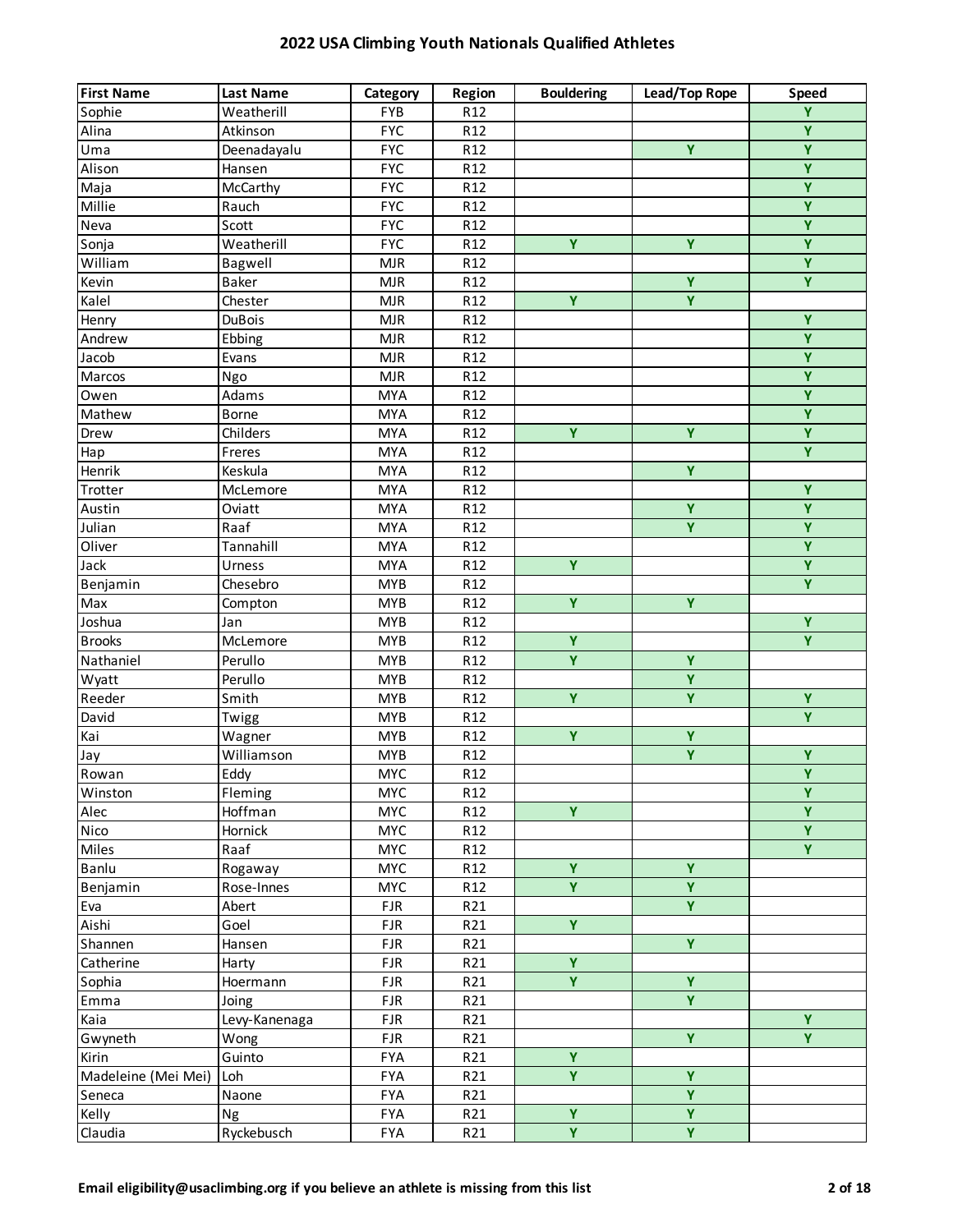| <b>First Name</b> | <b>Last Name</b> | Category   | Region | <b>Bouldering</b>       | Lead/Top Rope           | Speed                   |
|-------------------|------------------|------------|--------|-------------------------|-------------------------|-------------------------|
| <b>Bryce</b>      | Sanderson        | <b>FYA</b> | R21    |                         |                         | $\overline{Y}$          |
| Danica            | Avery            | <b>FYB</b> | R21    |                         |                         | $\overline{Y}$          |
| Katie             | Leung            | <b>FYB</b> | R21    |                         | Ÿ                       |                         |
| Sophia            | Mitchell         | <b>FYB</b> | R21    |                         |                         | $\overline{Y}$          |
| Anna              | Mohr-Zinn        | <b>FYB</b> | R21    | Ÿ                       | Ÿ                       |                         |
| Noemie            | Nguyen           | FYB        | R21    | $\overline{\mathbf{Y}}$ |                         | $\overline{Y}$          |
| Stella            | Tran             | <b>FYB</b> | R21    |                         |                         | $\overline{Y}$          |
| Analise           | Van Hoang        | FYB        | R21    | Ÿ                       | Ÿ                       |                         |
| Rae               | Barker           | <b>FYC</b> | R21    |                         |                         | Ÿ                       |
| Olivia            | Chou             | <b>FYC</b> | R21    | Ÿ                       |                         |                         |
| Minyoung          | Chung            | <b>FYC</b> | R21    |                         | Ÿ                       |                         |
| Neela             | Greene           | <b>FYC</b> | R21    |                         |                         | Ÿ                       |
| <b>Ixchel</b>     | Husserl          | <b>FYC</b> | R21    |                         |                         | Ÿ                       |
| Aiko              | Kamada           | <b>FYC</b> | R21    | $\overline{Y}$          | Ÿ                       | $\overline{Y}$          |
| Zoe               | Tan              | <b>FYC</b> | R21    |                         | $\overline{Y}$          |                         |
| Mei               | Watanabe         | <b>FYC</b> | R21    |                         | $\overline{Y}$          |                         |
| Benjamin          | Cohan-Schiff     | <b>MJR</b> | R21    |                         |                         | $\overline{Y}$          |
| Levi              | Darling Grant    | <b>MJR</b> | R21    |                         | Ÿ                       |                         |
| Avery             | Davis            | <b>MJR</b> | R21    |                         |                         | $\overline{Y}$          |
| Connor            | Herson           | <b>MJR</b> | R21    | $\overline{Y}$          | $\overline{Y}$          |                         |
| Alex              | Jenkins          | <b>MJR</b> | R21    |                         |                         | $\overline{Y}$          |
| Zachary           | Palmer           | <b>MJR</b> | R21    |                         |                         | $\overline{Y}$          |
| Zachary           | Tan              | <b>MJR</b> | R21    | Ÿ                       | Ÿ                       | Ÿ                       |
| Milo              | Timberlake       | <b>MJR</b> | R21    | $\overline{Y}$          |                         |                         |
| Calind            | Board            | <b>MYA</b> | R21    |                         |                         | $\overline{Y}$          |
| Calvin            | Cha              | <b>MYA</b> | R21    | $\overline{Y}$          | $\overline{Y}$          | $\overline{Y}$          |
| Niko              | Chitturi         | <b>MYA</b> | R21    |                         |                         | $\overline{Y}$          |
| Luke              | Deutschbauer     | <b>MYA</b> | R21    |                         |                         | $\overline{Y}$          |
| Kaden             | Kang             | <b>MYA</b> | R21    |                         |                         | $\overline{\mathbf{Y}}$ |
| Mateo             | Noble            | <b>MYA</b> | R21    |                         |                         | $\overline{\mathbf{Y}}$ |
| Eli               | Povolny          | <b>MYA</b> | R21    |                         |                         | $\overline{Y}$          |
| Abram             | Shackleford      | <b>MYA</b> | R21    | Ÿ                       | Ÿ                       |                         |
| Luke              | Swanson          | <b>MYA</b> | R21    |                         |                         | Ÿ                       |
| Riley             | Alfonso          | <b>MYB</b> | R21    | $\overline{Y}$          |                         | $\overline{Y}$          |
| Joaquin           | Bekemeier        | <b>MYB</b> | R21    |                         |                         | $\overline{\mathsf{Y}}$ |
| Jacob             | Haussler         | <b>MYB</b> | R21    |                         | $\overline{Y}$          |                         |
| Kouya             | Hinoki           | <b>MYB</b> | R21    |                         |                         | $\overline{Y}$          |
| August            | Lee              | <b>MYB</b> | R21    |                         |                         | $\overline{Y}$          |
| Willem            | Lessner          | <b>MYB</b> | R21    |                         |                         | $\overline{Y}$          |
| Wyatt             | Nolan            | <b>MYB</b> | R21    |                         | Y                       | $\overline{Y}$          |
| Santiago          | Robert           | <b>MYB</b> | R21    |                         |                         | $\overline{Y}$          |
| Sachin            | Rozycki-Shah     | <b>MYB</b> | R21    |                         | Y                       | $\overline{Y}$          |
| Preston           | Weninger         | <b>MYB</b> | R21    | Ÿ                       |                         |                         |
| Amias             | Collins          | <b>MYC</b> | R21    |                         |                         | Ÿ                       |
| Theodore          | Hall             | <b>MYC</b> | R21    |                         | $\overline{Y}$          | $\overline{Y}$          |
| Gabriel           | Kang             | <b>MYC</b> | R21    | Y.                      | $\overline{\mathbf{Y}}$ | $\overline{Y}$          |
| Lucas             | Lee              | <b>MYC</b> | R21    |                         |                         | $\overline{Y}$          |
| Pasha             | Meydbray         | <b>MYC</b> | R21    | Ÿ                       |                         |                         |
| Arief             | Nagara           | <b>MYC</b> | R21    | $\overline{\mathbf{Y}}$ | Ÿ                       | Ÿ                       |
| Theodor           | Schermann        | <b>MYC</b> | R21    | Y.                      | Y                       | Y.                      |
| Jaden             | Villamar         | <b>MYC</b> | R21    |                         |                         | Y.                      |
| Riley             | Galloway         | <b>FJR</b> | R22    | Ÿ                       |                         |                         |
| Sierra            | Heflin           | <b>FJR</b> | R22    |                         | Ÿ                       |                         |
| Quinn             | Mason            | <b>FJR</b> | R22    | $\overline{Y}$          | $\overline{\mathbf{Y}}$ |                         |
| Haley             | Pierce           | FJR        | R22    | $\overline{\mathbf{Y}}$ |                         |                         |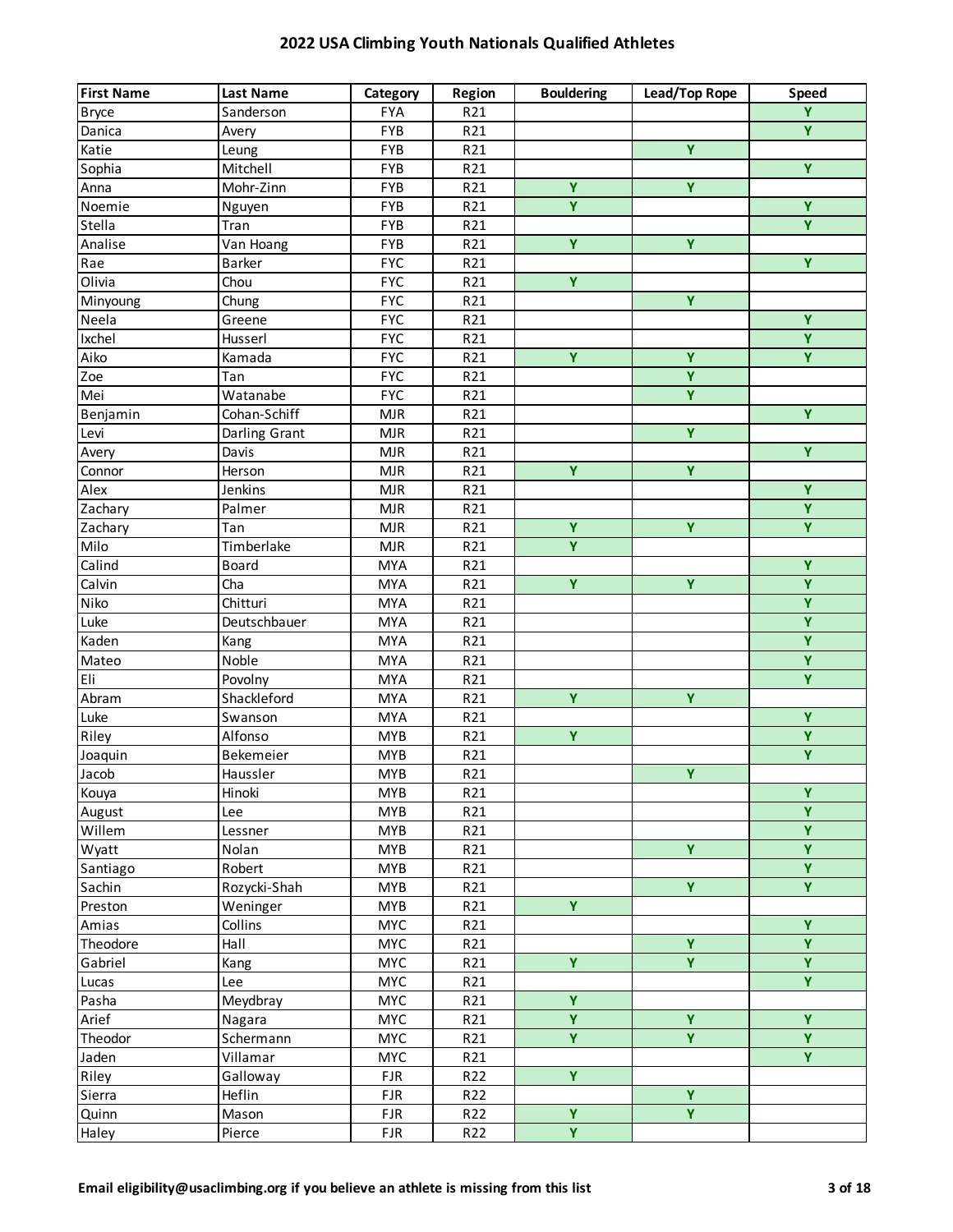| <b>First Name</b> | <b>Last Name</b> | Category   | Region | <b>Bouldering</b>       | Lead/Top Rope           | <b>Speed</b>            |
|-------------------|------------------|------------|--------|-------------------------|-------------------------|-------------------------|
| Morgan            | Tadje            | <b>FJR</b> | R22    | Ÿ                       | Y                       |                         |
| Abby              | Blehm            | <b>FYA</b> | R22    |                         | $\overline{\mathbf{Y}}$ |                         |
| Autumn            | Lloyd            | <b>FYA</b> | R22    | Ÿ                       |                         |                         |
| Shyanne           | Williams         | <b>FYA</b> | R22    | $\overline{Y}$          | $\overline{\mathbf{Y}}$ |                         |
| Carly             | Alba             | <b>FYB</b> | R22    | $\overline{Y}$          | $\overline{\mathbf{Y}}$ |                         |
| Chloe             | Ho               | FYB        | R22    |                         | $\overline{\mathbf{Y}}$ |                         |
| Anna              | Kelley           | <b>FYB</b> | R22    | $\overline{Y}$          |                         |                         |
| Jasmine           | Rhoads           | FYB        | R22    |                         | $\overline{\mathbf{Y}}$ |                         |
| Simone            | Winger           | FYB        | R22    | $\overline{Y}$          | $\overline{\mathbf{Y}}$ |                         |
| Kiera             | Magiske          | <b>FYC</b> | R22    | $\overline{\mathbf{Y}}$ |                         |                         |
| Sonja             | Tschabrun        | <b>FYC</b> | R22    | $\overline{\mathbf{Y}}$ | $\overline{\mathbf{Y}}$ |                         |
| Riane             | Weller           | <b>FYC</b> | R22    |                         | Y                       |                         |
| Violet            | Wernham          | <b>FYC</b> | R22    | Ÿ                       |                         |                         |
| Isaac             | <b>Buehner</b>   | MJR        | R22    | Ÿ                       | $\overline{\mathbf{Y}}$ |                         |
| Grey              | Jensen           | MJR        | R22    |                         |                         | $\overline{Y}$          |
| Anthony           | Lesik            | MJR        | R22    | $\overline{Y}$          | $\overline{\mathsf{Y}}$ |                         |
| Joshua            | Maymon           | MJR        | R22    |                         |                         | $\overline{Y}$          |
| Sammy             | Thompson         | MJR        | R22    | Y.                      | $\overline{Y}$          |                         |
| Jack              | Thygerson        | MJR        | R22    |                         | $\overline{\mathbf{Y}}$ |                         |
| James             | Catama           | <b>MYA</b> | R22    |                         | $\overline{\mathbf{Y}}$ |                         |
| Wallace           | McCarthy         | <b>MYA</b> | R22    | $\overline{\mathbf{Y}}$ |                         |                         |
| Cy                | McIntosh         | <b>MYA</b> | R22    |                         | $\overline{\mathsf{Y}}$ |                         |
| Elias             | Murcko           | <b>MYA</b> | R22    | Ÿ                       | Ÿ                       |                         |
| Caden             | Reedy            | <b>MYA</b> | R22    | $\overline{Y}$          | Y.                      | $\overline{Y}$          |
| Austin            | Roach            | <b>MYA</b> | R22    |                         |                         | $\overline{Y}$          |
| August            | Sunderlage       | <b>MYA</b> | R22    | $\overline{Y}$          |                         |                         |
| Jack              | Wall             | <b>MYA</b> | R22    |                         |                         | $\overline{Y}$          |
| Cameron           | Abshear          | <b>MYB</b> | R22    |                         | Ÿ                       |                         |
| Calbert           | <b>Beck</b>      | <b>MYB</b> | R22    | $\overline{Y}$          |                         |                         |
| Jack              | Decker           | <b>MYB</b> | R22    | $\overline{Y}$          |                         |                         |
| Seiji             | Huff             | <b>MYB</b> | R22    | $\overline{\mathbf{Y}}$ |                         |                         |
| Nathan            | Wanke            | <b>MYB</b> | R22    |                         | $\overline{Y}$          |                         |
| Alexander         | Watt             | <b>MYB</b> | R22    |                         |                         | Y                       |
| Wilson            | Whitley          | <b>MYB</b> | R22    | Ÿ                       | Ÿ                       |                         |
| Atticus           | Frahm            | <b>MYC</b> | R22    | $\overline{\mathbf{Y}}$ |                         |                         |
| Landers           | Gaydosh          | <b>MYC</b> | R22    | $\overline{Y}$          | $\overline{Y}$          |                         |
| Owen              | Gerber           | <b>MYC</b> | R22    |                         |                         | $\overline{Y}$          |
| Khoi              | Tran             | <b>MYC</b> | R22    | $\overline{Y}$          | $\overline{\mathbf{Y}}$ |                         |
| Sam               | Wright           | <b>MYC</b> | R22    |                         | Ÿ                       |                         |
| Miriam            | Borgstrom        | <b>FJR</b> | R31    | $\overline{Y}$          |                         |                         |
| Katelyn           | Chen             | <b>FJR</b> | R31    |                         | Y                       |                         |
| Gillian           | Gainor           | <b>FJR</b> | R31    |                         | $\overline{\mathbf{Y}}$ |                         |
| Helen             | Gillett          | <b>FJR</b> | R31    | Ÿ                       | Ÿ                       |                         |
| Autumn            | Lee              | <b>FJR</b> | R31    | $\overline{Y}$          | Y.                      | Y.                      |
| Sarah             | Sturgeon         | <b>FJR</b> | R31    | $\overline{Y}$          |                         |                         |
| Claire            | Adkins           | <b>FYA</b> | R31    |                         | Y                       |                         |
| Hannah            | Delkeskamp       | <b>FYA</b> | R31    |                         | $\overline{\mathsf{Y}}$ |                         |
| Lily              | Gurdison         | <b>FYA</b> | R31    | Y.                      |                         |                         |
| Margaret          | Purcell          | FYA        | R31    |                         |                         | $\overline{Y}$          |
| Ronin             | Reeves           | FYA        | R31    | $\overline{Y}$          |                         |                         |
| Audrey            | Sachs            | FYA        | R31    |                         |                         | Y.                      |
| Gabrielle         | Cannesson        | FYB        | R31    | Y.                      | $\overline{\mathbf{Y}}$ |                         |
| Camille           | Choe             | FYB        | R31    |                         |                         | Ÿ                       |
| Paige             | Elliott          | FYB        | R31    | Y.                      |                         | $\overline{\mathbf{Y}}$ |
| Micaela           | Patajo           | FYB        | R31    |                         |                         | $\overline{Y}$          |
|                   |                  |            |        |                         |                         |                         |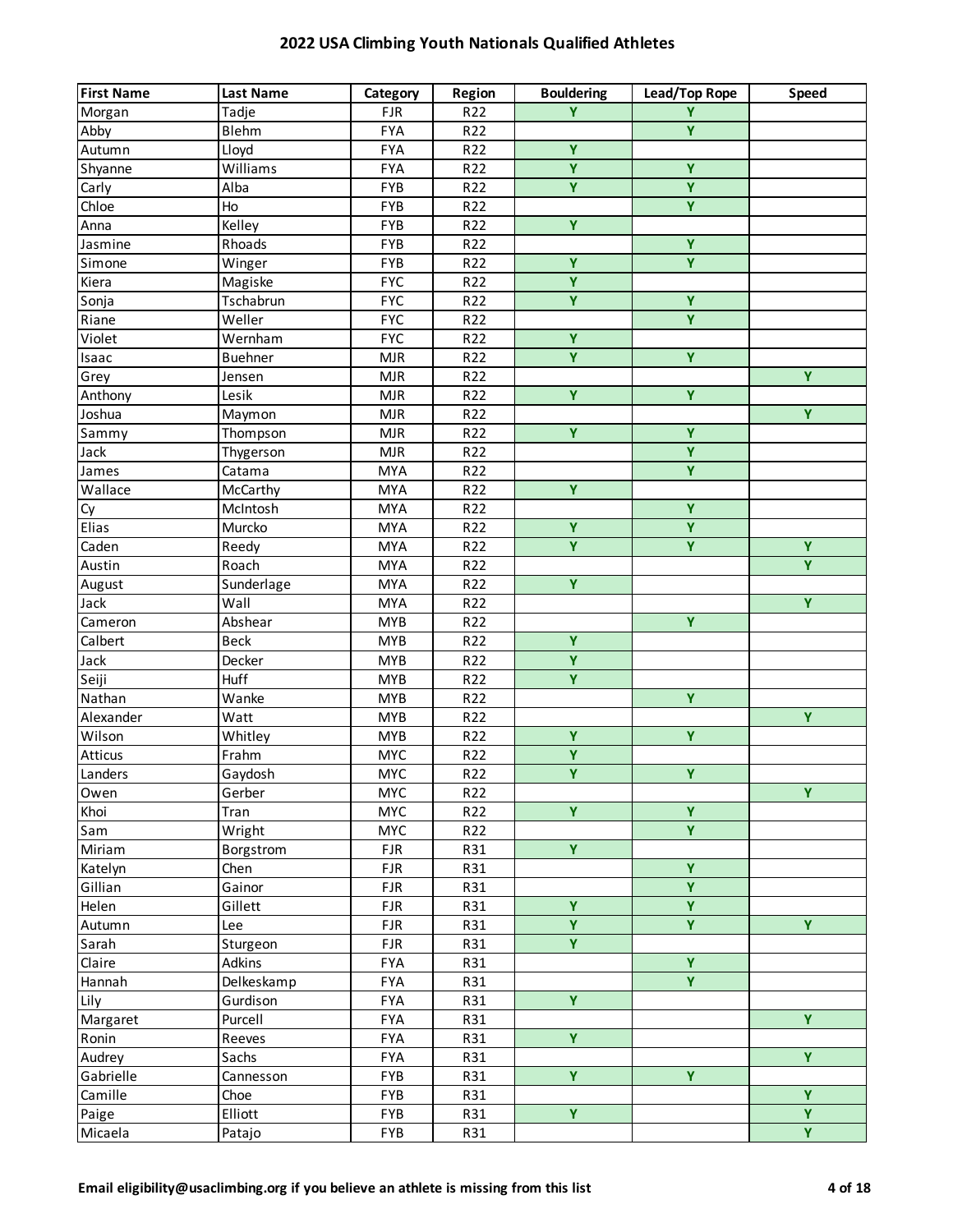| <b>First Name</b>   | <b>Last Name</b> | Category   | Region | <b>Bouldering</b>       | Lead/Top Rope           | <b>Speed</b>            |
|---------------------|------------------|------------|--------|-------------------------|-------------------------|-------------------------|
| Juliet              | Campbell         | <b>FYC</b> | R31    | Ÿ                       | Y                       | $\overline{\mathbf{Y}}$ |
| Nora                | Glez-Tomich      | <b>FYC</b> | R31    |                         |                         | $\overline{Y}$          |
| Ayaka               | Morita           | <b>FYC</b> | R31    | Ÿ                       | Ÿ                       | $\overline{Y}$          |
| Lorelai             | Thorell          | <b>FYC</b> | R31    |                         |                         | $\overline{Y}$          |
| Olive               | Van Gogh         | <b>FYC</b> | R31    | $\overline{\mathbf{Y}}$ | $\overline{Y}$          |                         |
| Jake                | Kim              | <b>MJR</b> | R31    | $\overline{\mathsf{Y}}$ |                         |                         |
| Chase               | Savela           | <b>MJR</b> | R31    |                         |                         | Y                       |
| Owen                | Whaley           | <b>MJR</b> | R31    | Ÿ                       | Ÿ                       |                         |
| Quentin             | Borgstrom        | <b>MYA</b> | R31    | $\overline{Y}$          |                         |                         |
| Jeremy              | Holmes           | <b>MYA</b> | R31    |                         | $\overline{\mathsf{Y}}$ |                         |
| Thomas              | Lin              | <b>MYA</b> | R31    | $\overline{\mathbf{Y}}$ | $\overline{\mathbf{Y}}$ | $\overline{Y}$          |
| Kai                 | Whaley           | <b>MYA</b> | R31    | $\overline{\mathbf{Y}}$ | Y                       |                         |
| Jaden               | Chin             | <b>MYB</b> | R31    |                         |                         | Y                       |
| Michael             | Cullen           | <b>MYB</b> | R31    | Ÿ                       | $\overline{Y}$          |                         |
| Niko                | Eger             | <b>MYB</b> | R31    |                         | $\overline{Y}$          |                         |
| Jayden              | Perez            | <b>MYB</b> | R31    | $\overline{Y}$          | $\overline{\mathsf{Y}}$ |                         |
| Mitchell            | Boyer            | <b>MYC</b> | R31    | $\overline{\mathsf{Y}}$ | $\overline{\mathbf{Y}}$ | $\overline{Y}$          |
| Parker              | Gurdison         | <b>MYC</b> | R31    |                         | $\overline{Y}$          |                         |
| Emmet               | Shemer           | <b>MYC</b> | R31    | $\overline{\mathbf{Y}}$ |                         | $\overline{Y}$          |
| Kylie               | Cullen           | <b>FJR</b> | R32    | $\overline{Y}$          | $\overline{Y}$          | $\overline{Y}$          |
| Keira               | Smith            | <b>FJR</b> | R32    |                         | Y                       |                         |
| Kendall             | Stocker          | <b>FJR</b> | R32    | $\overline{Y}$          |                         |                         |
| Alina               | Albert           | <b>FYA</b> | R32    | Ÿ                       | $\overline{Y}$          | Y                       |
| Phoebe              | <b>Borland</b>   | <b>FYA</b> | R32    |                         |                         | $\overline{Y}$          |
| Lydia               | Cho              | <b>FYA</b> | R32    |                         |                         | $\overline{Y}$          |
| Jessica             | Davis            | <b>FYA</b> | R32    |                         |                         | $\overline{Y}$          |
| Ella                | Fisher           | <b>FYA</b> | R32    | $\overline{Y}$          | $\overline{Y}$          |                         |
| Avery               | Hoffman          | <b>FYA</b> | R32    |                         |                         | Y                       |
| Abrielle            | Lehmberg         | <b>FYA</b> | R32    |                         |                         | $\overline{Y}$          |
| Hannah              | Mayer            | <b>FYA</b> | R32    | $\overline{Y}$          | $\overline{Y}$          |                         |
| Sofia               | O'Regan          | <b>FYA</b> | R32    |                         |                         | $\overline{Y}$          |
| Annabelle           | Rivard           | <b>FYA</b> | R32    | $\overline{Y}$          | $\overline{Y}$          |                         |
| Anjali              | Sehra            | <b>FYA</b> | R32    |                         |                         | Ÿ                       |
| Elaina              | Costabile        | FYB        | R32    |                         |                         | $\overline{Y}$          |
| Ellie               | Goerrissen       | FYB        | R32    |                         | Y                       |                         |
| Ella                | Grossman         | <b>FYB</b> | R32    |                         | $\overline{Y}$          |                         |
| Maddi               | Haferling        | FYB        | R32    |                         |                         | Y.                      |
| Audrey              | Herriges         | <b>FYB</b> | R32    | Ÿ                       |                         |                         |
| Hermione            | Lu               | <b>FYB</b> | R32    |                         |                         | $\overline{Y}$          |
| Gabriella           | Riccobono        | <b>FYB</b> | R32    | $\overline{\mathbf{Y}}$ |                         |                         |
| Topanga             | Tusantoso        | FYB        | R32    | Y.                      | Ÿ                       |                         |
| Genevieve           | Walker           | FYB        | R32    |                         | Y                       |                         |
| Zoe                 | Yi               | FYB        | R32    | Ÿ                       | Y                       |                         |
| Siena               | Hutchinson       | <b>FYC</b> | R32    |                         |                         | Y                       |
| Jenna               | Jacklin          | <b>FYC</b> | R32    |                         |                         | $\overline{Y}$          |
| Emma                | Kallstrand       | <b>FYC</b> | R32    |                         |                         | $\overline{Y}$          |
| Finley              | Miller           | <b>FYC</b> | R32    |                         |                         | $\overline{Y}$          |
| Alyssa              | Molloy           | <b>FYC</b> | R32    |                         |                         | $\overline{Y}$          |
| Selene              | Nicol            | <b>FYC</b> | R32    | $\overline{Y}$          | $\overline{Y}$          | $\overline{Y}$          |
| Giuliana            | Pignatello       | <b>FYC</b> | R32    |                         |                         | $\overline{Y}$          |
| Khadija Magali (KM) | Suleman          | <b>FYC</b> | R32    | Ÿ                       | Ÿ                       | Y                       |
| Lily                | Tsai             | <b>FYC</b> | R32    | Y                       | Y                       | Y.                      |
| Alexander           | <b>Bowers</b>    | <b>MJR</b> | R32    |                         | Y                       |                         |
| Devin               | Harmon           | <b>MJR</b> | R32    | Ÿ                       | Ÿ                       |                         |
| Teague              | Hendrick         | MJR        | R32    | Y                       | $\mathbf Y$             |                         |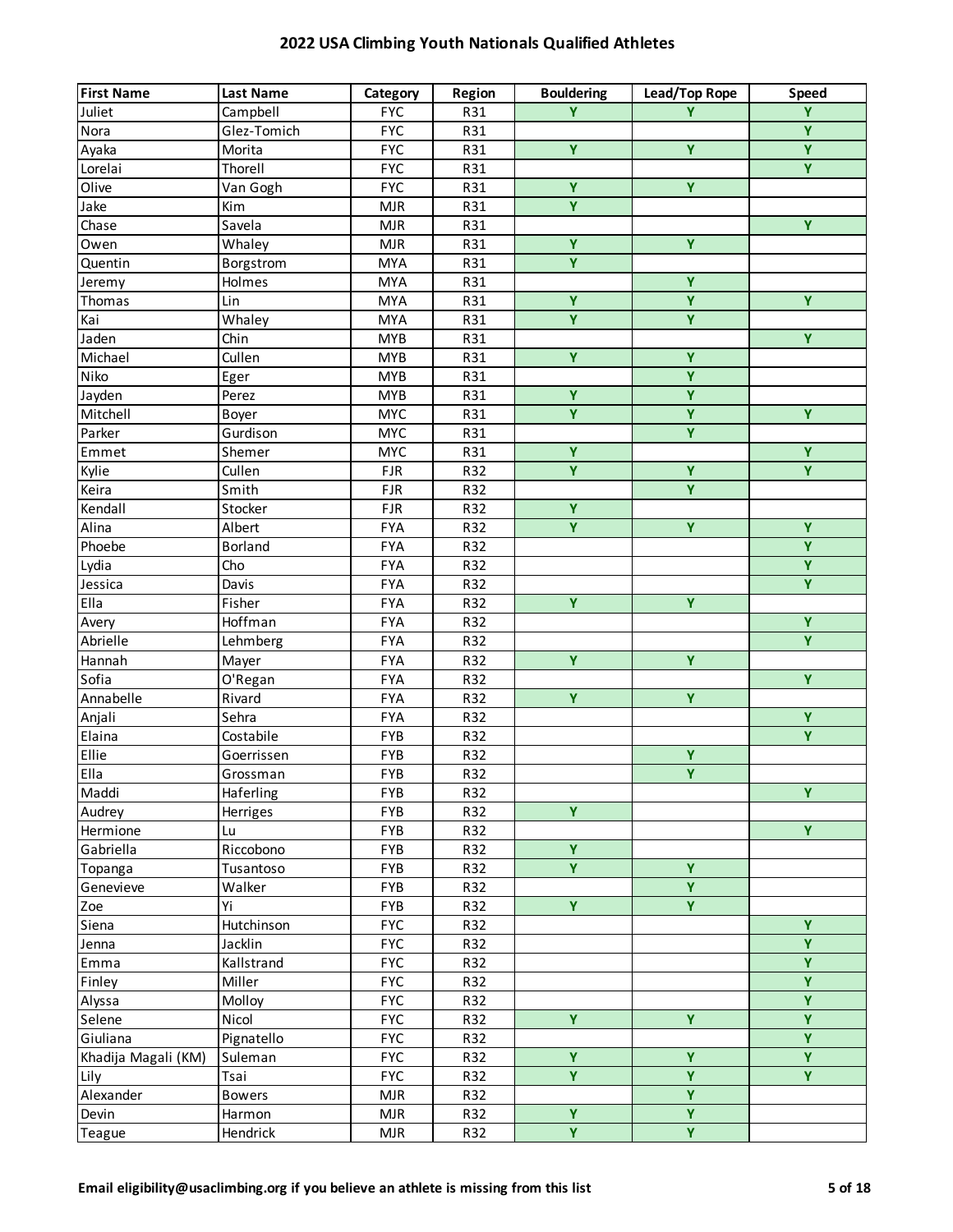| <b>First Name</b> | <b>Last Name</b> | Category   | Region | <b>Bouldering</b>       | Lead/Top Rope           | Speed                   |
|-------------------|------------------|------------|--------|-------------------------|-------------------------|-------------------------|
| David             | Kwon             | <b>MJR</b> | R32    | Y                       | Y                       |                         |
| KAEL              | MAI              | <b>MJR</b> | R32    |                         |                         | $\overline{Y}$          |
| Nathan            | Monte            | <b>MJR</b> | R32    | Ÿ                       | Ÿ                       |                         |
| <b>Brenden</b>    | Beauchamp        | <b>MYA</b> | R32    | $\overline{Y}$          | $\overline{Y}$          | $\overline{Y}$          |
| Yoji              | <b>Bunnell</b>   | <b>MYA</b> | R32    |                         |                         | $\overline{Y}$          |
| Silas             | Chang            | <b>MYA</b> | R32    | $\overline{\mathbf{Y}}$ | $\overline{Y}$          | $\overline{Y}$          |
| Joey              | Kim              | <b>MYA</b> | R32    |                         |                         | $\overline{\mathbf{Y}}$ |
| Zachary           | Rich             | <b>MYA</b> | R32    |                         |                         | $\overline{Y}$          |
| Jesse             | Robinson         | <b>MYA</b> | R32    |                         |                         | $\overline{Y}$          |
| Jordan            | Shepard          | <b>MYA</b> | R32    |                         | Ÿ                       |                         |
| Logan             | Stiner           | <b>MYA</b> | R32    |                         |                         | Y                       |
| Marcus            | Yoo              | <b>MYA</b> | R32    |                         |                         | $\overline{Y}$          |
| Jacob             | Yun              | <b>MYA</b> | R32    | Y.                      |                         | Ÿ                       |
| Eli               | Gross            | <b>MYB</b> | R32    |                         |                         | $\overline{Y}$          |
| Andrew            | Hoffman          | <b>MYB</b> | R32    |                         |                         | $\overline{Y}$          |
| Michael           | Hom              | <b>MYB</b> | R32    |                         |                         | $\overline{Y}$          |
| <b>TAEDE</b>      | MAI              | <b>MYB</b> | R32    |                         |                         | $\overline{Y}$          |
| Declan            | Osgood           | <b>MYB</b> | R32    | Ÿ                       | Ÿ                       |                         |
| Cruz              | Padilla          | <b>MYB</b> | R32    | $\overline{Y}$          | Ÿ                       | $\overline{Y}$          |
| Garrett           | Robinson         | <b>MYB</b> | R32    | $\overline{Y}$          | Y.                      | $\overline{Y}$          |
| Logan             | Schlecht         | <b>MYB</b> | R32    |                         |                         | $\overline{Y}$          |
| Jonah             | Segerman         | <b>MYB</b> | R32    |                         |                         | $\overline{Y}$          |
| Harrison          | Smith            | <b>MYB</b> | R32    | Y.                      |                         |                         |
| Wesley            | Smith            | <b>MYB</b> | R32    | $\overline{Y}$          | $\overline{Y}$          |                         |
| Shane             | Spitler          | <b>MYB</b> | R32    |                         |                         | $\overline{Y}$          |
| Gavin             | Ferris           | <b>MYC</b> | R32    | $\overline{Y}$          | $\overline{Y}$          | $\overline{Y}$          |
| Vincent           | Forehand         | <b>MYC</b> | R32    | $\overline{Y}$          | $\overline{Y}$          | $\overline{Y}$          |
| Isaac             | Ham              | <b>MYC</b> | R32    | Ÿ                       | Ÿ                       | $\overline{Y}$          |
| Kamden            | Kao              | <b>MYC</b> | R32    |                         |                         | $\overline{Y}$          |
| Daniel            | Slavov           | <b>MYC</b> | R32    | Ÿ                       | $\overline{Y}$          |                         |
| Spencer           | Thorn            | <b>MYC</b> | R32    |                         | Ÿ                       |                         |
| Kaelyn            | Harris           | <b>FJR</b> | R41    | Ÿ                       |                         |                         |
| Isis              | Rothfork         | <b>FJR</b> | R41    | Ÿ                       |                         | Y                       |
| Kylie             | Szilagyi         | <b>FJR</b> | R41    | $\overline{Y}$          | $\overline{\mathbf{Y}}$ |                         |
| Kaitlyn           | Bone             | <b>FYA</b> | R41    | Ÿ                       |                         | $\overline{Y}$          |
| Athena            | Escoto           | <b>FYA</b> | R41    |                         |                         | $\overline{Y}$          |
| Ceri              | Evans            | <b>FYA</b> | R41    |                         | $\overline{\mathbf{Y}}$ |                         |
| Nandita           | Ganesan          | <b>FYA</b> | R41    |                         | Ÿ                       |                         |
| Summerstar        | Gonzalez         | <b>FYA</b> | R41    |                         |                         | Y.                      |
| Cassie            | Kellen           | <b>FYA</b> | R41    | Y.                      |                         |                         |
| Isabella          | Orner            | <b>FYA</b> | R41    | $\overline{Y}$          | $\overline{Y}$          |                         |
| Rosario           | Cornell          | <b>FYB</b> | R41    | $\overline{Y}$          | Y                       |                         |
| Gillian           | Donnarumma       | FYB        | R41    |                         |                         | Y.                      |
| Alexandra         | Inghilterra      | <b>FYB</b> | R41    | Ÿ                       | $\overline{\mathbf{Y}}$ |                         |
| Mckenna           | Alackness        | <b>FYC</b> | R41    | $\overline{Y}$          | $\overline{Y}$          |                         |
| Annabelle         | Carlson          | <b>FYC</b> | R41    |                         |                         | Y                       |
| Avery             | Cassel           | <b>FYC</b> | R41    |                         |                         | $\overline{Y}$          |
| Erin              | Cassel           | <b>FYC</b> | R41    |                         |                         | Ÿ                       |
| <b>Bridget</b>    | Clay             | <b>FYC</b> | R41    |                         |                         | $\overline{Y}$          |
| Stella            | Cooper           | <b>FYC</b> | R41    |                         |                         | $\overline{Y}$          |
| Callie            | Hile             | <b>FYC</b> | R41    | Y.                      |                         | Y                       |
| Skylar            | Kirsten          | <b>FYC</b> | R41    |                         |                         | Y                       |
| Sienna            | McIntyre         | <b>FYC</b> | R41    |                         |                         | Y                       |
| Brendon           | Galbraith        | <b>MJR</b> | R41    | Ÿ                       | $\overline{Y}$          | $\overline{Y}$          |
| Oliver            | Kuang            | MJR        | R41    | $\overline{Y}$          | $\overline{\mathbf{Y}}$ | $\overline{Y}$          |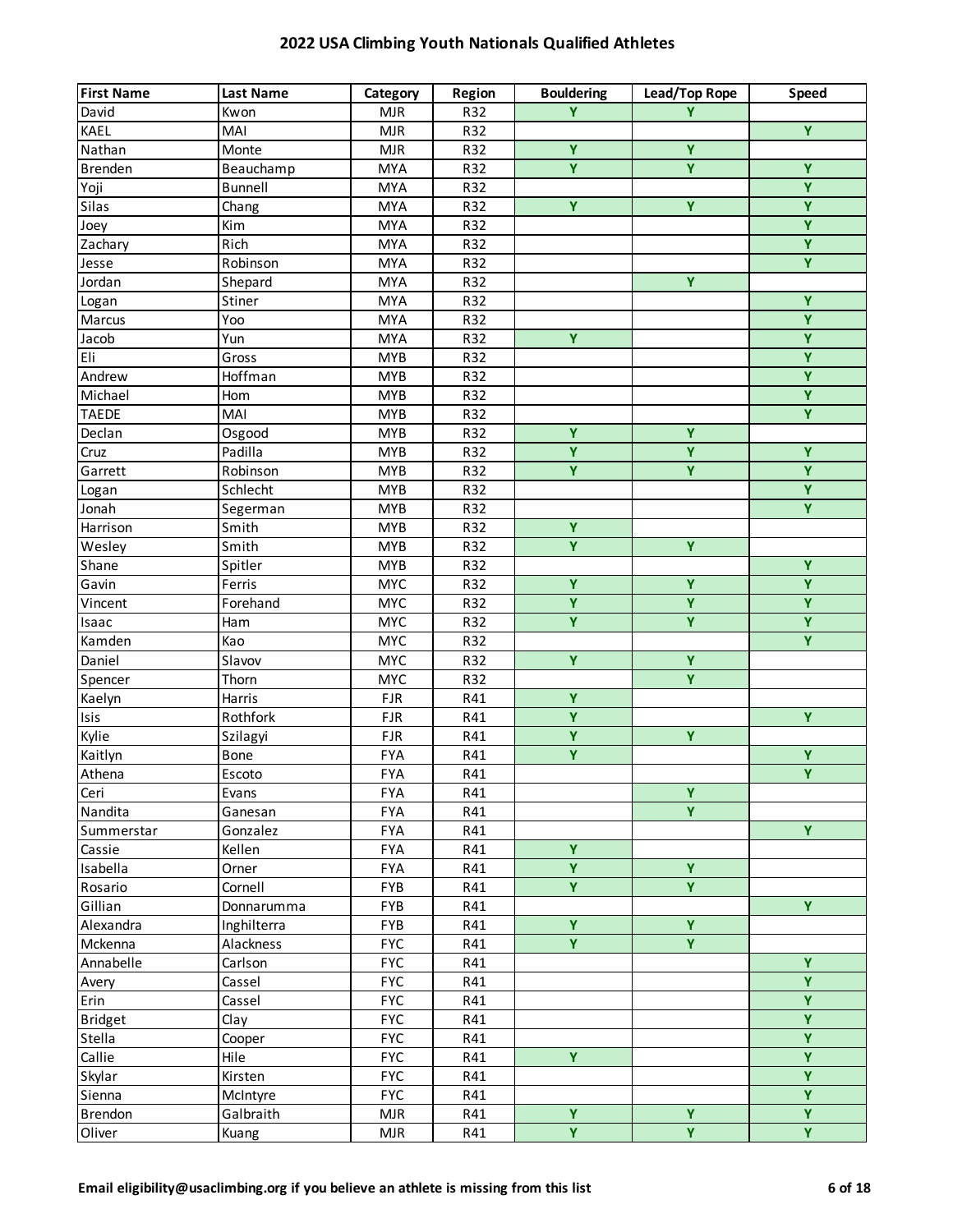| <b>First Name</b> | <b>Last Name</b> | Category   | Region | <b>Bouldering</b>       | Lead/Top Rope           | <b>Speed</b>   |
|-------------------|------------------|------------|--------|-------------------------|-------------------------|----------------|
| Joey              | Najjar           | <b>MJR</b> | R41    |                         |                         | $\overline{Y}$ |
| Chase             | Wilson           | <b>MJR</b> | R41    |                         |                         | $\overline{Y}$ |
| Joshua            | Le Rexroad       | <b>MYA</b> | R41    |                         | Ÿ                       | $\overline{Y}$ |
| Alex              | Oram             | <b>MYA</b> | R41    | $\overline{Y}$          |                         |                |
| Austin            | Reitz            | <b>MYA</b> | R41    | $\overline{Y}$          | $\overline{Y}$          |                |
| Nathan            | Sato             | <b>MYA</b> | R41    | $\overline{\mathsf{Y}}$ | $\overline{\mathbf{Y}}$ |                |
| <b>Bode</b>       | Utberg           | <b>MYA</b> | R41    |                         |                         | $\overline{Y}$ |
| Alexander         | Cassel           | <b>MYB</b> | R41    |                         |                         | $\overline{Y}$ |
| Logan             | Franchere        | <b>MYB</b> | R41    | Y                       | $\overline{Y}$          | $\overline{Y}$ |
| Jaden             | Lichty           | <b>MYB</b> | R41    | $\overline{\mathbf{Y}}$ |                         |                |
| Korbett           | Protzko          | <b>MYB</b> | R41    | $\overline{Y}$          |                         |                |
| Cozmo             | Rothfork         | <b>MYB</b> | R41    | Y.                      | Ÿ                       | Y              |
| Aiden             | Simons           | <b>MYB</b> | R41    |                         | Ÿ                       | Y              |
| Archer            | Chavez           | <b>MYC</b> | R41    |                         |                         | $\overline{Y}$ |
| Trevor            | Dunbar           | <b>MYC</b> | R41    | Ÿ                       | $\overline{Y}$          | $\overline{Y}$ |
| <b>Beckett</b>    | Hsin             | <b>MYC</b> | R41    | $\overline{Y}$          | $\overline{Y}$          | $\overline{Y}$ |
| Eland             | Turner           | <b>MYC</b> | R41    |                         |                         | $\overline{Y}$ |
| Levi              | Willets          | <b>MYC</b> | R41    | Ÿ                       |                         | $\overline{Y}$ |
| Adriene           | Akiko Clark      | <b>FJR</b> | R42    | $\overline{\mathbf{Y}}$ | $\overline{Y}$          |                |
| Lydia             | Dolan            | <b>FJR</b> | R42    | $\overline{Y}$          |                         |                |
| Jillian           | Gerlitz          | <b>FJR</b> | R42    | $\overline{Y}$          | $\overline{Y}$          |                |
| Chloe             | Miller           | <b>FJR</b> | R42    |                         | Y                       |                |
| Campbell          | Sarinopoulos     | <b>FJR</b> | R42    | Ÿ                       | Ÿ                       |                |
| Ella              | Von Dungen       | <b>FJR</b> | R42    |                         | Ÿ                       |                |
| Klara             | Meymaris         | <b>FYA</b> | R42    | $\overline{Y}$          | Ÿ                       |                |
| Paloma            | Slowik           | <b>FYA</b> | R42    | $\overline{Y}$          | $\overline{Y}$          |                |
| Emelie            | Sprague          | <b>FYA</b> | R42    | $\overline{Y}$          | $\overline{Y}$          |                |
| Tessa             | Clark            | FYB        | R42    | Ÿ                       | Ÿ                       | Y              |
| Karson            | Hilgert          | FYB        | R42    |                         | $\overline{Y}$          | $\overline{Y}$ |
| Claire            | Larson           | FYB        | R42    | $\overline{Y}$          |                         |                |
| Kestrel           | Pikiewicz        | FYB        | R42    | $\overline{\mathbf{Y}}$ | $\overline{Y}$          | $\overline{Y}$ |
| Ava               | Walsh            | FYB        | R42    | $\overline{Y}$          | $\overline{Y}$          |                |
| Amelia            | Bird             | <b>FYC</b> | R42    |                         |                         | Y.             |
| Hannah            | Chiaravalle      | <b>FYC</b> | R42    |                         |                         | $\overline{Y}$ |
| Lauren            | Courtelis        | <b>FYC</b> | R42    | Ÿ                       | Y                       |                |
| Hattie            | Hermsen          | <b>FYC</b> | R42    |                         | $\overline{Y}$          |                |
| Jasmine           | Holly            | <b>FYC</b> | R42    | Ÿ                       |                         |                |
| Daisy             | Jacobson         | <b>FYC</b> | R42    |                         |                         | Ÿ              |
| Addison           | Reed             | <b>FYC</b> | R42    | $\overline{\mathbf{Y}}$ |                         | $\overline{Y}$ |
| Mackenzie         | Sargent          | <b>FYC</b> | R42    | $\overline{Y}$          | $\overline{Y}$          | $\overline{Y}$ |
| Heidi             | Stauffer         | <b>FYC</b> | R42    |                         | $\overline{Y}$          | $\overline{Y}$ |
| Lila              | Weich            | <b>FYC</b> | R42    |                         | $\overline{\mathbf{Y}}$ | $\overline{Y}$ |
| Brayden           | Batcheller       | <b>MJR</b> | R42    | Ÿ                       | Ÿ                       |                |
| Tanner            | Bauer            | <b>MJR</b> | R42    | $\overline{\mathbf{Y}}$ | $\overline{\mathbf{Y}}$ |                |
| Owen              | DeJohn           | <b>MJR</b> | R42    | $\overline{\mathbf{Y}}$ | $\overline{\mathbf{Y}}$ | Y              |
| Colin             | Duffy            | <b>MJR</b> | R42    | $\overline{Y}$          | $\overline{\mathbf{Y}}$ | $\overline{Y}$ |
| Andrey            | Lototskiy        | <b>MJR</b> | R42    | $\overline{Y}$          | $\overline{Y}$          | $\overline{Y}$ |
| Samuel            | Peccoud          | <b>MJR</b> | R42    | $\overline{Y}$          | $\overline{\mathbf{Y}}$ |                |
| Alex              | Williams         | <b>MJR</b> | R42    |                         |                         | $\overline{Y}$ |
| Dawson            | Bauer            | <b>MYA</b> | R42    | Ÿ                       | $\overline{Y}$          |                |
| Max               | Caplan           | <b>MYA</b> | R42    | Ÿ                       | Ÿ                       |                |
| Jack              | Felix            | <b>MYA</b> | R42    | Ÿ                       | Y                       | Y.             |
| Kacper            | Kusion           | <b>MYA</b> | R42    | Y.                      | Y                       |                |
| Leo               | Carston          | <b>MYB</b> | R42    |                         |                         | $\overline{Y}$ |
| Malachi           | Donahoe          | <b>MYB</b> | R42    | $\overline{Y}$          | $\overline{\mathbf{Y}}$ |                |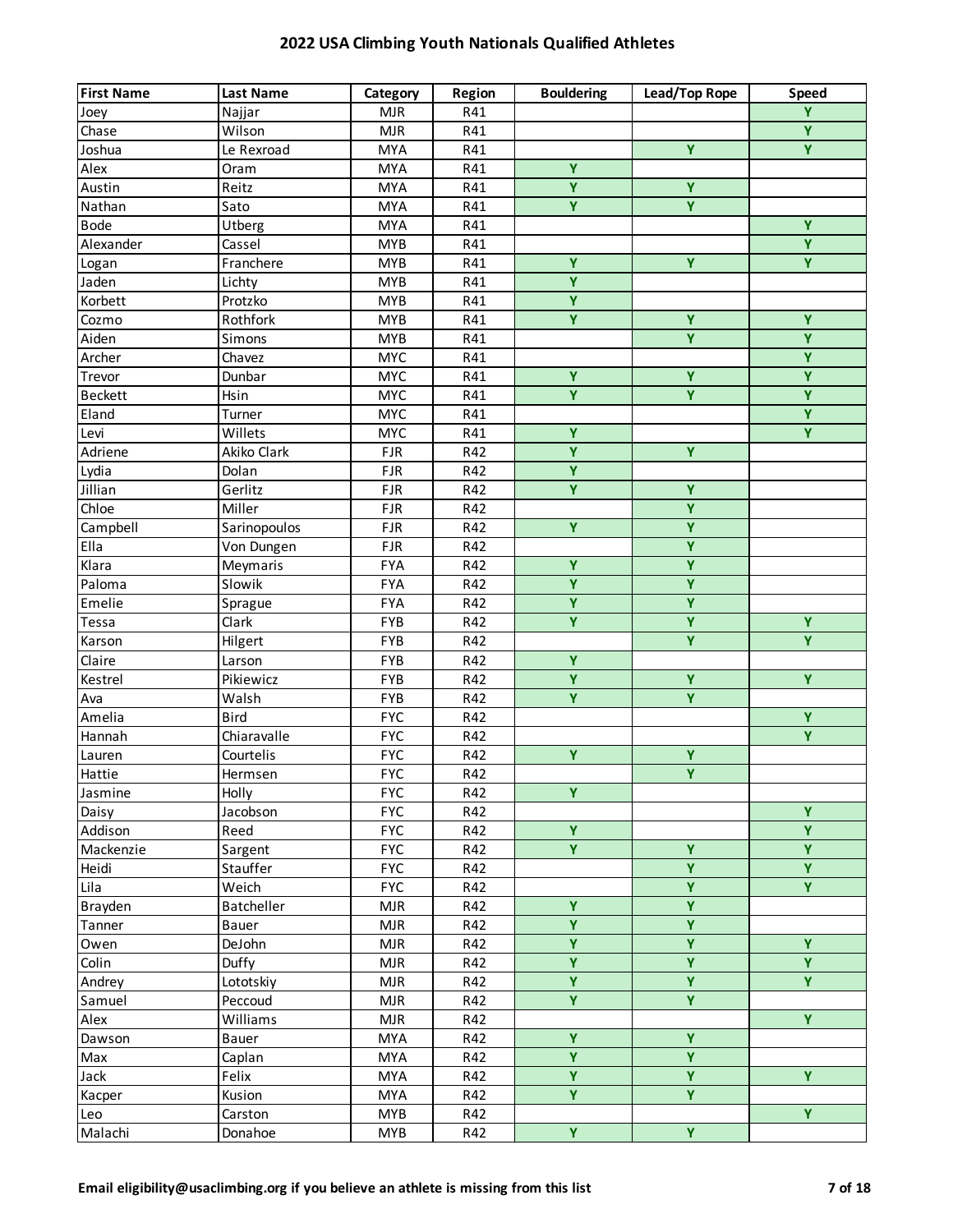| <b>First Name</b> | <b>Last Name</b> | Category   | Region     | <b>Bouldering</b>       | Lead/Top Rope           | Speed                   |
|-------------------|------------------|------------|------------|-------------------------|-------------------------|-------------------------|
| Samuel            | Hinerfeld        | <b>MYB</b> | R42        |                         | Y                       |                         |
| Calvin            | Meymaris         | <b>MYB</b> | R42        | $\overline{Y}$          | Ÿ                       | $\overline{Y}$          |
| Andreas           | Rivadeneira      | <b>MYB</b> | R42        |                         |                         | $\overline{Y}$          |
| Luke              | Gschwendtner     | <b>MYC</b> | R42        | $\overline{Y}$          | $\overline{Y}$          |                         |
| Alex              | Krugman          | <b>MYC</b> | R42        |                         | $\overline{\mathsf{Y}}$ | Ÿ                       |
| Will              | Kurtenbach       | <b>MYC</b> | R42        | Ÿ                       | $\overline{Y}$          | $\overline{\mathsf{Y}}$ |
| Evan              | Leliaert         | <b>MYC</b> | R42        | $\overline{\mathbf{Y}}$ | Y                       | $\overline{\mathsf{Y}}$ |
| Percy             | Sheppard         | <b>MYC</b> | R42        |                         |                         | Ÿ                       |
| Declan            | Wang-McCahan     | <b>MYC</b> | R42        |                         |                         | $\overline{Y}$          |
| Sarah Kate        | Ashton           | <b>FJR</b> | R51        | Ÿ                       |                         | $\overline{Y}$          |
| Genevieve (Matti) | Dennis           | <b>FJR</b> | <b>R51</b> | Ÿ                       | Ÿ                       | Y.                      |
| Juliette          | Madere           | <b>FJR</b> | <b>R51</b> | Ÿ                       | Y                       |                         |
| Cassandra         | Nagy             | <b>FJR</b> | <b>R51</b> | Ÿ                       | Ÿ                       | Ÿ                       |
| Kiara             | Pellicane-Hart   | <b>FJR</b> | <b>R51</b> | $\overline{Y}$          | $\overline{Y}$          | $\overline{Y}$          |
| Claire            | Turner           | <b>FJR</b> | <b>R51</b> | $\overline{\mathbf{Y}}$ | $\overline{Y}$          | $\overline{\mathbf{Y}}$ |
| Kylie             | <b>Bohling</b>   | <b>FYA</b> | R51        | $\overline{Y}$          |                         | $\overline{Y}$          |
| Oceana            | Carter           | <b>FYA</b> | R51        |                         |                         | $\overline{Y}$          |
| Angilee           | Cheah            | <b>FYA</b> | R51        |                         | Ÿ                       | Ÿ                       |
| <b>Brynne</b>     | Hurt             | <b>FYA</b> | R51        |                         |                         | $\overline{Y}$          |
| Molly             | McCullough       | <b>FYA</b> | R51        | $\overline{Y}$          | $\overline{Y}$          | $\overline{Y}$          |
| Taylor            | Robins           | <b>FYA</b> | R51        | Ÿ                       |                         |                         |
| Liberty           | Runnels          | <b>FYA</b> | R51        |                         |                         | $\overline{Y}$          |
| Bethany           | Sanders          | <b>FYA</b> | R51        | Ÿ                       | Ÿ                       | Y                       |
| Ellie             | Vermeulen        | <b>FYA</b> | R51        | $\overline{Y}$          | Ÿ                       |                         |
| Michelle          | Yang             | <b>FYA</b> | <b>R51</b> |                         | $\overline{Y}$          | $\overline{Y}$          |
| Alexis            | Barker           | FYB        | R51        |                         |                         | $\overline{Y}$          |
| Samirah           | Bisht            | <b>FYB</b> | R51        | $\overline{Y}$          | $\overline{Y}$          |                         |
| Samantha          | Gabales          | <b>FYB</b> | R51        | Ÿ                       |                         | Y                       |
| Kinsley           | Howden           | <b>FYB</b> | R51        |                         |                         | $\overline{Y}$          |
| Kailer            | Kordewick        | <b>FYB</b> | R51        | Ÿ                       |                         | $\overline{Y}$          |
| Jersey            | McCasland        | <b>FYB</b> | <b>R51</b> |                         | Ÿ                       |                         |
| Eva               | Mijares          | <b>FYB</b> | <b>R51</b> | Ÿ                       | $\overline{Y}$          | $\overline{Y}$          |
| Kylee             | Parks            | <b>FYB</b> | <b>R51</b> | Ÿ                       |                         | $\overline{Y}$          |
| Riley             | Patrick          | <b>FYB</b> | R51        |                         |                         | $\overline{Y}$          |
| Claire            | Pee              | <b>FYB</b> | <b>R51</b> |                         |                         | $\overline{\mathbf{Y}}$ |
| Boya              | Peng             | <b>FYB</b> | R51        | $\overline{Y}$          | Y                       | $\overline{Y}$          |
| Isabella          | Rivera           | <b>FYB</b> | R51        |                         |                         | Ÿ                       |
| Anastasia         | Sanders          | <b>FYB</b> | R51        | Y.                      | Ÿ                       | $\overline{Y}$          |
| Madi              | Walsh            | FYB        | R51        |                         |                         | $\overline{Y}$          |
| Kalina            | Yates            | <b>FYB</b> | R51        | Y.                      | $\overline{\mathbf{Y}}$ | $\overline{Y}$          |
| Haven             | Alto             | <b>FYC</b> | R51        |                         | Y                       | $\overline{Y}$          |
| Bryn              | Barker           | <b>FYC</b> | R51        |                         |                         | $\overline{Y}$          |
| Jessa             | Casall           | <b>FYC</b> | R51        |                         |                         | Ÿ                       |
| Christina         | Dominick         | <b>FYC</b> | R51        |                         |                         | $\overline{Y}$          |
| Sophia            | Gamboa           | <b>FYC</b> | R51        |                         |                         | $\overline{Y}$          |
| Katara            | Gurugopal        | <b>FYC</b> | R51        | Y                       | $\overline{Y}$          | $\overline{Y}$          |
| Paisley           | Hagy             | <b>FYC</b> | R51        |                         |                         | $\overline{Y}$          |
| Joyce             | Jin              | <b>FYC</b> | R51        |                         |                         | Y                       |
| Polly             | Johnston         | <b>FYC</b> | R51        |                         |                         | Y                       |
| Gemma             | Randles          | <b>FYC</b> | R51        |                         |                         | Y                       |
| Lillian           | Reed             | <b>FYC</b> | R51        |                         |                         | Ÿ                       |
| Genevieve         | Rudner           | <b>FYC</b> | R51        |                         |                         | Ÿ                       |
| <b>MAIKA</b>      | RUIZ HADDAD      | <b>FYC</b> | R51        | Ÿ                       | Ÿ                       | Ÿ                       |
| Kaitlyn           | Weaver           | <b>FYC</b> | R51        |                         | Y.                      | $\overline{Y}$          |
| Carrington        | Woods            | <b>FYC</b> | R51        |                         |                         | $\overline{Y}$          |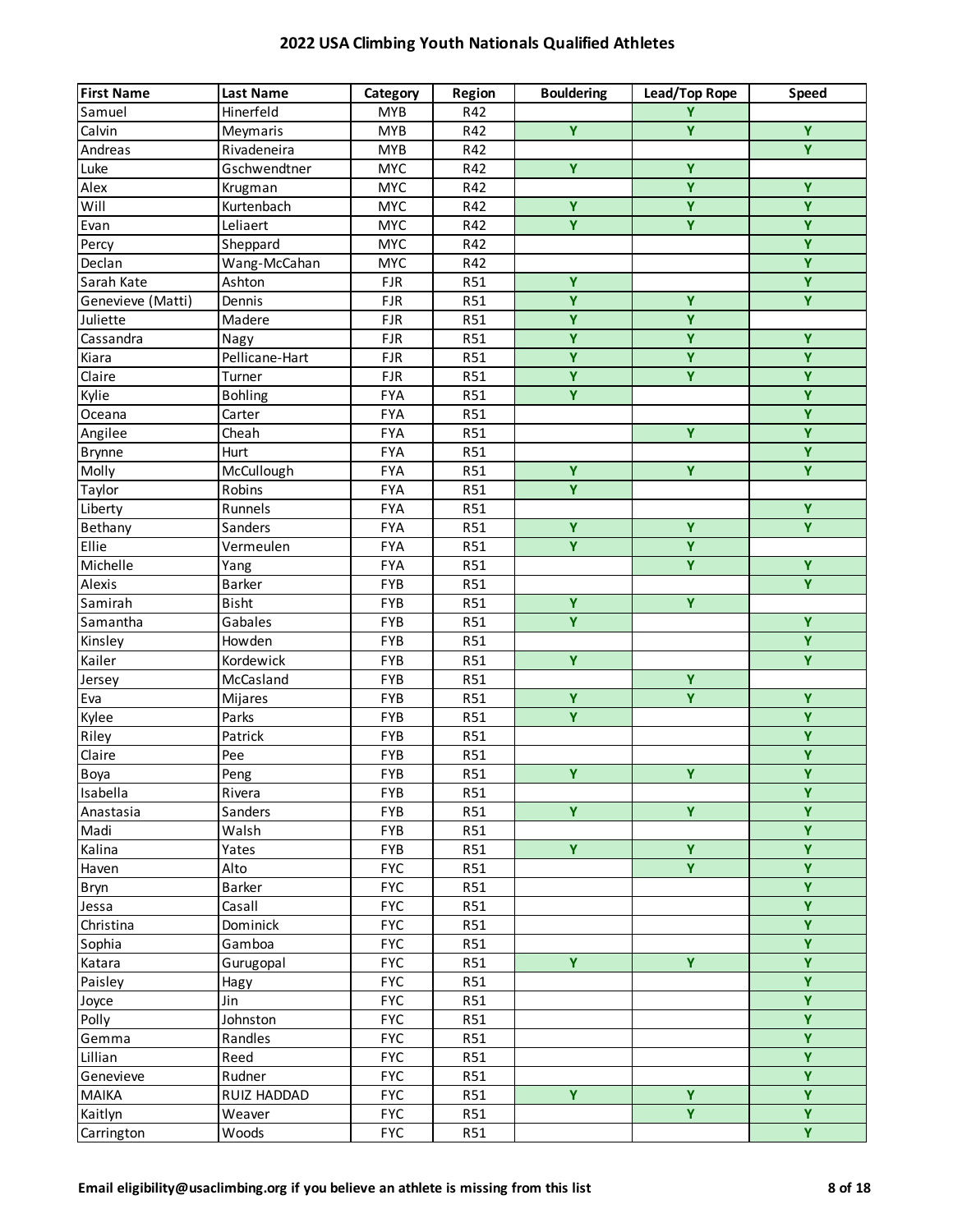| <b>First Name</b> | <b>Last Name</b> | Category   | Region     | <b>Bouldering</b> | Lead/Top Rope           | <b>Speed</b>            |
|-------------------|------------------|------------|------------|-------------------|-------------------------|-------------------------|
| Joyce             | Yang             | <b>FYC</b> | <b>R51</b> | Y                 | Ÿ                       | Ÿ                       |
| Tate              | <b>Brand</b>     | <b>MJR</b> | <b>R51</b> |                   |                         | $\overline{Y}$          |
| Jacob             | Cristler         | <b>MJR</b> | R51        |                   |                         | $\overline{Y}$          |
| <b>Ellis</b>      | Ernsberger       | <b>MJR</b> | R51        | Ÿ                 | Ÿ                       | $\overline{Y}$          |
| Evan              | Gerrie           | <b>MJR</b> | R51        |                   |                         | $\overline{Y}$          |
| Samuel            | Le               | <b>MJR</b> | R51        |                   |                         | $\overline{Y}$          |
| Seth              | Livingston       | <b>MJR</b> | R51        |                   |                         | $\overline{Y}$          |
| Jake              | Melancon         | <b>MJR</b> | R51        | Ÿ                 | Ÿ                       | $\overline{Y}$          |
| James             | Roberts          | <b>MJR</b> | R51        |                   |                         | $\overline{Y}$          |
| Thane             | Tate             | <b>MJR</b> | R51        | $\overline{Y}$    |                         |                         |
| Darren            | Xi               | <b>MJR</b> | R51        | $\overline{Y}$    | $\overline{Y}$          |                         |
| Aami              | Agado            | <b>MYA</b> | R51        |                   | $\overline{Y}$          |                         |
| Alexander         | Antone           | <b>MYA</b> | R51        | Ÿ                 |                         |                         |
| <b>Braden</b>     | Benson           | <b>MYA</b> | R51        | Ÿ                 | Ÿ                       | Y                       |
| Koda              | <b>Burdette</b>  | <b>MYA</b> | R51        |                   |                         | Y                       |
| Dillon            | Countryman       | <b>MYA</b> | <b>R51</b> | Ÿ                 | $\overline{Y}$          | $\overline{Y}$          |
| Dillon            | Hamilton         | <b>MYA</b> | <b>R51</b> |                   |                         | $\overline{Y}$          |
| Richard           | Li               | <b>MYA</b> | R51        | Ÿ                 |                         | Ÿ                       |
| Skyler            | Mengerink        | <b>MYA</b> | <b>R51</b> | $\overline{Y}$    |                         | $\overline{Y}$          |
| Logan             | Miner            | <b>MYA</b> | R51        |                   |                         | $\overline{Y}$          |
| Carter            | Naddy            | <b>MYA</b> | <b>R51</b> |                   |                         | $\overline{Y}$          |
| Nathanial         | Rogers           | <b>MYA</b> | R51        |                   | $\overline{Y}$          |                         |
| Rafe              | Stokes           | <b>MYA</b> | R51        |                   |                         | Y                       |
| Soren             | Toker            | <b>MYA</b> | R51        |                   |                         | $\overline{Y}$          |
| Owen              | Vander Wall      | <b>MYA</b> | R51        | $\overline{Y}$    | Y                       |                         |
| Samuel            | Watson           | <b>MYA</b> | R51        |                   |                         | $\overline{Y}$          |
| Valen             | Amarasingham     | <b>MYB</b> | R51        |                   |                         | $\overline{Y}$          |
| Kai               | <b>Buescher</b>  | <b>MYB</b> | R51        |                   |                         | Y                       |
| Declan            | Calfy            | <b>MYB</b> | R51        |                   | $\overline{Y}$          | $\overline{Y}$          |
| Jonah             | Coleman          | <b>MYB</b> | R51        | $\overline{Y}$    |                         |                         |
| Jack              | DeMille          | <b>MYB</b> | R51        |                   | $\overline{Y}$          |                         |
| Carlos Josiah     | Le               | <b>MYB</b> | R51        |                   |                         | $\overline{Y}$          |
| Sebastian         | Martinez         | <b>MYB</b> | R51        |                   |                         | $\overline{Y}$          |
| <b>Bryce</b>      | Nix              | <b>MYB</b> | R51        | Ÿ                 | Ÿ                       | $\overline{Y}$          |
| Michael           | Roddy            | <b>MYB</b> | R51        | $\overline{Y}$    | $\overline{\mathsf{Y}}$ | $\overline{Y}$          |
| Lucas             | Vales            | <b>MYB</b> | R51        |                   |                         | $\overline{Y}$          |
| Klayton           | York             | <b>MYB</b> | R51        |                   |                         | $\overline{\mathbf{Y}}$ |
| <b>Braxton</b>    | Birkenfeld       | <b>MYC</b> | R51        | Ÿ                 | Ÿ                       | $\overline{Y}$          |
| Nicolas           | Carrera          | <b>MYC</b> | R51        | $\overline{Y}$    |                         | $\overline{Y}$          |
| Jackson           | Dendy            | <b>MYC</b> | R51        | $\overline{Y}$    | $\overline{\mathsf{Y}}$ | $\overline{Y}$          |
| Malakye           | Jackson          | <b>MYC</b> | R51        |                   | $\overline{\mathsf{Y}}$ |                         |
| Noah              | Kim              | <b>MYC</b> | R51        | $\overline{Y}$    | $\overline{\mathbf{Y}}$ | $\overline{Y}$          |
| Rowan             | McCall           | <b>MYC</b> | R51        |                   |                         | $\overline{Y}$          |
| Olivia            | Judd             | <b>FJR</b> | <b>R52</b> | $\overline{Y}$    |                         |                         |
| Karolena          | Reimer           | <b>FJR</b> | <b>R52</b> |                   | $\overline{Y}$          |                         |
| Ashley            | Smith            | <b>FJR</b> | R52        |                   | Y                       |                         |
| Julia             | De la Paz        | <b>FYA</b> | R52        | Ÿ                 | $\overline{Y}$          | $\overline{Y}$          |
| Fiona             | Eastman          | FYB        | R52        | Y.                | Ÿ                       | Y.                      |
| Ella              | Satterwhite      | FYB        | R52        |                   | $\overline{\mathbf{Y}}$ |                         |
| Eleanor           | Wood             | <b>FYB</b> | R52        |                   | $\overline{Y}$          |                         |
| Riley             | Baylor           | <b>FYC</b> | R52        | Ÿ                 | $\overline{Y}$          |                         |
| Romany            | Bell             | <b>FYC</b> | <b>R52</b> | $\overline{Y}$    |                         |                         |
| June              | <b>Butler</b>    | <b>FYC</b> | <b>R52</b> | Y.                |                         |                         |
| Sophia            | Nohrden          | <b>FYC</b> | <b>R52</b> |                   |                         | Y.                      |
| Spencer           | Chinery          | MJR        | <b>R52</b> |                   | $\overline{Y}$          |                         |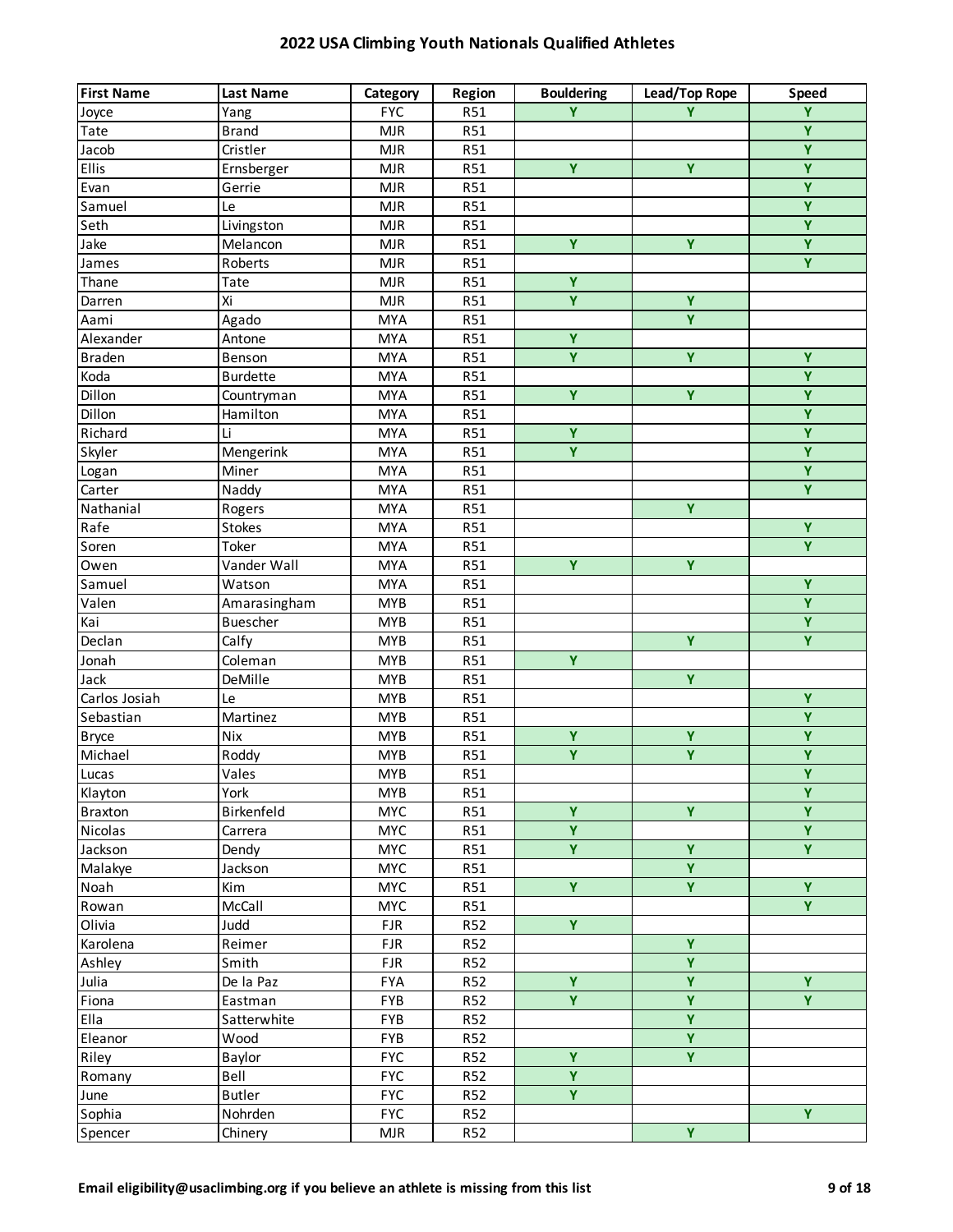| Ÿ<br><b>R52</b><br>Jacob<br><b>MJR</b><br>Hering<br>$\overline{\mathbf{Y}}$<br>$\overline{Y}$<br>Alex<br>Hill<br><b>MJR</b><br><b>R52</b><br>Ÿ<br>Jake<br>Plasco<br><b>MJR</b><br><b>R52</b><br>$\overline{\mathbf{Y}}$<br>Wiley<br>Bell<br><b>MYA</b><br><b>R52</b><br>$\overline{\mathbf{Y}}$<br>Schaaf<br><b>MYA</b><br>R <sub>52</sub><br>Justus<br>$\overline{\mathbf{Y}}$<br>Sifferman<br><b>R52</b><br>Owen<br><b>MYA</b><br>$\overline{Y}$<br>Anderson<br><b>MYB</b><br>R52<br>Liam<br>Ÿ<br>Y<br>Ÿ<br>Carter<br><b>MYB</b><br><b>R52</b><br>Henry<br>$\overline{\mathbf{Y}}$<br>$\overline{Y}$<br>Hering<br><b>MYB</b><br><b>R52</b><br>Hunter<br>$\overline{Y}$<br>$\overline{\mathbf{Y}}$<br><b>MYB</b><br>R52<br>Hugo<br>Hoyer<br>Y<br>Joseph<br><b>MYB</b><br><b>R52</b><br>Rouse<br>Y.<br>Satterwhite<br><b>MYC</b><br><b>R52</b><br>Lawton<br>Y<br>Luke<br>Wilkinson<br><b>MYC</b><br><b>R52</b><br>Ÿ<br>Y<br>Y<br><b>MYC</b><br><b>R52</b><br>Logan<br>Zhang<br>$\overline{Y}$<br>$\overline{Y}$<br>Hartley<br><b>FJR</b><br>R61<br>Bauer<br>$\overline{\mathbf{Y}}$<br>Cecelia<br>Dobbertin<br><b>FJR</b><br>R61<br>$\overline{Y}$<br>$\overline{Y}$<br>Helena<br><b>FJR</b><br>R61<br>Lume<br>Ÿ<br>Jordan<br>Rabinowitz<br><b>FJR</b><br>R61<br>$\overline{Y}$<br>$\overline{Y}$<br>Sophie<br><b>FJR</b><br>Volchenboum<br>R61<br>$\overline{Y}$<br><b>FYA</b><br>Katya<br>Brockmann<br>R61<br>$\overline{Y}$<br>$\overline{Y}$<br>Alison<br><b>FYA</b><br>R61<br>George<br>$\overline{Y}$<br>$\overline{Y}$<br>Ÿ<br>Sonia<br><b>FYA</b><br>Gutierrez<br>R61<br>Y<br><b>FYA</b><br>R61<br>Sarah<br>Kramer<br>$\overline{\mathbf{Y}}$<br>Noller<br><b>FYA</b><br>R61<br>Gwyneth<br>$\overline{Y}$<br>Madison<br><b>FYA</b><br>R61<br>Ruth<br>$\overline{\mathsf{Y}}$<br><b>Ellie</b><br><b>FYA</b><br><b>Woo</b><br>R61<br>$\overline{Y}$<br><b>FYA</b><br>Woodward<br>R61<br>Amara<br>$\overline{Y}$<br>Y<br><b>Bock</b><br>FYB<br>R61<br>Sydney<br>$\overline{Y}$<br>Mary<br>FYB<br>R61<br>Brunson<br>$\overline{Y}$<br>Carly<br>FYB<br>R61<br>Ermitage<br>$\overline{Y}$<br>Aili<br>Estela<br>FYB<br>R61<br>$\overline{\mathbf{Y}}$<br>Gonzalez-Diab<br>FYB<br>Renata<br>R61<br>$\overline{Y}$<br>Ÿ<br>Ÿ<br>Nevis<br>Hill<br>FYB<br>R61<br>$\overline{\mathsf{Y}}$<br>$\overline{Y}$<br>FYB<br>R61<br>Kya<br>Somers<br>$\overline{Y}$<br>FYB<br>Jocelyn<br>R61<br>Venit<br>$\overline{\mathsf{Y}}$<br><b>Bridget</b><br><b>FYC</b><br>Centgraf<br>R61<br>Ÿ<br>Ÿ<br><b>FYC</b><br>Kaija<br>Ericson<br>R61<br>$\overline{\mathsf{Y}}$<br><b>FYC</b><br><b>Brooke</b><br>Fredrickson<br>R61<br>$\overline{Y}$<br>$\overline{Y}$<br>$\overline{Y}$<br><b>FYC</b><br>Evelyn<br>R61<br>Orton<br>$\overline{\mathsf{Y}}$<br>Wajek<br><b>FYC</b><br>R61<br>Grace<br>$\overline{\mathbf{Y}}$<br>$\overline{Y}$<br>Albright<br>R61<br>Gavin<br><b>MJR</b><br>$\overline{\mathbf{Y}}$<br>Holden<br>Cedar<br><b>MJR</b><br>R61<br>Ÿ<br>Ÿ<br>Houchins-McCallum<br>R61<br><b>MJR</b><br>Sean<br>Y<br>Micah<br><b>MJR</b><br>R61<br>Liss<br>$\overline{Y}$<br>Y.<br>Richard<br><b>MJR</b><br>R61<br>Grayson<br>$\overline{Y}$<br>Winkel<br><b>MJR</b><br>R61<br>Noah<br>$\overline{Y}$<br>Noah<br><b>MJR</b><br>R61<br>Young<br>Ÿ<br>Ÿ<br>Andrew<br>Barthel<br>R61<br>MYA<br>$\overline{Y}$<br>Elijah<br>Bierbrauer<br><b>MYA</b><br>R61<br>$\overline{\mathbf{Y}}$<br>$\overline{Y}$<br>Erik<br>R61<br>Cmiel<br>MYA<br>Y<br>Feller<br>Micah<br><b>MYA</b><br>R61<br>Ÿ<br>Ÿ<br>Joseph<br><b>MYA</b><br>R61<br>Flynn<br>Y.<br>Y<br>Y<br>Luke<br><b>MYA</b><br>R61<br>Hower<br>Ÿ<br>Paul<br><b>MYA</b><br>R61<br>Spencer | <b>First Name</b> | <b>Last Name</b> | Category   | Region | <b>Bouldering</b> | Lead/Top Rope  | <b>Speed</b>   |
|----------------------------------------------------------------------------------------------------------------------------------------------------------------------------------------------------------------------------------------------------------------------------------------------------------------------------------------------------------------------------------------------------------------------------------------------------------------------------------------------------------------------------------------------------------------------------------------------------------------------------------------------------------------------------------------------------------------------------------------------------------------------------------------------------------------------------------------------------------------------------------------------------------------------------------------------------------------------------------------------------------------------------------------------------------------------------------------------------------------------------------------------------------------------------------------------------------------------------------------------------------------------------------------------------------------------------------------------------------------------------------------------------------------------------------------------------------------------------------------------------------------------------------------------------------------------------------------------------------------------------------------------------------------------------------------------------------------------------------------------------------------------------------------------------------------------------------------------------------------------------------------------------------------------------------------------------------------------------------------------------------------------------------------------------------------------------------------------------------------------------------------------------------------------------------------------------------------------------------------------------------------------------------------------------------------------------------------------------------------------------------------------------------------------------------------------------------------------------------------------------------------------------------------------------------------------------------------------------------------------------------------------------------------------------------------------------------------------------------------------------------------------------------------------------------------------------------------------------------------------------------------------------------------------------------------------------------------------------------------------------------------------------------------------------------------------------------------------------------------------------------------------------------------------------------------------------------------------------------------------------------------------------------------------------------------------------------------------------------------------------------------------------------------------------------------------------------------------------------------------------------------------------------------------------------------------------------------------------------------------------|-------------------|------------------|------------|--------|-------------------|----------------|----------------|
|                                                                                                                                                                                                                                                                                                                                                                                                                                                                                                                                                                                                                                                                                                                                                                                                                                                                                                                                                                                                                                                                                                                                                                                                                                                                                                                                                                                                                                                                                                                                                                                                                                                                                                                                                                                                                                                                                                                                                                                                                                                                                                                                                                                                                                                                                                                                                                                                                                                                                                                                                                                                                                                                                                                                                                                                                                                                                                                                                                                                                                                                                                                                                                                                                                                                                                                                                                                                                                                                                                                                                                                                                            |                   |                  |            |        |                   |                |                |
|                                                                                                                                                                                                                                                                                                                                                                                                                                                                                                                                                                                                                                                                                                                                                                                                                                                                                                                                                                                                                                                                                                                                                                                                                                                                                                                                                                                                                                                                                                                                                                                                                                                                                                                                                                                                                                                                                                                                                                                                                                                                                                                                                                                                                                                                                                                                                                                                                                                                                                                                                                                                                                                                                                                                                                                                                                                                                                                                                                                                                                                                                                                                                                                                                                                                                                                                                                                                                                                                                                                                                                                                                            |                   |                  |            |        |                   |                |                |
|                                                                                                                                                                                                                                                                                                                                                                                                                                                                                                                                                                                                                                                                                                                                                                                                                                                                                                                                                                                                                                                                                                                                                                                                                                                                                                                                                                                                                                                                                                                                                                                                                                                                                                                                                                                                                                                                                                                                                                                                                                                                                                                                                                                                                                                                                                                                                                                                                                                                                                                                                                                                                                                                                                                                                                                                                                                                                                                                                                                                                                                                                                                                                                                                                                                                                                                                                                                                                                                                                                                                                                                                                            |                   |                  |            |        |                   |                |                |
|                                                                                                                                                                                                                                                                                                                                                                                                                                                                                                                                                                                                                                                                                                                                                                                                                                                                                                                                                                                                                                                                                                                                                                                                                                                                                                                                                                                                                                                                                                                                                                                                                                                                                                                                                                                                                                                                                                                                                                                                                                                                                                                                                                                                                                                                                                                                                                                                                                                                                                                                                                                                                                                                                                                                                                                                                                                                                                                                                                                                                                                                                                                                                                                                                                                                                                                                                                                                                                                                                                                                                                                                                            |                   |                  |            |        |                   |                |                |
|                                                                                                                                                                                                                                                                                                                                                                                                                                                                                                                                                                                                                                                                                                                                                                                                                                                                                                                                                                                                                                                                                                                                                                                                                                                                                                                                                                                                                                                                                                                                                                                                                                                                                                                                                                                                                                                                                                                                                                                                                                                                                                                                                                                                                                                                                                                                                                                                                                                                                                                                                                                                                                                                                                                                                                                                                                                                                                                                                                                                                                                                                                                                                                                                                                                                                                                                                                                                                                                                                                                                                                                                                            |                   |                  |            |        |                   |                |                |
|                                                                                                                                                                                                                                                                                                                                                                                                                                                                                                                                                                                                                                                                                                                                                                                                                                                                                                                                                                                                                                                                                                                                                                                                                                                                                                                                                                                                                                                                                                                                                                                                                                                                                                                                                                                                                                                                                                                                                                                                                                                                                                                                                                                                                                                                                                                                                                                                                                                                                                                                                                                                                                                                                                                                                                                                                                                                                                                                                                                                                                                                                                                                                                                                                                                                                                                                                                                                                                                                                                                                                                                                                            |                   |                  |            |        |                   |                |                |
|                                                                                                                                                                                                                                                                                                                                                                                                                                                                                                                                                                                                                                                                                                                                                                                                                                                                                                                                                                                                                                                                                                                                                                                                                                                                                                                                                                                                                                                                                                                                                                                                                                                                                                                                                                                                                                                                                                                                                                                                                                                                                                                                                                                                                                                                                                                                                                                                                                                                                                                                                                                                                                                                                                                                                                                                                                                                                                                                                                                                                                                                                                                                                                                                                                                                                                                                                                                                                                                                                                                                                                                                                            |                   |                  |            |        |                   |                |                |
|                                                                                                                                                                                                                                                                                                                                                                                                                                                                                                                                                                                                                                                                                                                                                                                                                                                                                                                                                                                                                                                                                                                                                                                                                                                                                                                                                                                                                                                                                                                                                                                                                                                                                                                                                                                                                                                                                                                                                                                                                                                                                                                                                                                                                                                                                                                                                                                                                                                                                                                                                                                                                                                                                                                                                                                                                                                                                                                                                                                                                                                                                                                                                                                                                                                                                                                                                                                                                                                                                                                                                                                                                            |                   |                  |            |        |                   |                |                |
|                                                                                                                                                                                                                                                                                                                                                                                                                                                                                                                                                                                                                                                                                                                                                                                                                                                                                                                                                                                                                                                                                                                                                                                                                                                                                                                                                                                                                                                                                                                                                                                                                                                                                                                                                                                                                                                                                                                                                                                                                                                                                                                                                                                                                                                                                                                                                                                                                                                                                                                                                                                                                                                                                                                                                                                                                                                                                                                                                                                                                                                                                                                                                                                                                                                                                                                                                                                                                                                                                                                                                                                                                            |                   |                  |            |        |                   |                |                |
|                                                                                                                                                                                                                                                                                                                                                                                                                                                                                                                                                                                                                                                                                                                                                                                                                                                                                                                                                                                                                                                                                                                                                                                                                                                                                                                                                                                                                                                                                                                                                                                                                                                                                                                                                                                                                                                                                                                                                                                                                                                                                                                                                                                                                                                                                                                                                                                                                                                                                                                                                                                                                                                                                                                                                                                                                                                                                                                                                                                                                                                                                                                                                                                                                                                                                                                                                                                                                                                                                                                                                                                                                            |                   |                  |            |        |                   |                |                |
|                                                                                                                                                                                                                                                                                                                                                                                                                                                                                                                                                                                                                                                                                                                                                                                                                                                                                                                                                                                                                                                                                                                                                                                                                                                                                                                                                                                                                                                                                                                                                                                                                                                                                                                                                                                                                                                                                                                                                                                                                                                                                                                                                                                                                                                                                                                                                                                                                                                                                                                                                                                                                                                                                                                                                                                                                                                                                                                                                                                                                                                                                                                                                                                                                                                                                                                                                                                                                                                                                                                                                                                                                            |                   |                  |            |        |                   |                |                |
|                                                                                                                                                                                                                                                                                                                                                                                                                                                                                                                                                                                                                                                                                                                                                                                                                                                                                                                                                                                                                                                                                                                                                                                                                                                                                                                                                                                                                                                                                                                                                                                                                                                                                                                                                                                                                                                                                                                                                                                                                                                                                                                                                                                                                                                                                                                                                                                                                                                                                                                                                                                                                                                                                                                                                                                                                                                                                                                                                                                                                                                                                                                                                                                                                                                                                                                                                                                                                                                                                                                                                                                                                            |                   |                  |            |        |                   |                |                |
|                                                                                                                                                                                                                                                                                                                                                                                                                                                                                                                                                                                                                                                                                                                                                                                                                                                                                                                                                                                                                                                                                                                                                                                                                                                                                                                                                                                                                                                                                                                                                                                                                                                                                                                                                                                                                                                                                                                                                                                                                                                                                                                                                                                                                                                                                                                                                                                                                                                                                                                                                                                                                                                                                                                                                                                                                                                                                                                                                                                                                                                                                                                                                                                                                                                                                                                                                                                                                                                                                                                                                                                                                            |                   |                  |            |        |                   |                |                |
|                                                                                                                                                                                                                                                                                                                                                                                                                                                                                                                                                                                                                                                                                                                                                                                                                                                                                                                                                                                                                                                                                                                                                                                                                                                                                                                                                                                                                                                                                                                                                                                                                                                                                                                                                                                                                                                                                                                                                                                                                                                                                                                                                                                                                                                                                                                                                                                                                                                                                                                                                                                                                                                                                                                                                                                                                                                                                                                                                                                                                                                                                                                                                                                                                                                                                                                                                                                                                                                                                                                                                                                                                            |                   |                  |            |        |                   |                |                |
|                                                                                                                                                                                                                                                                                                                                                                                                                                                                                                                                                                                                                                                                                                                                                                                                                                                                                                                                                                                                                                                                                                                                                                                                                                                                                                                                                                                                                                                                                                                                                                                                                                                                                                                                                                                                                                                                                                                                                                                                                                                                                                                                                                                                                                                                                                                                                                                                                                                                                                                                                                                                                                                                                                                                                                                                                                                                                                                                                                                                                                                                                                                                                                                                                                                                                                                                                                                                                                                                                                                                                                                                                            |                   |                  |            |        |                   |                |                |
|                                                                                                                                                                                                                                                                                                                                                                                                                                                                                                                                                                                                                                                                                                                                                                                                                                                                                                                                                                                                                                                                                                                                                                                                                                                                                                                                                                                                                                                                                                                                                                                                                                                                                                                                                                                                                                                                                                                                                                                                                                                                                                                                                                                                                                                                                                                                                                                                                                                                                                                                                                                                                                                                                                                                                                                                                                                                                                                                                                                                                                                                                                                                                                                                                                                                                                                                                                                                                                                                                                                                                                                                                            |                   |                  |            |        |                   |                |                |
|                                                                                                                                                                                                                                                                                                                                                                                                                                                                                                                                                                                                                                                                                                                                                                                                                                                                                                                                                                                                                                                                                                                                                                                                                                                                                                                                                                                                                                                                                                                                                                                                                                                                                                                                                                                                                                                                                                                                                                                                                                                                                                                                                                                                                                                                                                                                                                                                                                                                                                                                                                                                                                                                                                                                                                                                                                                                                                                                                                                                                                                                                                                                                                                                                                                                                                                                                                                                                                                                                                                                                                                                                            |                   |                  |            |        |                   |                |                |
|                                                                                                                                                                                                                                                                                                                                                                                                                                                                                                                                                                                                                                                                                                                                                                                                                                                                                                                                                                                                                                                                                                                                                                                                                                                                                                                                                                                                                                                                                                                                                                                                                                                                                                                                                                                                                                                                                                                                                                                                                                                                                                                                                                                                                                                                                                                                                                                                                                                                                                                                                                                                                                                                                                                                                                                                                                                                                                                                                                                                                                                                                                                                                                                                                                                                                                                                                                                                                                                                                                                                                                                                                            |                   |                  |            |        |                   |                |                |
|                                                                                                                                                                                                                                                                                                                                                                                                                                                                                                                                                                                                                                                                                                                                                                                                                                                                                                                                                                                                                                                                                                                                                                                                                                                                                                                                                                                                                                                                                                                                                                                                                                                                                                                                                                                                                                                                                                                                                                                                                                                                                                                                                                                                                                                                                                                                                                                                                                                                                                                                                                                                                                                                                                                                                                                                                                                                                                                                                                                                                                                                                                                                                                                                                                                                                                                                                                                                                                                                                                                                                                                                                            |                   |                  |            |        |                   |                |                |
|                                                                                                                                                                                                                                                                                                                                                                                                                                                                                                                                                                                                                                                                                                                                                                                                                                                                                                                                                                                                                                                                                                                                                                                                                                                                                                                                                                                                                                                                                                                                                                                                                                                                                                                                                                                                                                                                                                                                                                                                                                                                                                                                                                                                                                                                                                                                                                                                                                                                                                                                                                                                                                                                                                                                                                                                                                                                                                                                                                                                                                                                                                                                                                                                                                                                                                                                                                                                                                                                                                                                                                                                                            |                   |                  |            |        |                   |                |                |
|                                                                                                                                                                                                                                                                                                                                                                                                                                                                                                                                                                                                                                                                                                                                                                                                                                                                                                                                                                                                                                                                                                                                                                                                                                                                                                                                                                                                                                                                                                                                                                                                                                                                                                                                                                                                                                                                                                                                                                                                                                                                                                                                                                                                                                                                                                                                                                                                                                                                                                                                                                                                                                                                                                                                                                                                                                                                                                                                                                                                                                                                                                                                                                                                                                                                                                                                                                                                                                                                                                                                                                                                                            |                   |                  |            |        |                   |                |                |
|                                                                                                                                                                                                                                                                                                                                                                                                                                                                                                                                                                                                                                                                                                                                                                                                                                                                                                                                                                                                                                                                                                                                                                                                                                                                                                                                                                                                                                                                                                                                                                                                                                                                                                                                                                                                                                                                                                                                                                                                                                                                                                                                                                                                                                                                                                                                                                                                                                                                                                                                                                                                                                                                                                                                                                                                                                                                                                                                                                                                                                                                                                                                                                                                                                                                                                                                                                                                                                                                                                                                                                                                                            |                   |                  |            |        |                   |                |                |
|                                                                                                                                                                                                                                                                                                                                                                                                                                                                                                                                                                                                                                                                                                                                                                                                                                                                                                                                                                                                                                                                                                                                                                                                                                                                                                                                                                                                                                                                                                                                                                                                                                                                                                                                                                                                                                                                                                                                                                                                                                                                                                                                                                                                                                                                                                                                                                                                                                                                                                                                                                                                                                                                                                                                                                                                                                                                                                                                                                                                                                                                                                                                                                                                                                                                                                                                                                                                                                                                                                                                                                                                                            |                   |                  |            |        |                   |                |                |
|                                                                                                                                                                                                                                                                                                                                                                                                                                                                                                                                                                                                                                                                                                                                                                                                                                                                                                                                                                                                                                                                                                                                                                                                                                                                                                                                                                                                                                                                                                                                                                                                                                                                                                                                                                                                                                                                                                                                                                                                                                                                                                                                                                                                                                                                                                                                                                                                                                                                                                                                                                                                                                                                                                                                                                                                                                                                                                                                                                                                                                                                                                                                                                                                                                                                                                                                                                                                                                                                                                                                                                                                                            |                   |                  |            |        |                   |                |                |
|                                                                                                                                                                                                                                                                                                                                                                                                                                                                                                                                                                                                                                                                                                                                                                                                                                                                                                                                                                                                                                                                                                                                                                                                                                                                                                                                                                                                                                                                                                                                                                                                                                                                                                                                                                                                                                                                                                                                                                                                                                                                                                                                                                                                                                                                                                                                                                                                                                                                                                                                                                                                                                                                                                                                                                                                                                                                                                                                                                                                                                                                                                                                                                                                                                                                                                                                                                                                                                                                                                                                                                                                                            |                   |                  |            |        |                   |                |                |
|                                                                                                                                                                                                                                                                                                                                                                                                                                                                                                                                                                                                                                                                                                                                                                                                                                                                                                                                                                                                                                                                                                                                                                                                                                                                                                                                                                                                                                                                                                                                                                                                                                                                                                                                                                                                                                                                                                                                                                                                                                                                                                                                                                                                                                                                                                                                                                                                                                                                                                                                                                                                                                                                                                                                                                                                                                                                                                                                                                                                                                                                                                                                                                                                                                                                                                                                                                                                                                                                                                                                                                                                                            |                   |                  |            |        |                   |                |                |
|                                                                                                                                                                                                                                                                                                                                                                                                                                                                                                                                                                                                                                                                                                                                                                                                                                                                                                                                                                                                                                                                                                                                                                                                                                                                                                                                                                                                                                                                                                                                                                                                                                                                                                                                                                                                                                                                                                                                                                                                                                                                                                                                                                                                                                                                                                                                                                                                                                                                                                                                                                                                                                                                                                                                                                                                                                                                                                                                                                                                                                                                                                                                                                                                                                                                                                                                                                                                                                                                                                                                                                                                                            |                   |                  |            |        |                   |                |                |
|                                                                                                                                                                                                                                                                                                                                                                                                                                                                                                                                                                                                                                                                                                                                                                                                                                                                                                                                                                                                                                                                                                                                                                                                                                                                                                                                                                                                                                                                                                                                                                                                                                                                                                                                                                                                                                                                                                                                                                                                                                                                                                                                                                                                                                                                                                                                                                                                                                                                                                                                                                                                                                                                                                                                                                                                                                                                                                                                                                                                                                                                                                                                                                                                                                                                                                                                                                                                                                                                                                                                                                                                                            |                   |                  |            |        |                   |                |                |
|                                                                                                                                                                                                                                                                                                                                                                                                                                                                                                                                                                                                                                                                                                                                                                                                                                                                                                                                                                                                                                                                                                                                                                                                                                                                                                                                                                                                                                                                                                                                                                                                                                                                                                                                                                                                                                                                                                                                                                                                                                                                                                                                                                                                                                                                                                                                                                                                                                                                                                                                                                                                                                                                                                                                                                                                                                                                                                                                                                                                                                                                                                                                                                                                                                                                                                                                                                                                                                                                                                                                                                                                                            |                   |                  |            |        |                   |                |                |
|                                                                                                                                                                                                                                                                                                                                                                                                                                                                                                                                                                                                                                                                                                                                                                                                                                                                                                                                                                                                                                                                                                                                                                                                                                                                                                                                                                                                                                                                                                                                                                                                                                                                                                                                                                                                                                                                                                                                                                                                                                                                                                                                                                                                                                                                                                                                                                                                                                                                                                                                                                                                                                                                                                                                                                                                                                                                                                                                                                                                                                                                                                                                                                                                                                                                                                                                                                                                                                                                                                                                                                                                                            |                   |                  |            |        |                   |                |                |
|                                                                                                                                                                                                                                                                                                                                                                                                                                                                                                                                                                                                                                                                                                                                                                                                                                                                                                                                                                                                                                                                                                                                                                                                                                                                                                                                                                                                                                                                                                                                                                                                                                                                                                                                                                                                                                                                                                                                                                                                                                                                                                                                                                                                                                                                                                                                                                                                                                                                                                                                                                                                                                                                                                                                                                                                                                                                                                                                                                                                                                                                                                                                                                                                                                                                                                                                                                                                                                                                                                                                                                                                                            |                   |                  |            |        |                   |                |                |
|                                                                                                                                                                                                                                                                                                                                                                                                                                                                                                                                                                                                                                                                                                                                                                                                                                                                                                                                                                                                                                                                                                                                                                                                                                                                                                                                                                                                                                                                                                                                                                                                                                                                                                                                                                                                                                                                                                                                                                                                                                                                                                                                                                                                                                                                                                                                                                                                                                                                                                                                                                                                                                                                                                                                                                                                                                                                                                                                                                                                                                                                                                                                                                                                                                                                                                                                                                                                                                                                                                                                                                                                                            |                   |                  |            |        |                   |                |                |
|                                                                                                                                                                                                                                                                                                                                                                                                                                                                                                                                                                                                                                                                                                                                                                                                                                                                                                                                                                                                                                                                                                                                                                                                                                                                                                                                                                                                                                                                                                                                                                                                                                                                                                                                                                                                                                                                                                                                                                                                                                                                                                                                                                                                                                                                                                                                                                                                                                                                                                                                                                                                                                                                                                                                                                                                                                                                                                                                                                                                                                                                                                                                                                                                                                                                                                                                                                                                                                                                                                                                                                                                                            |                   |                  |            |        |                   |                |                |
|                                                                                                                                                                                                                                                                                                                                                                                                                                                                                                                                                                                                                                                                                                                                                                                                                                                                                                                                                                                                                                                                                                                                                                                                                                                                                                                                                                                                                                                                                                                                                                                                                                                                                                                                                                                                                                                                                                                                                                                                                                                                                                                                                                                                                                                                                                                                                                                                                                                                                                                                                                                                                                                                                                                                                                                                                                                                                                                                                                                                                                                                                                                                                                                                                                                                                                                                                                                                                                                                                                                                                                                                                            |                   |                  |            |        |                   |                |                |
|                                                                                                                                                                                                                                                                                                                                                                                                                                                                                                                                                                                                                                                                                                                                                                                                                                                                                                                                                                                                                                                                                                                                                                                                                                                                                                                                                                                                                                                                                                                                                                                                                                                                                                                                                                                                                                                                                                                                                                                                                                                                                                                                                                                                                                                                                                                                                                                                                                                                                                                                                                                                                                                                                                                                                                                                                                                                                                                                                                                                                                                                                                                                                                                                                                                                                                                                                                                                                                                                                                                                                                                                                            |                   |                  |            |        |                   |                |                |
|                                                                                                                                                                                                                                                                                                                                                                                                                                                                                                                                                                                                                                                                                                                                                                                                                                                                                                                                                                                                                                                                                                                                                                                                                                                                                                                                                                                                                                                                                                                                                                                                                                                                                                                                                                                                                                                                                                                                                                                                                                                                                                                                                                                                                                                                                                                                                                                                                                                                                                                                                                                                                                                                                                                                                                                                                                                                                                                                                                                                                                                                                                                                                                                                                                                                                                                                                                                                                                                                                                                                                                                                                            |                   |                  |            |        |                   |                |                |
|                                                                                                                                                                                                                                                                                                                                                                                                                                                                                                                                                                                                                                                                                                                                                                                                                                                                                                                                                                                                                                                                                                                                                                                                                                                                                                                                                                                                                                                                                                                                                                                                                                                                                                                                                                                                                                                                                                                                                                                                                                                                                                                                                                                                                                                                                                                                                                                                                                                                                                                                                                                                                                                                                                                                                                                                                                                                                                                                                                                                                                                                                                                                                                                                                                                                                                                                                                                                                                                                                                                                                                                                                            |                   |                  |            |        |                   |                |                |
|                                                                                                                                                                                                                                                                                                                                                                                                                                                                                                                                                                                                                                                                                                                                                                                                                                                                                                                                                                                                                                                                                                                                                                                                                                                                                                                                                                                                                                                                                                                                                                                                                                                                                                                                                                                                                                                                                                                                                                                                                                                                                                                                                                                                                                                                                                                                                                                                                                                                                                                                                                                                                                                                                                                                                                                                                                                                                                                                                                                                                                                                                                                                                                                                                                                                                                                                                                                                                                                                                                                                                                                                                            |                   |                  |            |        |                   |                |                |
|                                                                                                                                                                                                                                                                                                                                                                                                                                                                                                                                                                                                                                                                                                                                                                                                                                                                                                                                                                                                                                                                                                                                                                                                                                                                                                                                                                                                                                                                                                                                                                                                                                                                                                                                                                                                                                                                                                                                                                                                                                                                                                                                                                                                                                                                                                                                                                                                                                                                                                                                                                                                                                                                                                                                                                                                                                                                                                                                                                                                                                                                                                                                                                                                                                                                                                                                                                                                                                                                                                                                                                                                                            |                   |                  |            |        |                   |                |                |
|                                                                                                                                                                                                                                                                                                                                                                                                                                                                                                                                                                                                                                                                                                                                                                                                                                                                                                                                                                                                                                                                                                                                                                                                                                                                                                                                                                                                                                                                                                                                                                                                                                                                                                                                                                                                                                                                                                                                                                                                                                                                                                                                                                                                                                                                                                                                                                                                                                                                                                                                                                                                                                                                                                                                                                                                                                                                                                                                                                                                                                                                                                                                                                                                                                                                                                                                                                                                                                                                                                                                                                                                                            |                   |                  |            |        |                   |                |                |
|                                                                                                                                                                                                                                                                                                                                                                                                                                                                                                                                                                                                                                                                                                                                                                                                                                                                                                                                                                                                                                                                                                                                                                                                                                                                                                                                                                                                                                                                                                                                                                                                                                                                                                                                                                                                                                                                                                                                                                                                                                                                                                                                                                                                                                                                                                                                                                                                                                                                                                                                                                                                                                                                                                                                                                                                                                                                                                                                                                                                                                                                                                                                                                                                                                                                                                                                                                                                                                                                                                                                                                                                                            |                   |                  |            |        |                   |                |                |
|                                                                                                                                                                                                                                                                                                                                                                                                                                                                                                                                                                                                                                                                                                                                                                                                                                                                                                                                                                                                                                                                                                                                                                                                                                                                                                                                                                                                                                                                                                                                                                                                                                                                                                                                                                                                                                                                                                                                                                                                                                                                                                                                                                                                                                                                                                                                                                                                                                                                                                                                                                                                                                                                                                                                                                                                                                                                                                                                                                                                                                                                                                                                                                                                                                                                                                                                                                                                                                                                                                                                                                                                                            |                   |                  |            |        |                   |                |                |
|                                                                                                                                                                                                                                                                                                                                                                                                                                                                                                                                                                                                                                                                                                                                                                                                                                                                                                                                                                                                                                                                                                                                                                                                                                                                                                                                                                                                                                                                                                                                                                                                                                                                                                                                                                                                                                                                                                                                                                                                                                                                                                                                                                                                                                                                                                                                                                                                                                                                                                                                                                                                                                                                                                                                                                                                                                                                                                                                                                                                                                                                                                                                                                                                                                                                                                                                                                                                                                                                                                                                                                                                                            |                   |                  |            |        |                   |                |                |
|                                                                                                                                                                                                                                                                                                                                                                                                                                                                                                                                                                                                                                                                                                                                                                                                                                                                                                                                                                                                                                                                                                                                                                                                                                                                                                                                                                                                                                                                                                                                                                                                                                                                                                                                                                                                                                                                                                                                                                                                                                                                                                                                                                                                                                                                                                                                                                                                                                                                                                                                                                                                                                                                                                                                                                                                                                                                                                                                                                                                                                                                                                                                                                                                                                                                                                                                                                                                                                                                                                                                                                                                                            |                   |                  |            |        |                   |                |                |
|                                                                                                                                                                                                                                                                                                                                                                                                                                                                                                                                                                                                                                                                                                                                                                                                                                                                                                                                                                                                                                                                                                                                                                                                                                                                                                                                                                                                                                                                                                                                                                                                                                                                                                                                                                                                                                                                                                                                                                                                                                                                                                                                                                                                                                                                                                                                                                                                                                                                                                                                                                                                                                                                                                                                                                                                                                                                                                                                                                                                                                                                                                                                                                                                                                                                                                                                                                                                                                                                                                                                                                                                                            |                   |                  |            |        |                   |                |                |
|                                                                                                                                                                                                                                                                                                                                                                                                                                                                                                                                                                                                                                                                                                                                                                                                                                                                                                                                                                                                                                                                                                                                                                                                                                                                                                                                                                                                                                                                                                                                                                                                                                                                                                                                                                                                                                                                                                                                                                                                                                                                                                                                                                                                                                                                                                                                                                                                                                                                                                                                                                                                                                                                                                                                                                                                                                                                                                                                                                                                                                                                                                                                                                                                                                                                                                                                                                                                                                                                                                                                                                                                                            |                   |                  |            |        |                   |                |                |
|                                                                                                                                                                                                                                                                                                                                                                                                                                                                                                                                                                                                                                                                                                                                                                                                                                                                                                                                                                                                                                                                                                                                                                                                                                                                                                                                                                                                                                                                                                                                                                                                                                                                                                                                                                                                                                                                                                                                                                                                                                                                                                                                                                                                                                                                                                                                                                                                                                                                                                                                                                                                                                                                                                                                                                                                                                                                                                                                                                                                                                                                                                                                                                                                                                                                                                                                                                                                                                                                                                                                                                                                                            |                   |                  |            |        |                   |                |                |
|                                                                                                                                                                                                                                                                                                                                                                                                                                                                                                                                                                                                                                                                                                                                                                                                                                                                                                                                                                                                                                                                                                                                                                                                                                                                                                                                                                                                                                                                                                                                                                                                                                                                                                                                                                                                                                                                                                                                                                                                                                                                                                                                                                                                                                                                                                                                                                                                                                                                                                                                                                                                                                                                                                                                                                                                                                                                                                                                                                                                                                                                                                                                                                                                                                                                                                                                                                                                                                                                                                                                                                                                                            |                   |                  |            |        |                   |                |                |
|                                                                                                                                                                                                                                                                                                                                                                                                                                                                                                                                                                                                                                                                                                                                                                                                                                                                                                                                                                                                                                                                                                                                                                                                                                                                                                                                                                                                                                                                                                                                                                                                                                                                                                                                                                                                                                                                                                                                                                                                                                                                                                                                                                                                                                                                                                                                                                                                                                                                                                                                                                                                                                                                                                                                                                                                                                                                                                                                                                                                                                                                                                                                                                                                                                                                                                                                                                                                                                                                                                                                                                                                                            |                   |                  |            |        |                   |                |                |
|                                                                                                                                                                                                                                                                                                                                                                                                                                                                                                                                                                                                                                                                                                                                                                                                                                                                                                                                                                                                                                                                                                                                                                                                                                                                                                                                                                                                                                                                                                                                                                                                                                                                                                                                                                                                                                                                                                                                                                                                                                                                                                                                                                                                                                                                                                                                                                                                                                                                                                                                                                                                                                                                                                                                                                                                                                                                                                                                                                                                                                                                                                                                                                                                                                                                                                                                                                                                                                                                                                                                                                                                                            |                   |                  |            |        |                   |                |                |
|                                                                                                                                                                                                                                                                                                                                                                                                                                                                                                                                                                                                                                                                                                                                                                                                                                                                                                                                                                                                                                                                                                                                                                                                                                                                                                                                                                                                                                                                                                                                                                                                                                                                                                                                                                                                                                                                                                                                                                                                                                                                                                                                                                                                                                                                                                                                                                                                                                                                                                                                                                                                                                                                                                                                                                                                                                                                                                                                                                                                                                                                                                                                                                                                                                                                                                                                                                                                                                                                                                                                                                                                                            |                   |                  |            |        |                   |                |                |
|                                                                                                                                                                                                                                                                                                                                                                                                                                                                                                                                                                                                                                                                                                                                                                                                                                                                                                                                                                                                                                                                                                                                                                                                                                                                                                                                                                                                                                                                                                                                                                                                                                                                                                                                                                                                                                                                                                                                                                                                                                                                                                                                                                                                                                                                                                                                                                                                                                                                                                                                                                                                                                                                                                                                                                                                                                                                                                                                                                                                                                                                                                                                                                                                                                                                                                                                                                                                                                                                                                                                                                                                                            |                   |                  |            |        |                   |                |                |
|                                                                                                                                                                                                                                                                                                                                                                                                                                                                                                                                                                                                                                                                                                                                                                                                                                                                                                                                                                                                                                                                                                                                                                                                                                                                                                                                                                                                                                                                                                                                                                                                                                                                                                                                                                                                                                                                                                                                                                                                                                                                                                                                                                                                                                                                                                                                                                                                                                                                                                                                                                                                                                                                                                                                                                                                                                                                                                                                                                                                                                                                                                                                                                                                                                                                                                                                                                                                                                                                                                                                                                                                                            |                   |                  |            |        |                   |                |                |
|                                                                                                                                                                                                                                                                                                                                                                                                                                                                                                                                                                                                                                                                                                                                                                                                                                                                                                                                                                                                                                                                                                                                                                                                                                                                                                                                                                                                                                                                                                                                                                                                                                                                                                                                                                                                                                                                                                                                                                                                                                                                                                                                                                                                                                                                                                                                                                                                                                                                                                                                                                                                                                                                                                                                                                                                                                                                                                                                                                                                                                                                                                                                                                                                                                                                                                                                                                                                                                                                                                                                                                                                                            |                   |                  |            |        |                   |                |                |
|                                                                                                                                                                                                                                                                                                                                                                                                                                                                                                                                                                                                                                                                                                                                                                                                                                                                                                                                                                                                                                                                                                                                                                                                                                                                                                                                                                                                                                                                                                                                                                                                                                                                                                                                                                                                                                                                                                                                                                                                                                                                                                                                                                                                                                                                                                                                                                                                                                                                                                                                                                                                                                                                                                                                                                                                                                                                                                                                                                                                                                                                                                                                                                                                                                                                                                                                                                                                                                                                                                                                                                                                                            | Mason             | Dziekanowski     | <b>MYB</b> | R61    |                   | $\overline{Y}$ | $\overline{Y}$ |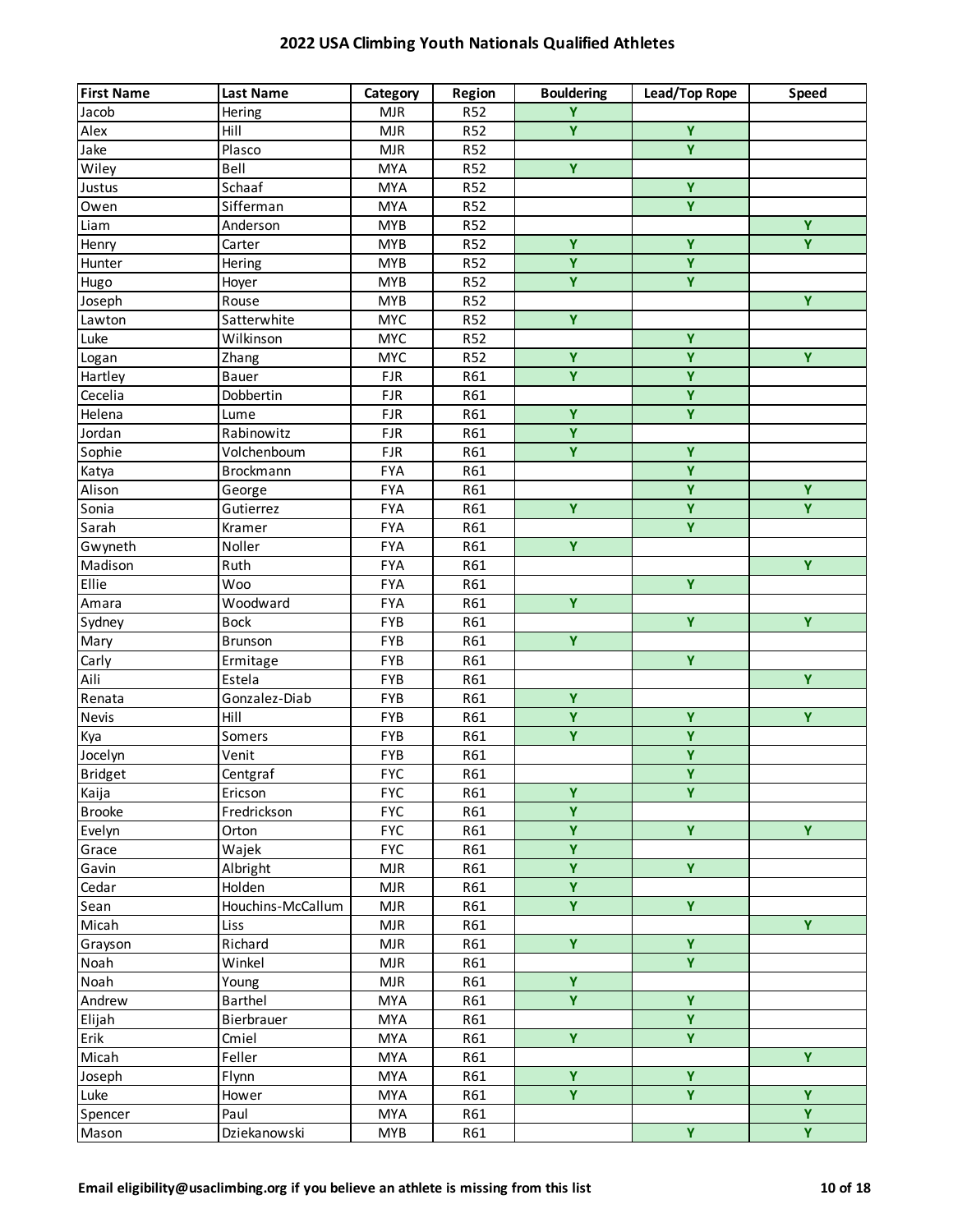| Ϋ<br><b>MYB</b><br>R61<br>Anderson<br>Fuhrer<br>Y<br>$\overline{\mathbf{Y}}$<br>Ethan<br><b>MYB</b><br>R61<br>Kohl<br>$\overline{Y}$<br>Ÿ<br>Marcus<br><b>MYB</b><br>R61<br>Lau<br>$\overline{Y}$<br>$\overline{Y}$<br>Miller<br><b>Berrick</b><br><b>MYB</b><br>R61<br>$\overline{\mathsf{Y}}$<br>Yorick<br>Nicholie<br><b>MYB</b><br>R61<br>$\overline{Y}$<br>$\overline{Y}$<br><b>MYB</b><br>Greyson<br>Sale<br>R61<br>$\overline{Y}$<br>$\overline{Y}$<br>$\overline{Y}$<br>Austin<br><b>MYC</b><br><b>Bock</b><br>R61<br>Ÿ<br>Benaiah<br>Debbink<br><b>MYC</b><br>R61<br>Y<br>Miles<br><b>MYC</b><br>Downin<br>R61<br>$\overline{Y}$<br>Elias<br>Grigalunas<br><b>MYC</b><br>R61<br>$\overline{Y}$<br><b>MYC</b><br>Ÿ<br>Logan<br>Krajnik<br>R61<br>$\overline{Y}$<br>Krajnik<br><b>MYC</b><br>Aiden<br>R61<br>Y<br>Ÿ<br><b>MYC</b><br>Shawn<br>Li<br>R61<br>$\overline{Y}$<br>$\overline{Y}$<br>$\overline{Y}$<br><b>MYC</b><br>Pham<br>R61<br>Owen<br>$\overline{Y}$<br><b>MYC</b><br>Hart<br>R61<br>Tarleton<br>$\overline{Y}$<br>$\overline{Y}$<br>Baik<br>R62<br>Haesue<br><b>FJR</b><br>$\overline{Y}$<br>Y.<br>Gabriella<br><b>FJR</b><br>R62<br>Fraizer<br>Y.<br>Anabelle<br>Nelson<br><b>FJR</b><br>R62<br>$\overline{Y}$<br>Alia<br><b>FYA</b><br>R62<br>Benson<br>$\overline{Y}$<br>Bella<br>Hubbel<br><b>FYA</b><br>R62<br>$\overline{Y}$<br>Meredith<br><b>FYA</b><br>Johnson<br>R62<br>$\overline{Y}$<br><b>FYA</b><br>R62<br>Natalie<br>Kessler<br>Ÿ<br>R62<br>Isabel<br>Piotrowski<br><b>FYA</b><br>$\overline{Y}$<br>$\overline{Y}$<br>$\overline{Y}$<br>Mirabelle<br><b>FYA</b><br>R62<br>Thornton<br>$\overline{Y}$<br>$\overline{Y}$<br>Williams<br>Sydney<br><b>FYA</b><br>R62<br>$\overline{Y}$<br>Libby<br>FYB<br>R62<br>Anderson<br>$\overline{Y}$<br>$\overline{Y}$<br>$\overline{Y}$<br>Abby<br>FYB<br>R62<br><b>Boissy</b><br>$\overline{Y}$<br><b>Borek</b><br>Kayleigh<br>FYB<br>R62<br>$\overline{Y}$<br>Taegan<br><b>FYB</b><br>Gadberry<br>R62<br>$\overline{Y}$<br>$\overline{Y}$ | <b>First Name</b> | <b>Last Name</b> | Category | Region | <b>Bouldering</b> | Lead/Top Rope | Speed |
|-------------------------------------------------------------------------------------------------------------------------------------------------------------------------------------------------------------------------------------------------------------------------------------------------------------------------------------------------------------------------------------------------------------------------------------------------------------------------------------------------------------------------------------------------------------------------------------------------------------------------------------------------------------------------------------------------------------------------------------------------------------------------------------------------------------------------------------------------------------------------------------------------------------------------------------------------------------------------------------------------------------------------------------------------------------------------------------------------------------------------------------------------------------------------------------------------------------------------------------------------------------------------------------------------------------------------------------------------------------------------------------------------------------------------------------------------------------------------------------------------------------------------------------------------------------------------------------------------------------------------------------------------------------------------------------------------------------------------------------------------------------------------------------------------------------------------------------------------------------------------------------------------------------------------------------------------------------------------------------------------------------------------|-------------------|------------------|----------|--------|-------------------|---------------|-------|
|                                                                                                                                                                                                                                                                                                                                                                                                                                                                                                                                                                                                                                                                                                                                                                                                                                                                                                                                                                                                                                                                                                                                                                                                                                                                                                                                                                                                                                                                                                                                                                                                                                                                                                                                                                                                                                                                                                                                                                                                                         |                   |                  |          |        |                   |               |       |
|                                                                                                                                                                                                                                                                                                                                                                                                                                                                                                                                                                                                                                                                                                                                                                                                                                                                                                                                                                                                                                                                                                                                                                                                                                                                                                                                                                                                                                                                                                                                                                                                                                                                                                                                                                                                                                                                                                                                                                                                                         |                   |                  |          |        |                   |               |       |
|                                                                                                                                                                                                                                                                                                                                                                                                                                                                                                                                                                                                                                                                                                                                                                                                                                                                                                                                                                                                                                                                                                                                                                                                                                                                                                                                                                                                                                                                                                                                                                                                                                                                                                                                                                                                                                                                                                                                                                                                                         |                   |                  |          |        |                   |               |       |
|                                                                                                                                                                                                                                                                                                                                                                                                                                                                                                                                                                                                                                                                                                                                                                                                                                                                                                                                                                                                                                                                                                                                                                                                                                                                                                                                                                                                                                                                                                                                                                                                                                                                                                                                                                                                                                                                                                                                                                                                                         |                   |                  |          |        |                   |               |       |
|                                                                                                                                                                                                                                                                                                                                                                                                                                                                                                                                                                                                                                                                                                                                                                                                                                                                                                                                                                                                                                                                                                                                                                                                                                                                                                                                                                                                                                                                                                                                                                                                                                                                                                                                                                                                                                                                                                                                                                                                                         |                   |                  |          |        |                   |               |       |
|                                                                                                                                                                                                                                                                                                                                                                                                                                                                                                                                                                                                                                                                                                                                                                                                                                                                                                                                                                                                                                                                                                                                                                                                                                                                                                                                                                                                                                                                                                                                                                                                                                                                                                                                                                                                                                                                                                                                                                                                                         |                   |                  |          |        |                   |               |       |
|                                                                                                                                                                                                                                                                                                                                                                                                                                                                                                                                                                                                                                                                                                                                                                                                                                                                                                                                                                                                                                                                                                                                                                                                                                                                                                                                                                                                                                                                                                                                                                                                                                                                                                                                                                                                                                                                                                                                                                                                                         |                   |                  |          |        |                   |               |       |
|                                                                                                                                                                                                                                                                                                                                                                                                                                                                                                                                                                                                                                                                                                                                                                                                                                                                                                                                                                                                                                                                                                                                                                                                                                                                                                                                                                                                                                                                                                                                                                                                                                                                                                                                                                                                                                                                                                                                                                                                                         |                   |                  |          |        |                   |               |       |
|                                                                                                                                                                                                                                                                                                                                                                                                                                                                                                                                                                                                                                                                                                                                                                                                                                                                                                                                                                                                                                                                                                                                                                                                                                                                                                                                                                                                                                                                                                                                                                                                                                                                                                                                                                                                                                                                                                                                                                                                                         |                   |                  |          |        |                   |               |       |
|                                                                                                                                                                                                                                                                                                                                                                                                                                                                                                                                                                                                                                                                                                                                                                                                                                                                                                                                                                                                                                                                                                                                                                                                                                                                                                                                                                                                                                                                                                                                                                                                                                                                                                                                                                                                                                                                                                                                                                                                                         |                   |                  |          |        |                   |               |       |
|                                                                                                                                                                                                                                                                                                                                                                                                                                                                                                                                                                                                                                                                                                                                                                                                                                                                                                                                                                                                                                                                                                                                                                                                                                                                                                                                                                                                                                                                                                                                                                                                                                                                                                                                                                                                                                                                                                                                                                                                                         |                   |                  |          |        |                   |               |       |
|                                                                                                                                                                                                                                                                                                                                                                                                                                                                                                                                                                                                                                                                                                                                                                                                                                                                                                                                                                                                                                                                                                                                                                                                                                                                                                                                                                                                                                                                                                                                                                                                                                                                                                                                                                                                                                                                                                                                                                                                                         |                   |                  |          |        |                   |               |       |
|                                                                                                                                                                                                                                                                                                                                                                                                                                                                                                                                                                                                                                                                                                                                                                                                                                                                                                                                                                                                                                                                                                                                                                                                                                                                                                                                                                                                                                                                                                                                                                                                                                                                                                                                                                                                                                                                                                                                                                                                                         |                   |                  |          |        |                   |               |       |
|                                                                                                                                                                                                                                                                                                                                                                                                                                                                                                                                                                                                                                                                                                                                                                                                                                                                                                                                                                                                                                                                                                                                                                                                                                                                                                                                                                                                                                                                                                                                                                                                                                                                                                                                                                                                                                                                                                                                                                                                                         |                   |                  |          |        |                   |               |       |
|                                                                                                                                                                                                                                                                                                                                                                                                                                                                                                                                                                                                                                                                                                                                                                                                                                                                                                                                                                                                                                                                                                                                                                                                                                                                                                                                                                                                                                                                                                                                                                                                                                                                                                                                                                                                                                                                                                                                                                                                                         |                   |                  |          |        |                   |               |       |
|                                                                                                                                                                                                                                                                                                                                                                                                                                                                                                                                                                                                                                                                                                                                                                                                                                                                                                                                                                                                                                                                                                                                                                                                                                                                                                                                                                                                                                                                                                                                                                                                                                                                                                                                                                                                                                                                                                                                                                                                                         |                   |                  |          |        |                   |               |       |
|                                                                                                                                                                                                                                                                                                                                                                                                                                                                                                                                                                                                                                                                                                                                                                                                                                                                                                                                                                                                                                                                                                                                                                                                                                                                                                                                                                                                                                                                                                                                                                                                                                                                                                                                                                                                                                                                                                                                                                                                                         |                   |                  |          |        |                   |               |       |
|                                                                                                                                                                                                                                                                                                                                                                                                                                                                                                                                                                                                                                                                                                                                                                                                                                                                                                                                                                                                                                                                                                                                                                                                                                                                                                                                                                                                                                                                                                                                                                                                                                                                                                                                                                                                                                                                                                                                                                                                                         |                   |                  |          |        |                   |               |       |
|                                                                                                                                                                                                                                                                                                                                                                                                                                                                                                                                                                                                                                                                                                                                                                                                                                                                                                                                                                                                                                                                                                                                                                                                                                                                                                                                                                                                                                                                                                                                                                                                                                                                                                                                                                                                                                                                                                                                                                                                                         |                   |                  |          |        |                   |               |       |
|                                                                                                                                                                                                                                                                                                                                                                                                                                                                                                                                                                                                                                                                                                                                                                                                                                                                                                                                                                                                                                                                                                                                                                                                                                                                                                                                                                                                                                                                                                                                                                                                                                                                                                                                                                                                                                                                                                                                                                                                                         |                   |                  |          |        |                   |               |       |
|                                                                                                                                                                                                                                                                                                                                                                                                                                                                                                                                                                                                                                                                                                                                                                                                                                                                                                                                                                                                                                                                                                                                                                                                                                                                                                                                                                                                                                                                                                                                                                                                                                                                                                                                                                                                                                                                                                                                                                                                                         |                   |                  |          |        |                   |               |       |
|                                                                                                                                                                                                                                                                                                                                                                                                                                                                                                                                                                                                                                                                                                                                                                                                                                                                                                                                                                                                                                                                                                                                                                                                                                                                                                                                                                                                                                                                                                                                                                                                                                                                                                                                                                                                                                                                                                                                                                                                                         |                   |                  |          |        |                   |               |       |
|                                                                                                                                                                                                                                                                                                                                                                                                                                                                                                                                                                                                                                                                                                                                                                                                                                                                                                                                                                                                                                                                                                                                                                                                                                                                                                                                                                                                                                                                                                                                                                                                                                                                                                                                                                                                                                                                                                                                                                                                                         |                   |                  |          |        |                   |               |       |
|                                                                                                                                                                                                                                                                                                                                                                                                                                                                                                                                                                                                                                                                                                                                                                                                                                                                                                                                                                                                                                                                                                                                                                                                                                                                                                                                                                                                                                                                                                                                                                                                                                                                                                                                                                                                                                                                                                                                                                                                                         |                   |                  |          |        |                   |               |       |
|                                                                                                                                                                                                                                                                                                                                                                                                                                                                                                                                                                                                                                                                                                                                                                                                                                                                                                                                                                                                                                                                                                                                                                                                                                                                                                                                                                                                                                                                                                                                                                                                                                                                                                                                                                                                                                                                                                                                                                                                                         |                   |                  |          |        |                   |               |       |
|                                                                                                                                                                                                                                                                                                                                                                                                                                                                                                                                                                                                                                                                                                                                                                                                                                                                                                                                                                                                                                                                                                                                                                                                                                                                                                                                                                                                                                                                                                                                                                                                                                                                                                                                                                                                                                                                                                                                                                                                                         |                   |                  |          |        |                   |               |       |
|                                                                                                                                                                                                                                                                                                                                                                                                                                                                                                                                                                                                                                                                                                                                                                                                                                                                                                                                                                                                                                                                                                                                                                                                                                                                                                                                                                                                                                                                                                                                                                                                                                                                                                                                                                                                                                                                                                                                                                                                                         |                   |                  |          |        |                   |               |       |
|                                                                                                                                                                                                                                                                                                                                                                                                                                                                                                                                                                                                                                                                                                                                                                                                                                                                                                                                                                                                                                                                                                                                                                                                                                                                                                                                                                                                                                                                                                                                                                                                                                                                                                                                                                                                                                                                                                                                                                                                                         |                   |                  |          |        |                   |               |       |
|                                                                                                                                                                                                                                                                                                                                                                                                                                                                                                                                                                                                                                                                                                                                                                                                                                                                                                                                                                                                                                                                                                                                                                                                                                                                                                                                                                                                                                                                                                                                                                                                                                                                                                                                                                                                                                                                                                                                                                                                                         |                   |                  |          |        |                   |               |       |
|                                                                                                                                                                                                                                                                                                                                                                                                                                                                                                                                                                                                                                                                                                                                                                                                                                                                                                                                                                                                                                                                                                                                                                                                                                                                                                                                                                                                                                                                                                                                                                                                                                                                                                                                                                                                                                                                                                                                                                                                                         | Stella            | Pargeon          | FYB      | R62    |                   |               |       |
| $\overline{Y}$<br>Evie<br>Albrecht<br><b>FYC</b><br>R62                                                                                                                                                                                                                                                                                                                                                                                                                                                                                                                                                                                                                                                                                                                                                                                                                                                                                                                                                                                                                                                                                                                                                                                                                                                                                                                                                                                                                                                                                                                                                                                                                                                                                                                                                                                                                                                                                                                                                                 |                   |                  |          |        |                   |               |       |
| $\overline{Y}$<br><b>FYC</b><br>Ÿ<br>Dorothy<br>Blackburn<br>R62                                                                                                                                                                                                                                                                                                                                                                                                                                                                                                                                                                                                                                                                                                                                                                                                                                                                                                                                                                                                                                                                                                                                                                                                                                                                                                                                                                                                                                                                                                                                                                                                                                                                                                                                                                                                                                                                                                                                                        |                   |                  |          |        |                   |               |       |
| $\overline{Y}$<br><b>FYC</b><br>Bolton<br>R62<br>Macy                                                                                                                                                                                                                                                                                                                                                                                                                                                                                                                                                                                                                                                                                                                                                                                                                                                                                                                                                                                                                                                                                                                                                                                                                                                                                                                                                                                                                                                                                                                                                                                                                                                                                                                                                                                                                                                                                                                                                                   |                   |                  |          |        |                   |               |       |
| $\overline{Y}$<br><b>FYC</b><br>Sierra<br>Farnham<br>R62                                                                                                                                                                                                                                                                                                                                                                                                                                                                                                                                                                                                                                                                                                                                                                                                                                                                                                                                                                                                                                                                                                                                                                                                                                                                                                                                                                                                                                                                                                                                                                                                                                                                                                                                                                                                                                                                                                                                                                |                   |                  |          |        |                   |               |       |
| Ÿ<br><b>FYC</b><br>R62<br>Anna<br>Kurov                                                                                                                                                                                                                                                                                                                                                                                                                                                                                                                                                                                                                                                                                                                                                                                                                                                                                                                                                                                                                                                                                                                                                                                                                                                                                                                                                                                                                                                                                                                                                                                                                                                                                                                                                                                                                                                                                                                                                                                 |                   |                  |          |        |                   |               |       |
| $\overline{Y}$<br><b>FYC</b><br>Lovisa<br>R62<br>Nystrom                                                                                                                                                                                                                                                                                                                                                                                                                                                                                                                                                                                                                                                                                                                                                                                                                                                                                                                                                                                                                                                                                                                                                                                                                                                                                                                                                                                                                                                                                                                                                                                                                                                                                                                                                                                                                                                                                                                                                                |                   |                  |          |        |                   |               |       |
| $\overline{\mathbf{Y}}$<br>$\overline{Y}$<br><b>FYC</b><br>Lina<br>Szpak<br>R62                                                                                                                                                                                                                                                                                                                                                                                                                                                                                                                                                                                                                                                                                                                                                                                                                                                                                                                                                                                                                                                                                                                                                                                                                                                                                                                                                                                                                                                                                                                                                                                                                                                                                                                                                                                                                                                                                                                                         |                   |                  |          |        |                   |               |       |
| $\overline{\mathbf{Y}}$<br>Ÿ<br>Bella<br><b>FYC</b><br>R62<br>Wargo                                                                                                                                                                                                                                                                                                                                                                                                                                                                                                                                                                                                                                                                                                                                                                                                                                                                                                                                                                                                                                                                                                                                                                                                                                                                                                                                                                                                                                                                                                                                                                                                                                                                                                                                                                                                                                                                                                                                                     |                   |                  |          |        |                   |               |       |
| $\overline{Y}$<br>Woodburn<br><b>FYC</b><br>R62<br>Ava                                                                                                                                                                                                                                                                                                                                                                                                                                                                                                                                                                                                                                                                                                                                                                                                                                                                                                                                                                                                                                                                                                                                                                                                                                                                                                                                                                                                                                                                                                                                                                                                                                                                                                                                                                                                                                                                                                                                                                  |                   |                  |          |        |                   |               |       |
| $\overline{Y}$<br>$\overline{Y}$<br>Olivia<br><b>FYC</b><br>R62<br>Yandora                                                                                                                                                                                                                                                                                                                                                                                                                                                                                                                                                                                                                                                                                                                                                                                                                                                                                                                                                                                                                                                                                                                                                                                                                                                                                                                                                                                                                                                                                                                                                                                                                                                                                                                                                                                                                                                                                                                                              |                   |                  |          |        |                   |               |       |
| $\overline{Y}$<br><b>FYC</b><br>R62<br>Taryn<br>Young                                                                                                                                                                                                                                                                                                                                                                                                                                                                                                                                                                                                                                                                                                                                                                                                                                                                                                                                                                                                                                                                                                                                                                                                                                                                                                                                                                                                                                                                                                                                                                                                                                                                                                                                                                                                                                                                                                                                                                   |                   |                  |          |        |                   |               |       |
| $\overline{Y}$<br>Bearby<br>Matthew<br><b>MJR</b><br>R62                                                                                                                                                                                                                                                                                                                                                                                                                                                                                                                                                                                                                                                                                                                                                                                                                                                                                                                                                                                                                                                                                                                                                                                                                                                                                                                                                                                                                                                                                                                                                                                                                                                                                                                                                                                                                                                                                                                                                                |                   |                  |          |        |                   |               |       |
| Ÿ<br>R62<br>Justin<br>Caimano<br><b>MJR</b>                                                                                                                                                                                                                                                                                                                                                                                                                                                                                                                                                                                                                                                                                                                                                                                                                                                                                                                                                                                                                                                                                                                                                                                                                                                                                                                                                                                                                                                                                                                                                                                                                                                                                                                                                                                                                                                                                                                                                                             |                   |                  |          |        |                   |               |       |
| Ÿ<br>Victor<br><b>MJR</b><br>R62<br>Daley                                                                                                                                                                                                                                                                                                                                                                                                                                                                                                                                                                                                                                                                                                                                                                                                                                                                                                                                                                                                                                                                                                                                                                                                                                                                                                                                                                                                                                                                                                                                                                                                                                                                                                                                                                                                                                                                                                                                                                               |                   |                  |          |        |                   |               |       |
| $\overline{Y}$<br>Gorbatoff<br><b>MJR</b><br>R62<br>Gray                                                                                                                                                                                                                                                                                                                                                                                                                                                                                                                                                                                                                                                                                                                                                                                                                                                                                                                                                                                                                                                                                                                                                                                                                                                                                                                                                                                                                                                                                                                                                                                                                                                                                                                                                                                                                                                                                                                                                                |                   |                  |          |        |                   |               |       |
| $\overline{Y}$<br><b>MJR</b><br>R62<br>Ben<br>Jennings                                                                                                                                                                                                                                                                                                                                                                                                                                                                                                                                                                                                                                                                                                                                                                                                                                                                                                                                                                                                                                                                                                                                                                                                                                                                                                                                                                                                                                                                                                                                                                                                                                                                                                                                                                                                                                                                                                                                                                  |                   |                  |          |        |                   |               |       |
| $\overline{Y}$<br>Lieffers<br><b>MJR</b><br>R62<br>Cort                                                                                                                                                                                                                                                                                                                                                                                                                                                                                                                                                                                                                                                                                                                                                                                                                                                                                                                                                                                                                                                                                                                                                                                                                                                                                                                                                                                                                                                                                                                                                                                                                                                                                                                                                                                                                                                                                                                                                                 |                   |                  |          |        |                   |               |       |
| Ÿ<br><b>MJR</b><br>R62<br>Jason<br>Lucas                                                                                                                                                                                                                                                                                                                                                                                                                                                                                                                                                                                                                                                                                                                                                                                                                                                                                                                                                                                                                                                                                                                                                                                                                                                                                                                                                                                                                                                                                                                                                                                                                                                                                                                                                                                                                                                                                                                                                                                |                   |                  |          |        |                   |               |       |
| Y.<br>Silak<br><b>MJR</b><br>R62<br>Benjamin                                                                                                                                                                                                                                                                                                                                                                                                                                                                                                                                                                                                                                                                                                                                                                                                                                                                                                                                                                                                                                                                                                                                                                                                                                                                                                                                                                                                                                                                                                                                                                                                                                                                                                                                                                                                                                                                                                                                                                            |                   |                  |          |        |                   |               |       |
| $\overline{\mathbf{Y}}$<br>$\overline{Y}$<br>Vassilev<br>Vasil<br><b>MJR</b><br>R62                                                                                                                                                                                                                                                                                                                                                                                                                                                                                                                                                                                                                                                                                                                                                                                                                                                                                                                                                                                                                                                                                                                                                                                                                                                                                                                                                                                                                                                                                                                                                                                                                                                                                                                                                                                                                                                                                                                                     |                   |                  |          |        |                   |               |       |
| Ÿ<br>Joshua<br><b>MJR</b><br>R62<br>Wanner                                                                                                                                                                                                                                                                                                                                                                                                                                                                                                                                                                                                                                                                                                                                                                                                                                                                                                                                                                                                                                                                                                                                                                                                                                                                                                                                                                                                                                                                                                                                                                                                                                                                                                                                                                                                                                                                                                                                                                              |                   |                  |          |        |                   |               |       |
| Y.<br><b>MJR</b><br>Samuel<br>Wanner<br>R62                                                                                                                                                                                                                                                                                                                                                                                                                                                                                                                                                                                                                                                                                                                                                                                                                                                                                                                                                                                                                                                                                                                                                                                                                                                                                                                                                                                                                                                                                                                                                                                                                                                                                                                                                                                                                                                                                                                                                                             |                   |                  |          |        |                   |               |       |
| Ÿ<br><b>MJR</b><br>Brenden<br>Watts<br>R62                                                                                                                                                                                                                                                                                                                                                                                                                                                                                                                                                                                                                                                                                                                                                                                                                                                                                                                                                                                                                                                                                                                                                                                                                                                                                                                                                                                                                                                                                                                                                                                                                                                                                                                                                                                                                                                                                                                                                                              |                   |                  |          |        |                   |               |       |
| $\overline{Y}$<br><b>MYA</b><br>Owen<br><b>Bales</b><br>R62                                                                                                                                                                                                                                                                                                                                                                                                                                                                                                                                                                                                                                                                                                                                                                                                                                                                                                                                                                                                                                                                                                                                                                                                                                                                                                                                                                                                                                                                                                                                                                                                                                                                                                                                                                                                                                                                                                                                                             |                   |                  |          |        |                   |               |       |
| $\overline{\mathbf{Y}}$<br><b>MYA</b><br>Adam<br>R62<br>Clingan                                                                                                                                                                                                                                                                                                                                                                                                                                                                                                                                                                                                                                                                                                                                                                                                                                                                                                                                                                                                                                                                                                                                                                                                                                                                                                                                                                                                                                                                                                                                                                                                                                                                                                                                                                                                                                                                                                                                                         |                   |                  |          |        |                   |               |       |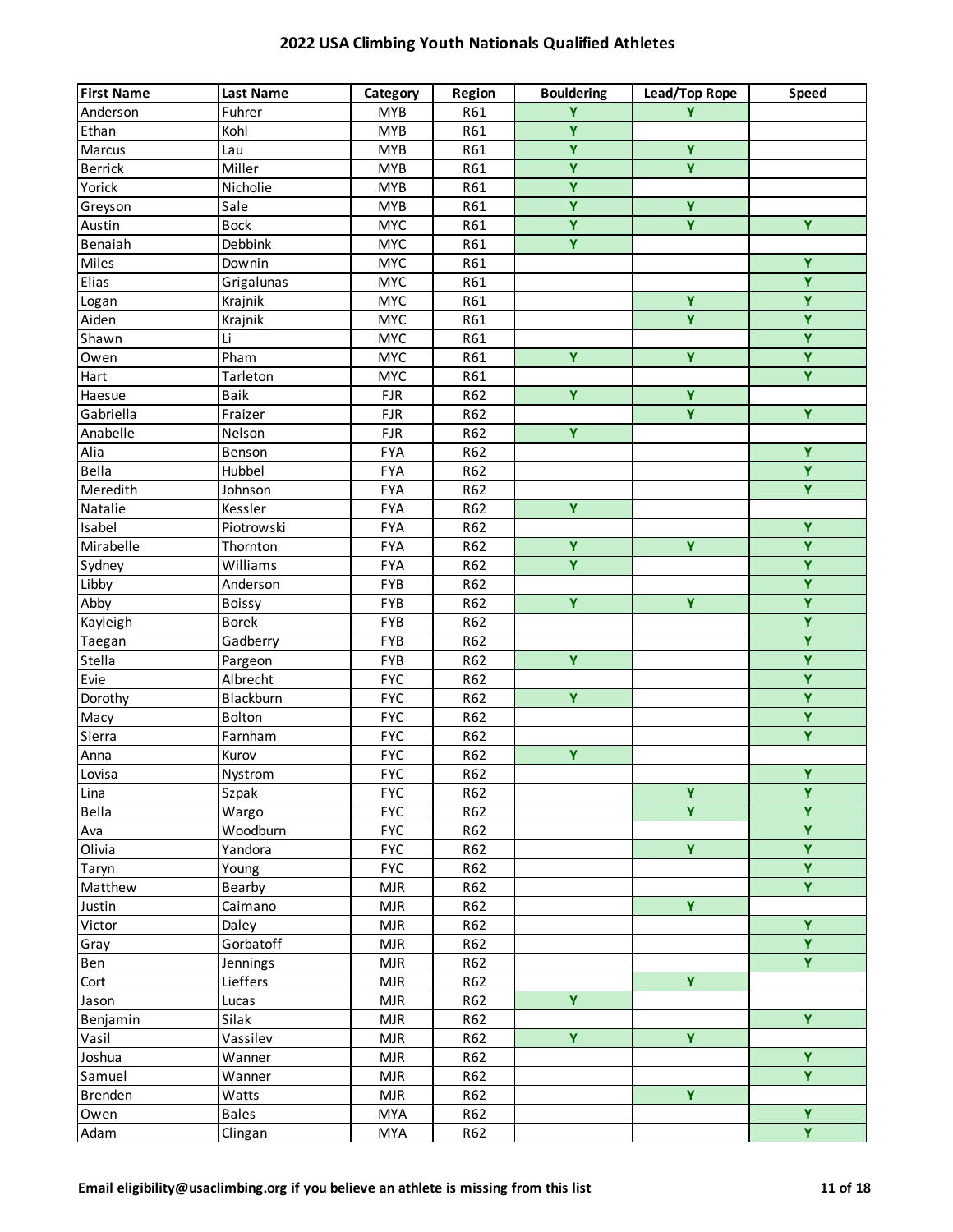| <b>First Name</b> | <b>Last Name</b>     | Category   | Region | <b>Bouldering</b>       | Lead/Top Rope  | <b>Speed</b>            |
|-------------------|----------------------|------------|--------|-------------------------|----------------|-------------------------|
| Charles           | Coriell              | <b>MYA</b> | R62    |                         |                | $\overline{Y}$          |
| Anthony           | Fortuna              | <b>MYA</b> | R62    |                         |                | $\overline{Y}$          |
| Nolan             | Frame                | <b>MYA</b> | R62    |                         |                | $\overline{Y}$          |
| Zachary           | Hammer               | <b>MYA</b> | R62    | Ÿ                       | Y              | $\overline{\mathbf{Y}}$ |
| Evan              | Homan                | <b>MYA</b> | R62    |                         |                | $\overline{Y}$          |
| Lucas             | Jones                | <b>MYA</b> | R62    |                         |                | $\overline{\mathbf{Y}}$ |
| Rocco             | Piaskowski           | <b>MYA</b> | R62    |                         |                | $\overline{\mathbf{Y}}$ |
| John              | Shirley              | <b>MYA</b> | R62    |                         |                | $\overline{Y}$          |
| Declan            | Tulley               | <b>MYA</b> | R62    |                         |                | $\overline{Y}$          |
| <b>Brigham</b>    | Weight               | <b>MYA</b> | R62    |                         |                | $\overline{\mathsf{Y}}$ |
| Marco             | WRIGHT               | <b>MYA</b> | R62    | Ÿ                       |                | Ÿ                       |
| William           | Eaton                | <b>MYB</b> | R62    |                         |                | $\overline{Y}$          |
| Evan              | Foster               | <b>MYB</b> | R62    |                         |                | Ÿ                       |
| Aden              | Guerrero             | <b>MYB</b> | R62    |                         |                | Ÿ                       |
| Max               | Leman                | <b>MYB</b> | R62    |                         |                | Ÿ                       |
| <b>Brandon</b>    | Roberts              | <b>MYB</b> | R62    |                         |                | $\overline{\mathsf{Y}}$ |
| Eli               | Roberts              | <b>MYB</b> | R62    |                         |                | $\overline{Y}$          |
| William           | Stewart              | <b>MYB</b> | R62    |                         |                | $\overline{Y}$          |
| Gavin             | Thomas               | <b>MYB</b> | R62    |                         | $\overline{Y}$ |                         |
| Jasper            | Zhu                  | <b>MYB</b> | R62    |                         |                | $\overline{Y}$          |
| Charles           | Baker                | <b>MYC</b> | R62    |                         | $\overline{Y}$ | $\overline{Y}$          |
| Samuel            | Croft                | <b>MYC</b> | R62    | Ÿ                       |                |                         |
| Nate              | Emery                | <b>MYC</b> | R62    | Ÿ                       | Ÿ              | Ÿ                       |
| Syrus             | Grey                 | <b>MYC</b> | R62    |                         |                | $\overline{Y}$          |
| Connor            | Hansen               | <b>MYC</b> | R62    |                         |                | $\overline{Y}$          |
| Nole              | Kutsko               | <b>MYC</b> | R62    |                         |                | $\overline{Y}$          |
| Joshua            | Leader               | <b>MYC</b> | R62    |                         |                | $\overline{Y}$          |
| Ethan             | Levin                | <b>MYC</b> | R62    |                         |                | $\overline{Y}$          |
| Theodore          | Neuman               | <b>MYC</b> | R62    |                         |                | $\overline{Y}$          |
| Asher             | Pargeon              | <b>MYC</b> | R62    |                         |                | $\overline{\mathbf{Y}}$ |
| Noah              | Wanner               | <b>MYC</b> | R62    | Ÿ                       |                | $\overline{\mathbf{Y}}$ |
| Callie            | Close                | FJR        | R71    | $\overline{Y}$          | Ÿ              | $\overline{Y}$          |
| Clara             | Fontaine Johnson     | <b>FJR</b> | R71    |                         |                | $\overline{Y}$          |
| Emma              | Hunt                 | <b>FJR</b> | R71    | Ÿ                       | Ÿ              |                         |
| Bethany           | Lee                  | <b>FJR</b> | R71    | Ÿ                       |                |                         |
| Reagan            | Lewis                | <b>FJR</b> | R71    |                         | $\overline{Y}$ |                         |
| Helen             | Stephens             | <b>FJR</b> | R71    | Ÿ                       | Y              | $\overline{Y}$          |
| Amelia            | Honabach             | <b>FYA</b> | R71    | $\overline{\mathsf{Y}}$ | $\overline{Y}$ | Ÿ                       |
| Nayla             | Kanaan               | <b>FYA</b> | R71    |                         |                | $\overline{Y}$          |
| Pasha             | Kuo                  | <b>FYA</b> | R71    | $\overline{Y}$          |                | $\overline{Y}$          |
| Quinn             | Lindsey              | <b>FYA</b> | R71    |                         |                | $\overline{Y}$          |
| Piper             | McGahee              | <b>FYA</b> | R71    |                         |                | $\overline{Y}$          |
| Elsie             |                      | <b>FYA</b> | R71    |                         |                | $\overline{Y}$          |
|                   | Middleton<br>Tallent | <b>FYA</b> | R71    |                         |                | $\overline{Y}$          |
| Addyson<br>Ella   | Tillery              | <b>FYA</b> |        | Y.                      | Ÿ              | $\overline{Y}$          |
|                   |                      |            | R71    |                         |                | $\overline{Y}$          |
| Talia             | Allex                | FYB        | R71    |                         |                | $\overline{Y}$          |
| Violet            | Delaney              | FYB        | R71    |                         |                |                         |
| Daniela           | Elias da Silva       | FYB        | R71    |                         |                | $\overline{\mathbf{Y}}$ |
| Lily              | Nguyen               | FYB        | R71    | $\overline{Y}$          | $\overline{Y}$ | $\overline{\mathbf{Y}}$ |
| Lily              | Nolan                | FYB        | R71    |                         |                | $\overline{Y}$          |
| Stella            | Slocum               | FYB        | R71    |                         |                | $\overline{Y}$          |
| Yealiya           | Southern             | <b>FYB</b> | R71    | Ÿ                       | Ÿ              | $\overline{Y}$          |
| Emiko             | Takeuchi             | <b>FYB</b> | R71    | Y.                      | Y              | Y.                      |
| Cecilia           | Veliz                | <b>FYB</b> | R71    | Y.                      | Y.             |                         |
| Julia             | Witcher              | FYB        | R71    |                         |                | $\overline{\mathbf{Y}}$ |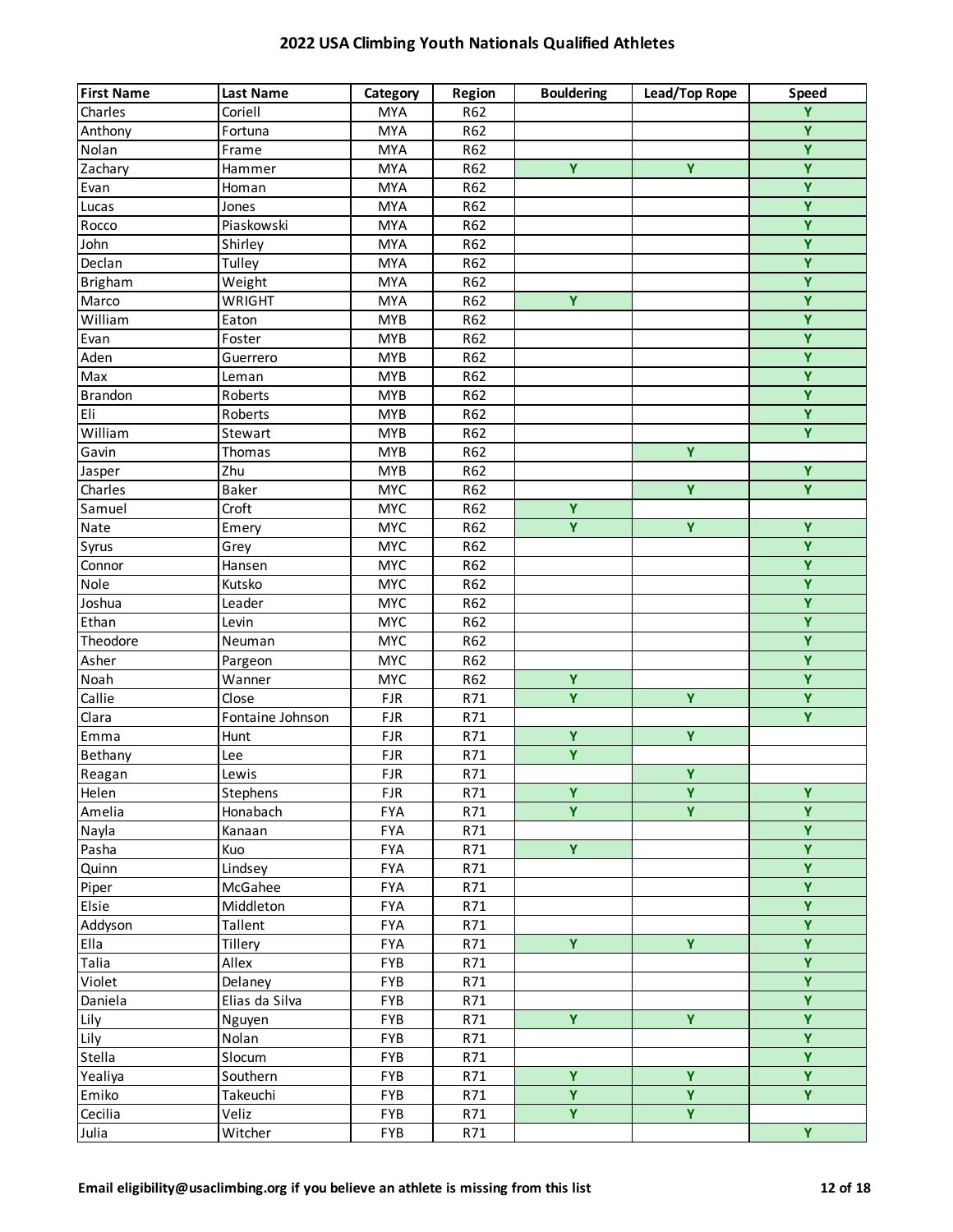| <b>First Name</b> | <b>Last Name</b> | Category   | Region | <b>Bouldering</b>       | Lead/Top Rope           | <b>Speed</b>            |
|-------------------|------------------|------------|--------|-------------------------|-------------------------|-------------------------|
| Olivia            | Bariteau         | <b>FYC</b> | R71    |                         |                         | $\overline{Y}$          |
| Carolina          | Calvo-Contreras  | <b>FYC</b> | R71    |                         |                         | $\overline{Y}$          |
| Colette           | Dickerson        | <b>FYC</b> | R71    | Ÿ                       |                         | $\overline{Y}$          |
| Lucy              | Duncan           | <b>FYC</b> | R71    | Ÿ                       |                         | $\overline{Y}$          |
| Mina              | KANAAN           | <b>FYC</b> | R71    | $\overline{Y}$          | Ÿ                       | $\overline{Y}$          |
| Grace             | Kazama           | <b>FYC</b> | R71    |                         | Y                       | $\overline{Y}$          |
| Alexa             | Murovitz         | <b>FYC</b> | R71    |                         |                         | $\overline{Y}$          |
| Linsay            | Nishita          | <b>FYC</b> | R71    |                         |                         | $\overline{Y}$          |
| Tanju             | Bayramoglu       | <b>MJR</b> | R71    |                         |                         | $\overline{Y}$          |
| Edward            | Jenkins          | <b>MJR</b> | R71    | $\overline{Y}$          |                         | $\overline{Y}$          |
| Nicholas          | Lindner          | MJR        | R71    | Ÿ                       | Ÿ                       |                         |
| Anthony           | Monaco           | <b>MJR</b> | R71    |                         |                         | Y                       |
| Jacob             | Southern         | <b>MJR</b> | R71    | Y                       |                         | Y                       |
| Zander            | Waller           | <b>MJR</b> | R71    | Ÿ                       | Y                       | $\overline{Y}$          |
| Aidan             | <b>Bassett</b>   | <b>MYA</b> | R71    | Ÿ                       |                         |                         |
| Nieko             | Cazzolla         | <b>MYA</b> | R71    |                         | $\overline{Y}$          |                         |
| Henry             | Day              | <b>MYA</b> | R71    | Ÿ                       |                         |                         |
| Joshua            | FitzPatrick      | <b>MYA</b> | R71    | Ÿ                       | Ÿ                       | Y                       |
| Kian              | Fullon           | <b>MYA</b> | R71    | $\overline{Y}$          | Ÿ                       |                         |
| Natan             | Gitman-Schulte   | <b>MYA</b> | R71    |                         | Y.                      | $\overline{Y}$          |
| Damon             | Nasser           | <b>MYA</b> | R71    |                         |                         | $\overline{Y}$          |
| Jack              | Yamaato          | <b>MYA</b> | R71    |                         |                         | $\overline{Y}$          |
| Jonah             | Drilling         | <b>MYB</b> | R71    |                         |                         | Ÿ                       |
| Kellen            | Gornall          | <b>MYB</b> | R71    | Ÿ                       |                         | $\overline{Y}$          |
| Landon            | Harrolle         | <b>MYB</b> | R71    |                         |                         | $\overline{Y}$          |
| Kaleb             | Kessler          | <b>MYB</b> | R71    |                         |                         | $\overline{Y}$          |
| Alexander         | Mei              | <b>MYB</b> | R71    |                         |                         | $\overline{Y}$          |
| Paul              | Nagy             | <b>MYB</b> | R71    | Ÿ                       |                         | $\overline{Y}$          |
| Ryan              | Parilla          | <b>MYB</b> | R71    |                         |                         | $\overline{Y}$          |
| Zaden             | Rogers           | <b>MYB</b> | R71    |                         |                         | $\overline{Y}$          |
| Lucas             | Tillery          | <b>MYB</b> | R71    | Ÿ                       | Ÿ                       | $\overline{Y}$          |
| Shawn             | Wilson           | <b>MYB</b> | R71    |                         |                         | $\overline{Y}$          |
| Joseph            | <b>Burgar</b>    | <b>MYC</b> | R71    |                         |                         | $\overline{Y}$          |
| Matthew           | Frank            | <b>MYC</b> | R71    |                         |                         | $\overline{\mathsf{Y}}$ |
| Stuart            | Imbach           | <b>MYC</b> | R71    |                         |                         | $\overline{Y}$          |
| Nathan            | Jackson          | <b>MYC</b> | R71    |                         |                         | $\overline{Y}$          |
| Matteo            | Palermo          | <b>MYC</b> | R71    |                         |                         | Y                       |
| Val               | Schnell          | <b>MYC</b> | R71    | $\overline{Y}$          |                         | $\overline{Y}$          |
| Benjamin          | Shipp            | <b>MYC</b> | R71    |                         | Ÿ                       |                         |
| Mills             | Weinstein        | <b>MYC</b> | R71    |                         | $\overline{\mathsf{Y}}$ | $\overline{Y}$          |
| Julia             | Duffy            | <b>FJR</b> | R72    | $\overline{\mathbf{Y}}$ | $\overline{\mathbf{Y}}$ | $\overline{Y}$          |
| Erin              | Lamoutte         | <b>FJR</b> | R72    | $\overline{\mathbf{Y}}$ |                         |                         |
| Jessica           | Wence            | <b>FJR</b> | R72    | Ÿ                       | Ÿ                       |                         |
| Audrey            | Williams         | <b>FJR</b> | R72    | $\overline{Y}$          | Ÿ                       | Y.                      |
| Alice             | Cheng            | <b>FYA</b> | R72    | $\overline{Y}$          | $\overline{\mathbf{Y}}$ |                         |
| Sophia            | Curcio           | <b>FYA</b> | R72    | $\overline{Y}$          | $\overline{\mathsf{Y}}$ | $\overline{Y}$          |
| Loralei           | Jones            | <b>FYA</b> | R72    |                         | $\overline{\mathsf{Y}}$ |                         |
| Ava               | Mitchell         | FYA        | R72    | Ÿ                       | Ÿ                       | Y                       |
| Stella            | Blackwell        | FYB        | R72    | $\overline{Y}$          |                         | $\overline{Y}$          |
| Hannah            | <b>Breen</b>     | FYB        | R72    | $\overline{Y}$          | Y                       |                         |
| Lily              | <b>Butler</b>    | FYB        | R72    |                         | Y                       |                         |
| Clara             | Fowlkes          | <b>FYC</b> | R72    |                         | Ÿ                       |                         |
| Georgi            | Herlocker        | <b>FYC</b> | R72    |                         | Y.                      |                         |
| Katherine         | Mehlem           | <b>FYC</b> | R72    | Y.                      |                         |                         |
| Zoe               | Nelsen           | <b>FYC</b> | R72    |                         |                         | $\overline{Y}$          |
|                   |                  |            |        |                         |                         |                         |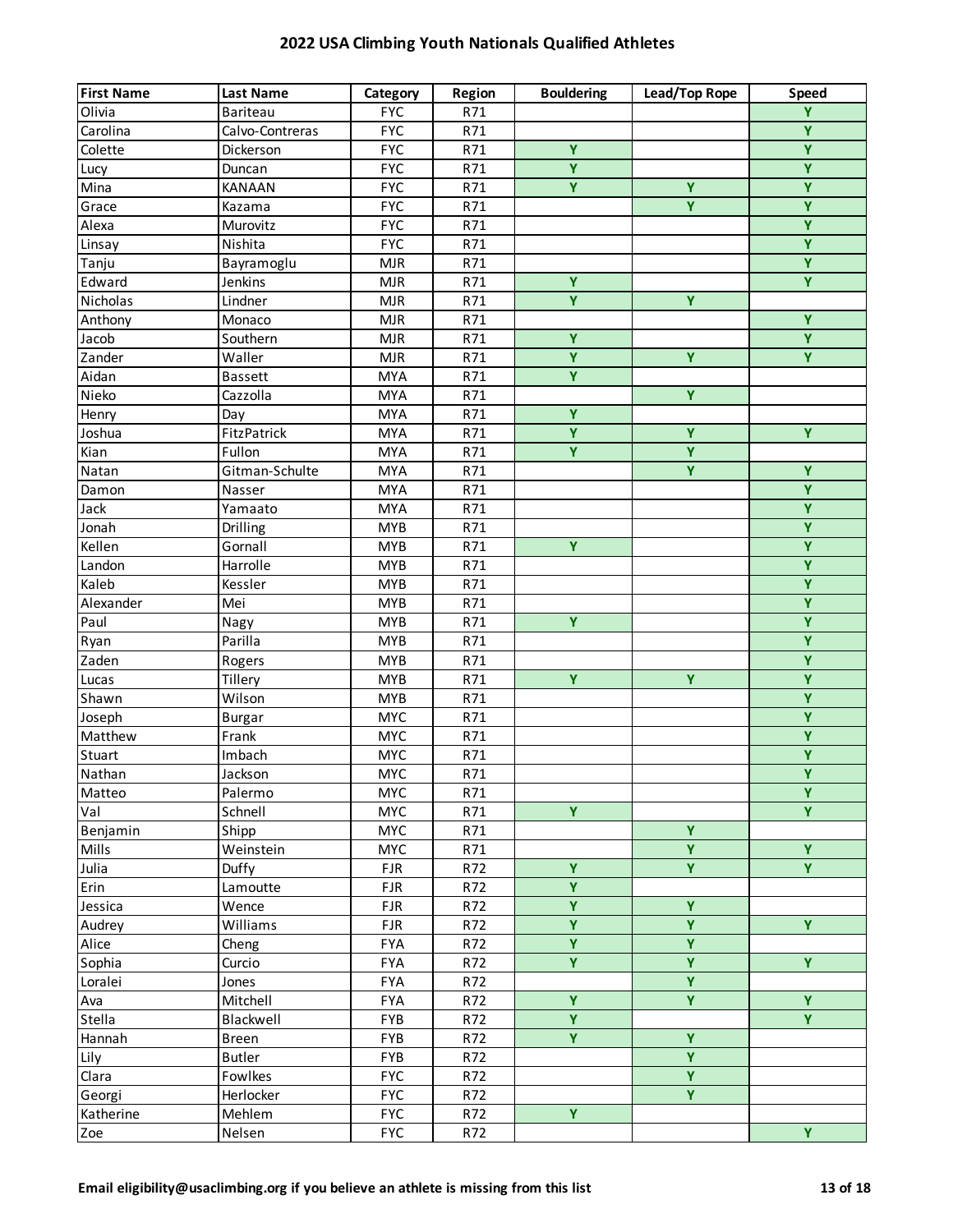| <b>First Name</b> | <b>Last Name</b> | Category   | Region | <b>Bouldering</b>       | Lead/Top Rope           | <b>Speed</b>            |
|-------------------|------------------|------------|--------|-------------------------|-------------------------|-------------------------|
| Mariana           | ORourke          | <b>FYC</b> | R72    |                         | Ÿ                       |                         |
| Abigail           | Schlotterback    | <b>FYC</b> | R72    | $\overline{Y}$          | Ÿ                       | $\overline{Y}$          |
| Adriana           | Yockelson        | <b>FYC</b> | R72    | $\overline{Y}$          |                         |                         |
| Nicolas           | <b>Bass</b>      | <b>MJR</b> | R72    | $\overline{Y}$          |                         |                         |
| Billy             | Brown            | <b>MJR</b> | R72    |                         |                         | $\overline{Y}$          |
| Joshua            | Gerhardt         | <b>MJR</b> | R72    | $\overline{Y}$          | $\overline{Y}$          |                         |
| Alec              | Gonzalez         | <b>MJR</b> | R72    |                         |                         | $\overline{Y}$          |
| Alexander         | Higdon           | <b>MJR</b> | R72    |                         | Ÿ                       |                         |
| Hayden            | Kobza            | <b>MJR</b> | R72    |                         | Ÿ                       |                         |
| Andrew            | St Pierre        | <b>MJR</b> | R72    |                         | $\overline{Y}$          |                         |
| James             | Yang             | <b>MJR</b> | R72    | Ÿ                       | Ÿ                       |                         |
| Nathaniel         | Gardner          | <b>MYA</b> | R72    |                         |                         | Y                       |
| Lukas             | Gerhardt         | <b>MYA</b> | R72    | Ÿ                       | Ÿ                       |                         |
| Luke              | Williams         | <b>MYA</b> | R72    | $\overline{Y}$          | $\overline{\mathsf{Y}}$ |                         |
| Soren             | Degeneffe        | <b>MYB</b> | R72    |                         | $\overline{\mathsf{Y}}$ |                         |
| Noah              | Downey           | <b>MYB</b> | R72    | Y                       | $\overline{Y}$          | $\overline{Y}$          |
| Isaac             | Dunk             | <b>MYB</b> | R72    | $\overline{\mathbf{Y}}$ | $\overline{Y}$          |                         |
| William           | Holt             | <b>MYB</b> | R72    |                         |                         | Ÿ                       |
| Zeke              | Jennings         | <b>MYB</b> | R72    |                         |                         | $\overline{Y}$          |
| Loki              | Nelson           | <b>MYB</b> | R72    | $\overline{Y}$          |                         |                         |
| Faris             | Qadoura          | <b>MYB</b> | R72    |                         | $\overline{Y}$          |                         |
| Evan              | Sharpe           | <b>MYB</b> | R72    |                         | Ÿ                       | $\overline{Y}$          |
| Lucas             | Beghein          | <b>MYC</b> | R72    |                         |                         | Y                       |
| Zachary           | Boettner         | <b>MYC</b> | R72    |                         | $\overline{\mathsf{Y}}$ | $\overline{Y}$          |
| Ryder             | Farrell          | <b>MYC</b> | R72    | $\overline{Y}$          |                         |                         |
| Nadav             | Link             | <b>MYC</b> | R72    | $\overline{Y}$          | $\overline{Y}$          |                         |
| Levi              | McClure          | <b>MYC</b> | R72    |                         | $\overline{Y}$          |                         |
| Max               | Sigmon           | <b>MYC</b> | R72    | Ÿ                       |                         | Ÿ                       |
| Davis             | Slocum           | <b>MYC</b> | R72    | $\overline{\mathsf{Y}}$ |                         |                         |
| Cameron           | <b>Strauss</b>   | <b>MYC</b> | R72    | $\overline{\mathsf{Y}}$ | $\overline{Y}$          | $\overline{Y}$          |
| Ella              | Appich           | <b>FJR</b> | R81    | $\overline{Y}$          |                         |                         |
| Isabella          | Cerza            | <b>FJR</b> | R81    | $\overline{Y}$          |                         |                         |
| Lucia             | Fogler           | <b>FJR</b> | R81    |                         | Y                       |                         |
| Abigail           | Humber           | <b>FJR</b> | R81    | $\overline{Y}$          | $\overline{\mathsf{Y}}$ |                         |
| Shannon           | Newell           | <b>FJR</b> | R81    |                         | $\overline{\mathbf{Y}}$ |                         |
| Kailin            | Bateson          | <b>FYA</b> | R81    | $\overline{Y}$          | $\overline{Y}$          |                         |
| Lara              | Dodd             | FYA        | R81    | Ÿ                       |                         |                         |
| Madeleine         | Press            | <b>FYA</b> | R81    |                         | Ÿ                       |                         |
| Abigail           | Cohen            | <b>FYB</b> | R81    |                         | $\overline{Y}$          |                         |
| Tessa             | Huang            | FYB        | R81    | $\overline{\mathbf{Y}}$ | $\overline{Y}$          | Y                       |
| Noelani           | Shimomura        | FYB        | R81    | $\overline{\mathbf{Y}}$ |                         |                         |
| Joselyn           | Toyoda           | FYB        | R81    | $\overline{\mathbf{Y}}$ | $\overline{Y}$          |                         |
| Victoria          | Yu               | FYB        | R81    | Ÿ                       |                         |                         |
| Ellora            | Goldman          | <b>FYC</b> | R81    |                         |                         | Y                       |
| Tea               | Huang            | <b>FYC</b> | R81    | $\overline{\mathbf{Y}}$ |                         | $\overline{Y}$          |
| Victoria          | Lee              | <b>FYC</b> | R81    |                         | $\overline{Y}$          |                         |
| Niko              | Sullivan         | <b>FYC</b> | R81    |                         |                         | $\overline{Y}$          |
| Ashlyn            | Sullivan         | <b>FYC</b> | R81    | Ÿ                       | Ÿ                       | Ÿ                       |
| Xavier            | Almodovar        | <b>MJR</b> | R81    |                         |                         | $\overline{Y}$          |
| Charles           | Barker           | <b>MJR</b> | R81    | $\overline{Y}$          |                         |                         |
| Josh              | Greenbaum        | <b>MJR</b> | R81    | Y.                      | $\overline{Y}$          |                         |
| Chris             | Kim              | <b>MJR</b> | R81    |                         |                         | Ÿ                       |
| <b>Brendan</b>    | Nixon            | <b>MJR</b> | R81    |                         |                         | Ÿ                       |
| Ryder             | Robins           | <b>MJR</b> | R81    |                         | $\overline{Y}$          |                         |
| Benjamin          | Shinto           | <b>MJR</b> | R81    |                         |                         | $\overline{\mathbf{Y}}$ |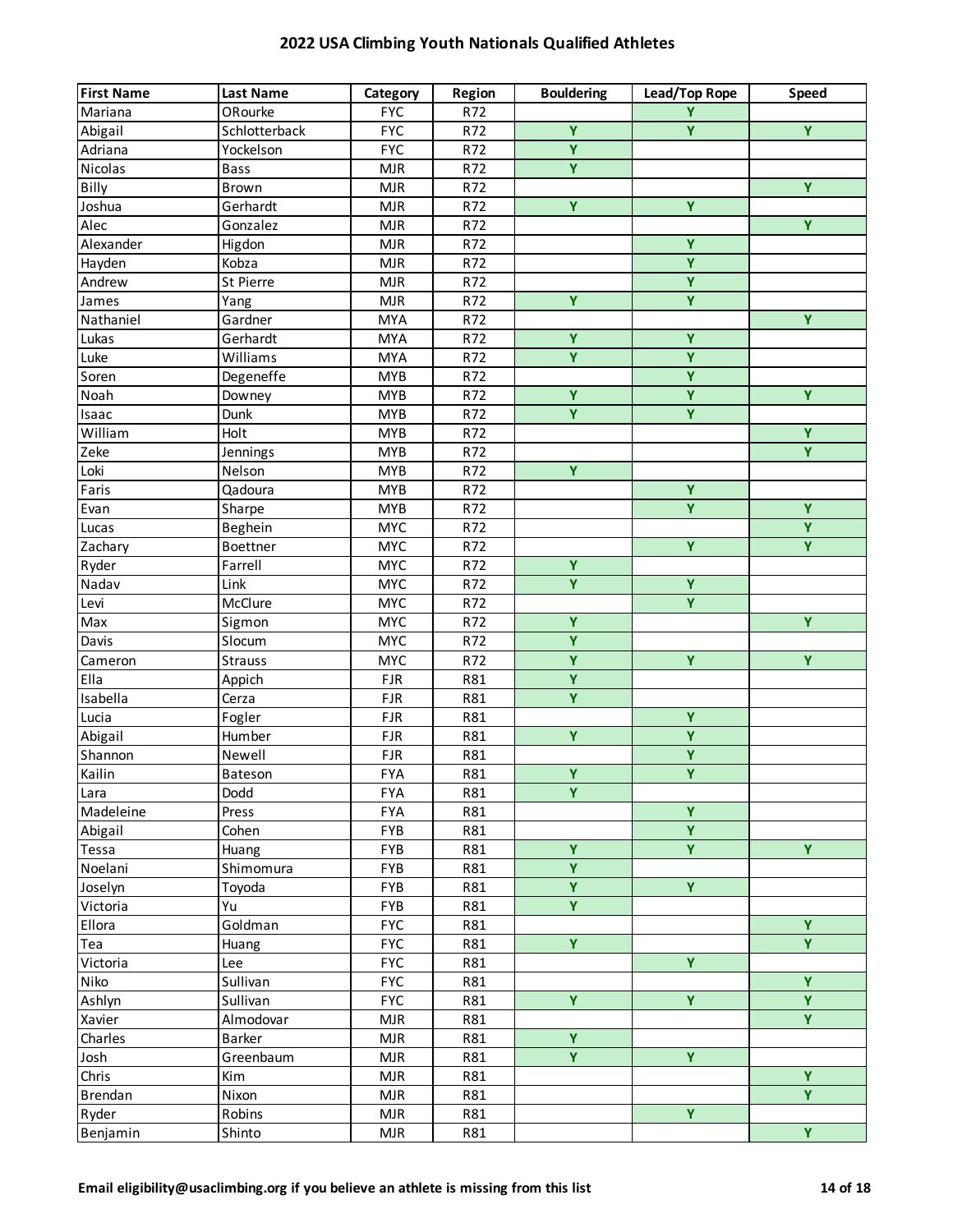| $\overline{\mathbf{Y}}$<br>Y.<br>Baker<br><b>MYA</b><br>R81<br>Y<br>Matthew<br>$\overline{Y}$<br>Alex<br><b>MYA</b><br>R81<br>Benson<br>$\overline{Y}$<br>Aidan<br><b>Bolte</b><br><b>MYA</b><br>R81<br>$\overline{Y}$<br>Joseph<br><b>MYA</b><br>R81<br><b>Brodsky</b><br>$\overline{Y}$<br><b>MYA</b><br>R81<br>Vijay<br>Jayasuriya<br>$\overline{\mathbf{Y}}$<br>$\overline{\mathbf{Y}}$<br>Alex<br>Lopez<br><b>MYA</b><br>R81<br>$\overline{\mathsf{Y}}$<br>$\overline{\mathbf{Y}}$<br>$\overline{Y}$<br>Malkie<br>Van<br><b>MYA</b><br>R81<br>$\overline{Y}$<br>Miller<br>Ethan<br><b>MYA</b><br>R81<br>$\overline{Y}$<br>$\overline{Y}$<br>Trip<br>Taylor<br><b>MYA</b><br>R81<br>$\overline{Y}$<br>Benjamin<br>Tuszynski<br><b>MYA</b><br>R81<br>$\overline{Y}$<br>Alexei<br>White<br><b>MYA</b><br>R81<br>$\overline{Y}$<br>Youssefieh<br>Darian<br><b>MYA</b><br>R81<br>Y<br>Y.<br>Caden<br><b>MYB</b><br>R81<br>Green<br>$\overline{Y}$<br>Jack<br><b>MYB</b><br>R81<br>Lemerise<br>$\overline{Y}$<br>Y<br>Lihao<br><b>MYB</b><br>R81<br>Yang<br>$\overline{\mathsf{Y}}$<br>$\overline{Y}$<br>$\overline{Y}$<br>Andrew<br><b>MYB</b><br>R81<br>Yoo<br>$\overline{Y}$<br>Aniruddh<br>Balu<br><b>MYC</b><br>R81<br>Ÿ<br>Ÿ<br><b>MYC</b><br>R81<br>Kyan<br>Bateson<br>$\overline{\mathbf{Y}}$<br><b>MYC</b><br>Luca<br>Rossi<br>R81<br>$\overline{Y}$<br><b>MYC</b><br>Wimmer<br>R81<br>Grayson<br>$\overline{\mathbf{Y}}$<br>$\overline{Y}$<br>$\overline{Y}$<br>Norah<br>Chi<br><b>FJR</b><br>R82<br>$\overline{\mathbf{Y}}$<br>delorenzi<br>Anna<br><b>FJR</b><br>R82<br>Ÿ<br>Jordan<br><b>FJR</b><br>Hecker<br>R82<br>$\overline{\mathbf{Y}}$<br>$\overline{Y}$<br>Eloise<br><b>FJR</b><br>Klaris<br>R82<br>Y<br>Natalia<br>Leaf<br><b>FJR</b><br>R82<br>$\overline{Y}$<br>Jessica<br><b>FJR</b><br>R82<br>Sturgis<br>$\overline{Y}$<br>Piper<br><b>FYA</b><br>R82<br>Brugmann<br>$\overline{Y}$<br>Ÿ<br>Celeste<br>Intagliata<br><b>FYA</b><br>R82<br>$\overline{Y}$<br><b>FYA</b><br>R82<br>Nyasha Anne<br>Knigge<br>$\overline{Y}$<br>$\overline{Y}$<br>$\overline{Y}$<br>Olivia<br>FYA<br>R82<br>Ma<br>$\overline{\mathbf{Y}}$<br>Annalis M.<br>Nunez<br>FYA<br>R82<br>$\overline{\mathbf{Y}}$<br>$\overline{Y}$<br><b>FYA</b><br>Tessa<br>Raines<br>R82<br>Ÿ<br>FYB<br>Suzannah<br>R82<br>Bacon<br>Ÿ<br>Echo<br>FYB<br>R82<br><b>Brady</b><br>Ÿ<br>Allison<br>FYB<br>Buczko<br>R82<br>$\overline{Y}$<br>Sydney<br>FYB<br>R82<br>Cass<br>Chi<br>Ÿ<br>Ÿ<br>Y<br>FYB<br>R82<br>Jojo<br>$\overline{Y}$<br>Mila<br>FYB<br>R82<br>Huang<br>$\overline{\mathsf{Y}}$<br>$\overline{Y}$<br>Suhvin<br>FYB<br>R82<br>Park<br>$\overline{\mathbf{Y}}$<br>Isabel<br><b>FYB</b><br>R82<br>Ross<br>$\overline{\mathbf{Y}}$<br>$\overline{\mathbf{Y}}$<br>Zoe<br>Chi<br><b>FYC</b><br>R82<br>$\overline{Y}$<br>$\overline{Y}$<br><b>FYC</b><br>Ene<br>R82<br>Maya<br>Ÿ<br>Harkin<br><b>FYC</b><br>R82<br>Emma<br>$\overline{Y}$<br><b>FYC</b><br>Yehvin<br>R82<br>Park<br>$\overline{\mathbf{Y}}$<br><b>FYC</b><br>sophie<br>posarlie<br>R82<br>$\overline{Y}$<br>Fiona<br>White<br><b>FYC</b><br>R82<br>$\overline{Y}$<br>$\overline{\mathbf{Y}}$<br>Austin<br><b>MJR</b><br>R82<br>Hoyt<br>$\overline{\mathbf{Y}}$<br>Colby<br>Lairdieson<br><b>MJR</b><br>R82<br>$\overline{\mathbf{Y}}$<br>Marks<br><b>MJR</b><br>R82<br>Turner<br>$\overline{\mathbf{Y}}$<br>Ÿ<br>Mathur<br><b>MJR</b><br>R82<br>Anant<br>Y<br>Creed<br>McFall<br><b>MJR</b><br>R82<br>Y<br>Zachary<br>Winigrad<br><b>MJR</b><br>R82<br>Y.<br>Carter<br><b>MYA</b><br>R82<br>Herman<br>$\overline{\mathbf{Y}}$<br>$\overline{\mathbf{Y}}$<br>Shahar<br><b>MYA</b><br>R82<br>Adam | <b>First Name</b> | <b>Last Name</b> | Category   | Region | <b>Bouldering</b> | Lead/Top Rope | <b>Speed</b>   |
|-------------------------------------------------------------------------------------------------------------------------------------------------------------------------------------------------------------------------------------------------------------------------------------------------------------------------------------------------------------------------------------------------------------------------------------------------------------------------------------------------------------------------------------------------------------------------------------------------------------------------------------------------------------------------------------------------------------------------------------------------------------------------------------------------------------------------------------------------------------------------------------------------------------------------------------------------------------------------------------------------------------------------------------------------------------------------------------------------------------------------------------------------------------------------------------------------------------------------------------------------------------------------------------------------------------------------------------------------------------------------------------------------------------------------------------------------------------------------------------------------------------------------------------------------------------------------------------------------------------------------------------------------------------------------------------------------------------------------------------------------------------------------------------------------------------------------------------------------------------------------------------------------------------------------------------------------------------------------------------------------------------------------------------------------------------------------------------------------------------------------------------------------------------------------------------------------------------------------------------------------------------------------------------------------------------------------------------------------------------------------------------------------------------------------------------------------------------------------------------------------------------------------------------------------------------------------------------------------------------------------------------------------------------------------------------------------------------------------------------------------------------------------------------------------------------------------------------------------------------------------------------------------------------------------------------------------------------------------------------------------------------------------------------------------------------------------------------------------------------------------------------------------------------------------------------------------------------------------------------------------------------------------------------------------------------------------------------------------------------------------------------------------------------------------------------------------------------------------------------------------------------------------------------------------------------------------------------------------------------------------------------------------------|-------------------|------------------|------------|--------|-------------------|---------------|----------------|
|                                                                                                                                                                                                                                                                                                                                                                                                                                                                                                                                                                                                                                                                                                                                                                                                                                                                                                                                                                                                                                                                                                                                                                                                                                                                                                                                                                                                                                                                                                                                                                                                                                                                                                                                                                                                                                                                                                                                                                                                                                                                                                                                                                                                                                                                                                                                                                                                                                                                                                                                                                                                                                                                                                                                                                                                                                                                                                                                                                                                                                                                                                                                                                                                                                                                                                                                                                                                                                                                                                                                                                                                                                                       |                   |                  |            |        |                   |               |                |
|                                                                                                                                                                                                                                                                                                                                                                                                                                                                                                                                                                                                                                                                                                                                                                                                                                                                                                                                                                                                                                                                                                                                                                                                                                                                                                                                                                                                                                                                                                                                                                                                                                                                                                                                                                                                                                                                                                                                                                                                                                                                                                                                                                                                                                                                                                                                                                                                                                                                                                                                                                                                                                                                                                                                                                                                                                                                                                                                                                                                                                                                                                                                                                                                                                                                                                                                                                                                                                                                                                                                                                                                                                                       |                   |                  |            |        |                   |               |                |
|                                                                                                                                                                                                                                                                                                                                                                                                                                                                                                                                                                                                                                                                                                                                                                                                                                                                                                                                                                                                                                                                                                                                                                                                                                                                                                                                                                                                                                                                                                                                                                                                                                                                                                                                                                                                                                                                                                                                                                                                                                                                                                                                                                                                                                                                                                                                                                                                                                                                                                                                                                                                                                                                                                                                                                                                                                                                                                                                                                                                                                                                                                                                                                                                                                                                                                                                                                                                                                                                                                                                                                                                                                                       |                   |                  |            |        |                   |               |                |
|                                                                                                                                                                                                                                                                                                                                                                                                                                                                                                                                                                                                                                                                                                                                                                                                                                                                                                                                                                                                                                                                                                                                                                                                                                                                                                                                                                                                                                                                                                                                                                                                                                                                                                                                                                                                                                                                                                                                                                                                                                                                                                                                                                                                                                                                                                                                                                                                                                                                                                                                                                                                                                                                                                                                                                                                                                                                                                                                                                                                                                                                                                                                                                                                                                                                                                                                                                                                                                                                                                                                                                                                                                                       |                   |                  |            |        |                   |               |                |
|                                                                                                                                                                                                                                                                                                                                                                                                                                                                                                                                                                                                                                                                                                                                                                                                                                                                                                                                                                                                                                                                                                                                                                                                                                                                                                                                                                                                                                                                                                                                                                                                                                                                                                                                                                                                                                                                                                                                                                                                                                                                                                                                                                                                                                                                                                                                                                                                                                                                                                                                                                                                                                                                                                                                                                                                                                                                                                                                                                                                                                                                                                                                                                                                                                                                                                                                                                                                                                                                                                                                                                                                                                                       |                   |                  |            |        |                   |               |                |
|                                                                                                                                                                                                                                                                                                                                                                                                                                                                                                                                                                                                                                                                                                                                                                                                                                                                                                                                                                                                                                                                                                                                                                                                                                                                                                                                                                                                                                                                                                                                                                                                                                                                                                                                                                                                                                                                                                                                                                                                                                                                                                                                                                                                                                                                                                                                                                                                                                                                                                                                                                                                                                                                                                                                                                                                                                                                                                                                                                                                                                                                                                                                                                                                                                                                                                                                                                                                                                                                                                                                                                                                                                                       |                   |                  |            |        |                   |               |                |
|                                                                                                                                                                                                                                                                                                                                                                                                                                                                                                                                                                                                                                                                                                                                                                                                                                                                                                                                                                                                                                                                                                                                                                                                                                                                                                                                                                                                                                                                                                                                                                                                                                                                                                                                                                                                                                                                                                                                                                                                                                                                                                                                                                                                                                                                                                                                                                                                                                                                                                                                                                                                                                                                                                                                                                                                                                                                                                                                                                                                                                                                                                                                                                                                                                                                                                                                                                                                                                                                                                                                                                                                                                                       |                   |                  |            |        |                   |               |                |
|                                                                                                                                                                                                                                                                                                                                                                                                                                                                                                                                                                                                                                                                                                                                                                                                                                                                                                                                                                                                                                                                                                                                                                                                                                                                                                                                                                                                                                                                                                                                                                                                                                                                                                                                                                                                                                                                                                                                                                                                                                                                                                                                                                                                                                                                                                                                                                                                                                                                                                                                                                                                                                                                                                                                                                                                                                                                                                                                                                                                                                                                                                                                                                                                                                                                                                                                                                                                                                                                                                                                                                                                                                                       |                   |                  |            |        |                   |               |                |
|                                                                                                                                                                                                                                                                                                                                                                                                                                                                                                                                                                                                                                                                                                                                                                                                                                                                                                                                                                                                                                                                                                                                                                                                                                                                                                                                                                                                                                                                                                                                                                                                                                                                                                                                                                                                                                                                                                                                                                                                                                                                                                                                                                                                                                                                                                                                                                                                                                                                                                                                                                                                                                                                                                                                                                                                                                                                                                                                                                                                                                                                                                                                                                                                                                                                                                                                                                                                                                                                                                                                                                                                                                                       |                   |                  |            |        |                   |               |                |
|                                                                                                                                                                                                                                                                                                                                                                                                                                                                                                                                                                                                                                                                                                                                                                                                                                                                                                                                                                                                                                                                                                                                                                                                                                                                                                                                                                                                                                                                                                                                                                                                                                                                                                                                                                                                                                                                                                                                                                                                                                                                                                                                                                                                                                                                                                                                                                                                                                                                                                                                                                                                                                                                                                                                                                                                                                                                                                                                                                                                                                                                                                                                                                                                                                                                                                                                                                                                                                                                                                                                                                                                                                                       |                   |                  |            |        |                   |               |                |
|                                                                                                                                                                                                                                                                                                                                                                                                                                                                                                                                                                                                                                                                                                                                                                                                                                                                                                                                                                                                                                                                                                                                                                                                                                                                                                                                                                                                                                                                                                                                                                                                                                                                                                                                                                                                                                                                                                                                                                                                                                                                                                                                                                                                                                                                                                                                                                                                                                                                                                                                                                                                                                                                                                                                                                                                                                                                                                                                                                                                                                                                                                                                                                                                                                                                                                                                                                                                                                                                                                                                                                                                                                                       |                   |                  |            |        |                   |               |                |
|                                                                                                                                                                                                                                                                                                                                                                                                                                                                                                                                                                                                                                                                                                                                                                                                                                                                                                                                                                                                                                                                                                                                                                                                                                                                                                                                                                                                                                                                                                                                                                                                                                                                                                                                                                                                                                                                                                                                                                                                                                                                                                                                                                                                                                                                                                                                                                                                                                                                                                                                                                                                                                                                                                                                                                                                                                                                                                                                                                                                                                                                                                                                                                                                                                                                                                                                                                                                                                                                                                                                                                                                                                                       |                   |                  |            |        |                   |               |                |
|                                                                                                                                                                                                                                                                                                                                                                                                                                                                                                                                                                                                                                                                                                                                                                                                                                                                                                                                                                                                                                                                                                                                                                                                                                                                                                                                                                                                                                                                                                                                                                                                                                                                                                                                                                                                                                                                                                                                                                                                                                                                                                                                                                                                                                                                                                                                                                                                                                                                                                                                                                                                                                                                                                                                                                                                                                                                                                                                                                                                                                                                                                                                                                                                                                                                                                                                                                                                                                                                                                                                                                                                                                                       |                   |                  |            |        |                   |               |                |
|                                                                                                                                                                                                                                                                                                                                                                                                                                                                                                                                                                                                                                                                                                                                                                                                                                                                                                                                                                                                                                                                                                                                                                                                                                                                                                                                                                                                                                                                                                                                                                                                                                                                                                                                                                                                                                                                                                                                                                                                                                                                                                                                                                                                                                                                                                                                                                                                                                                                                                                                                                                                                                                                                                                                                                                                                                                                                                                                                                                                                                                                                                                                                                                                                                                                                                                                                                                                                                                                                                                                                                                                                                                       |                   |                  |            |        |                   |               |                |
|                                                                                                                                                                                                                                                                                                                                                                                                                                                                                                                                                                                                                                                                                                                                                                                                                                                                                                                                                                                                                                                                                                                                                                                                                                                                                                                                                                                                                                                                                                                                                                                                                                                                                                                                                                                                                                                                                                                                                                                                                                                                                                                                                                                                                                                                                                                                                                                                                                                                                                                                                                                                                                                                                                                                                                                                                                                                                                                                                                                                                                                                                                                                                                                                                                                                                                                                                                                                                                                                                                                                                                                                                                                       |                   |                  |            |        |                   |               |                |
|                                                                                                                                                                                                                                                                                                                                                                                                                                                                                                                                                                                                                                                                                                                                                                                                                                                                                                                                                                                                                                                                                                                                                                                                                                                                                                                                                                                                                                                                                                                                                                                                                                                                                                                                                                                                                                                                                                                                                                                                                                                                                                                                                                                                                                                                                                                                                                                                                                                                                                                                                                                                                                                                                                                                                                                                                                                                                                                                                                                                                                                                                                                                                                                                                                                                                                                                                                                                                                                                                                                                                                                                                                                       |                   |                  |            |        |                   |               |                |
|                                                                                                                                                                                                                                                                                                                                                                                                                                                                                                                                                                                                                                                                                                                                                                                                                                                                                                                                                                                                                                                                                                                                                                                                                                                                                                                                                                                                                                                                                                                                                                                                                                                                                                                                                                                                                                                                                                                                                                                                                                                                                                                                                                                                                                                                                                                                                                                                                                                                                                                                                                                                                                                                                                                                                                                                                                                                                                                                                                                                                                                                                                                                                                                                                                                                                                                                                                                                                                                                                                                                                                                                                                                       |                   |                  |            |        |                   |               |                |
|                                                                                                                                                                                                                                                                                                                                                                                                                                                                                                                                                                                                                                                                                                                                                                                                                                                                                                                                                                                                                                                                                                                                                                                                                                                                                                                                                                                                                                                                                                                                                                                                                                                                                                                                                                                                                                                                                                                                                                                                                                                                                                                                                                                                                                                                                                                                                                                                                                                                                                                                                                                                                                                                                                                                                                                                                                                                                                                                                                                                                                                                                                                                                                                                                                                                                                                                                                                                                                                                                                                                                                                                                                                       |                   |                  |            |        |                   |               |                |
|                                                                                                                                                                                                                                                                                                                                                                                                                                                                                                                                                                                                                                                                                                                                                                                                                                                                                                                                                                                                                                                                                                                                                                                                                                                                                                                                                                                                                                                                                                                                                                                                                                                                                                                                                                                                                                                                                                                                                                                                                                                                                                                                                                                                                                                                                                                                                                                                                                                                                                                                                                                                                                                                                                                                                                                                                                                                                                                                                                                                                                                                                                                                                                                                                                                                                                                                                                                                                                                                                                                                                                                                                                                       |                   |                  |            |        |                   |               |                |
|                                                                                                                                                                                                                                                                                                                                                                                                                                                                                                                                                                                                                                                                                                                                                                                                                                                                                                                                                                                                                                                                                                                                                                                                                                                                                                                                                                                                                                                                                                                                                                                                                                                                                                                                                                                                                                                                                                                                                                                                                                                                                                                                                                                                                                                                                                                                                                                                                                                                                                                                                                                                                                                                                                                                                                                                                                                                                                                                                                                                                                                                                                                                                                                                                                                                                                                                                                                                                                                                                                                                                                                                                                                       |                   |                  |            |        |                   |               |                |
|                                                                                                                                                                                                                                                                                                                                                                                                                                                                                                                                                                                                                                                                                                                                                                                                                                                                                                                                                                                                                                                                                                                                                                                                                                                                                                                                                                                                                                                                                                                                                                                                                                                                                                                                                                                                                                                                                                                                                                                                                                                                                                                                                                                                                                                                                                                                                                                                                                                                                                                                                                                                                                                                                                                                                                                                                                                                                                                                                                                                                                                                                                                                                                                                                                                                                                                                                                                                                                                                                                                                                                                                                                                       |                   |                  |            |        |                   |               |                |
|                                                                                                                                                                                                                                                                                                                                                                                                                                                                                                                                                                                                                                                                                                                                                                                                                                                                                                                                                                                                                                                                                                                                                                                                                                                                                                                                                                                                                                                                                                                                                                                                                                                                                                                                                                                                                                                                                                                                                                                                                                                                                                                                                                                                                                                                                                                                                                                                                                                                                                                                                                                                                                                                                                                                                                                                                                                                                                                                                                                                                                                                                                                                                                                                                                                                                                                                                                                                                                                                                                                                                                                                                                                       |                   |                  |            |        |                   |               |                |
|                                                                                                                                                                                                                                                                                                                                                                                                                                                                                                                                                                                                                                                                                                                                                                                                                                                                                                                                                                                                                                                                                                                                                                                                                                                                                                                                                                                                                                                                                                                                                                                                                                                                                                                                                                                                                                                                                                                                                                                                                                                                                                                                                                                                                                                                                                                                                                                                                                                                                                                                                                                                                                                                                                                                                                                                                                                                                                                                                                                                                                                                                                                                                                                                                                                                                                                                                                                                                                                                                                                                                                                                                                                       |                   |                  |            |        |                   |               |                |
|                                                                                                                                                                                                                                                                                                                                                                                                                                                                                                                                                                                                                                                                                                                                                                                                                                                                                                                                                                                                                                                                                                                                                                                                                                                                                                                                                                                                                                                                                                                                                                                                                                                                                                                                                                                                                                                                                                                                                                                                                                                                                                                                                                                                                                                                                                                                                                                                                                                                                                                                                                                                                                                                                                                                                                                                                                                                                                                                                                                                                                                                                                                                                                                                                                                                                                                                                                                                                                                                                                                                                                                                                                                       |                   |                  |            |        |                   |               |                |
|                                                                                                                                                                                                                                                                                                                                                                                                                                                                                                                                                                                                                                                                                                                                                                                                                                                                                                                                                                                                                                                                                                                                                                                                                                                                                                                                                                                                                                                                                                                                                                                                                                                                                                                                                                                                                                                                                                                                                                                                                                                                                                                                                                                                                                                                                                                                                                                                                                                                                                                                                                                                                                                                                                                                                                                                                                                                                                                                                                                                                                                                                                                                                                                                                                                                                                                                                                                                                                                                                                                                                                                                                                                       |                   |                  |            |        |                   |               |                |
|                                                                                                                                                                                                                                                                                                                                                                                                                                                                                                                                                                                                                                                                                                                                                                                                                                                                                                                                                                                                                                                                                                                                                                                                                                                                                                                                                                                                                                                                                                                                                                                                                                                                                                                                                                                                                                                                                                                                                                                                                                                                                                                                                                                                                                                                                                                                                                                                                                                                                                                                                                                                                                                                                                                                                                                                                                                                                                                                                                                                                                                                                                                                                                                                                                                                                                                                                                                                                                                                                                                                                                                                                                                       |                   |                  |            |        |                   |               |                |
|                                                                                                                                                                                                                                                                                                                                                                                                                                                                                                                                                                                                                                                                                                                                                                                                                                                                                                                                                                                                                                                                                                                                                                                                                                                                                                                                                                                                                                                                                                                                                                                                                                                                                                                                                                                                                                                                                                                                                                                                                                                                                                                                                                                                                                                                                                                                                                                                                                                                                                                                                                                                                                                                                                                                                                                                                                                                                                                                                                                                                                                                                                                                                                                                                                                                                                                                                                                                                                                                                                                                                                                                                                                       |                   |                  |            |        |                   |               |                |
|                                                                                                                                                                                                                                                                                                                                                                                                                                                                                                                                                                                                                                                                                                                                                                                                                                                                                                                                                                                                                                                                                                                                                                                                                                                                                                                                                                                                                                                                                                                                                                                                                                                                                                                                                                                                                                                                                                                                                                                                                                                                                                                                                                                                                                                                                                                                                                                                                                                                                                                                                                                                                                                                                                                                                                                                                                                                                                                                                                                                                                                                                                                                                                                                                                                                                                                                                                                                                                                                                                                                                                                                                                                       |                   |                  |            |        |                   |               |                |
|                                                                                                                                                                                                                                                                                                                                                                                                                                                                                                                                                                                                                                                                                                                                                                                                                                                                                                                                                                                                                                                                                                                                                                                                                                                                                                                                                                                                                                                                                                                                                                                                                                                                                                                                                                                                                                                                                                                                                                                                                                                                                                                                                                                                                                                                                                                                                                                                                                                                                                                                                                                                                                                                                                                                                                                                                                                                                                                                                                                                                                                                                                                                                                                                                                                                                                                                                                                                                                                                                                                                                                                                                                                       |                   |                  |            |        |                   |               |                |
|                                                                                                                                                                                                                                                                                                                                                                                                                                                                                                                                                                                                                                                                                                                                                                                                                                                                                                                                                                                                                                                                                                                                                                                                                                                                                                                                                                                                                                                                                                                                                                                                                                                                                                                                                                                                                                                                                                                                                                                                                                                                                                                                                                                                                                                                                                                                                                                                                                                                                                                                                                                                                                                                                                                                                                                                                                                                                                                                                                                                                                                                                                                                                                                                                                                                                                                                                                                                                                                                                                                                                                                                                                                       |                   |                  |            |        |                   |               |                |
|                                                                                                                                                                                                                                                                                                                                                                                                                                                                                                                                                                                                                                                                                                                                                                                                                                                                                                                                                                                                                                                                                                                                                                                                                                                                                                                                                                                                                                                                                                                                                                                                                                                                                                                                                                                                                                                                                                                                                                                                                                                                                                                                                                                                                                                                                                                                                                                                                                                                                                                                                                                                                                                                                                                                                                                                                                                                                                                                                                                                                                                                                                                                                                                                                                                                                                                                                                                                                                                                                                                                                                                                                                                       |                   |                  |            |        |                   |               |                |
|                                                                                                                                                                                                                                                                                                                                                                                                                                                                                                                                                                                                                                                                                                                                                                                                                                                                                                                                                                                                                                                                                                                                                                                                                                                                                                                                                                                                                                                                                                                                                                                                                                                                                                                                                                                                                                                                                                                                                                                                                                                                                                                                                                                                                                                                                                                                                                                                                                                                                                                                                                                                                                                                                                                                                                                                                                                                                                                                                                                                                                                                                                                                                                                                                                                                                                                                                                                                                                                                                                                                                                                                                                                       |                   |                  |            |        |                   |               |                |
|                                                                                                                                                                                                                                                                                                                                                                                                                                                                                                                                                                                                                                                                                                                                                                                                                                                                                                                                                                                                                                                                                                                                                                                                                                                                                                                                                                                                                                                                                                                                                                                                                                                                                                                                                                                                                                                                                                                                                                                                                                                                                                                                                                                                                                                                                                                                                                                                                                                                                                                                                                                                                                                                                                                                                                                                                                                                                                                                                                                                                                                                                                                                                                                                                                                                                                                                                                                                                                                                                                                                                                                                                                                       |                   |                  |            |        |                   |               |                |
|                                                                                                                                                                                                                                                                                                                                                                                                                                                                                                                                                                                                                                                                                                                                                                                                                                                                                                                                                                                                                                                                                                                                                                                                                                                                                                                                                                                                                                                                                                                                                                                                                                                                                                                                                                                                                                                                                                                                                                                                                                                                                                                                                                                                                                                                                                                                                                                                                                                                                                                                                                                                                                                                                                                                                                                                                                                                                                                                                                                                                                                                                                                                                                                                                                                                                                                                                                                                                                                                                                                                                                                                                                                       |                   |                  |            |        |                   |               |                |
|                                                                                                                                                                                                                                                                                                                                                                                                                                                                                                                                                                                                                                                                                                                                                                                                                                                                                                                                                                                                                                                                                                                                                                                                                                                                                                                                                                                                                                                                                                                                                                                                                                                                                                                                                                                                                                                                                                                                                                                                                                                                                                                                                                                                                                                                                                                                                                                                                                                                                                                                                                                                                                                                                                                                                                                                                                                                                                                                                                                                                                                                                                                                                                                                                                                                                                                                                                                                                                                                                                                                                                                                                                                       |                   |                  |            |        |                   |               |                |
|                                                                                                                                                                                                                                                                                                                                                                                                                                                                                                                                                                                                                                                                                                                                                                                                                                                                                                                                                                                                                                                                                                                                                                                                                                                                                                                                                                                                                                                                                                                                                                                                                                                                                                                                                                                                                                                                                                                                                                                                                                                                                                                                                                                                                                                                                                                                                                                                                                                                                                                                                                                                                                                                                                                                                                                                                                                                                                                                                                                                                                                                                                                                                                                                                                                                                                                                                                                                                                                                                                                                                                                                                                                       |                   |                  |            |        |                   |               |                |
|                                                                                                                                                                                                                                                                                                                                                                                                                                                                                                                                                                                                                                                                                                                                                                                                                                                                                                                                                                                                                                                                                                                                                                                                                                                                                                                                                                                                                                                                                                                                                                                                                                                                                                                                                                                                                                                                                                                                                                                                                                                                                                                                                                                                                                                                                                                                                                                                                                                                                                                                                                                                                                                                                                                                                                                                                                                                                                                                                                                                                                                                                                                                                                                                                                                                                                                                                                                                                                                                                                                                                                                                                                                       |                   |                  |            |        |                   |               |                |
|                                                                                                                                                                                                                                                                                                                                                                                                                                                                                                                                                                                                                                                                                                                                                                                                                                                                                                                                                                                                                                                                                                                                                                                                                                                                                                                                                                                                                                                                                                                                                                                                                                                                                                                                                                                                                                                                                                                                                                                                                                                                                                                                                                                                                                                                                                                                                                                                                                                                                                                                                                                                                                                                                                                                                                                                                                                                                                                                                                                                                                                                                                                                                                                                                                                                                                                                                                                                                                                                                                                                                                                                                                                       |                   |                  |            |        |                   |               |                |
|                                                                                                                                                                                                                                                                                                                                                                                                                                                                                                                                                                                                                                                                                                                                                                                                                                                                                                                                                                                                                                                                                                                                                                                                                                                                                                                                                                                                                                                                                                                                                                                                                                                                                                                                                                                                                                                                                                                                                                                                                                                                                                                                                                                                                                                                                                                                                                                                                                                                                                                                                                                                                                                                                                                                                                                                                                                                                                                                                                                                                                                                                                                                                                                                                                                                                                                                                                                                                                                                                                                                                                                                                                                       |                   |                  |            |        |                   |               |                |
|                                                                                                                                                                                                                                                                                                                                                                                                                                                                                                                                                                                                                                                                                                                                                                                                                                                                                                                                                                                                                                                                                                                                                                                                                                                                                                                                                                                                                                                                                                                                                                                                                                                                                                                                                                                                                                                                                                                                                                                                                                                                                                                                                                                                                                                                                                                                                                                                                                                                                                                                                                                                                                                                                                                                                                                                                                                                                                                                                                                                                                                                                                                                                                                                                                                                                                                                                                                                                                                                                                                                                                                                                                                       |                   |                  |            |        |                   |               |                |
|                                                                                                                                                                                                                                                                                                                                                                                                                                                                                                                                                                                                                                                                                                                                                                                                                                                                                                                                                                                                                                                                                                                                                                                                                                                                                                                                                                                                                                                                                                                                                                                                                                                                                                                                                                                                                                                                                                                                                                                                                                                                                                                                                                                                                                                                                                                                                                                                                                                                                                                                                                                                                                                                                                                                                                                                                                                                                                                                                                                                                                                                                                                                                                                                                                                                                                                                                                                                                                                                                                                                                                                                                                                       |                   |                  |            |        |                   |               |                |
|                                                                                                                                                                                                                                                                                                                                                                                                                                                                                                                                                                                                                                                                                                                                                                                                                                                                                                                                                                                                                                                                                                                                                                                                                                                                                                                                                                                                                                                                                                                                                                                                                                                                                                                                                                                                                                                                                                                                                                                                                                                                                                                                                                                                                                                                                                                                                                                                                                                                                                                                                                                                                                                                                                                                                                                                                                                                                                                                                                                                                                                                                                                                                                                                                                                                                                                                                                                                                                                                                                                                                                                                                                                       |                   |                  |            |        |                   |               |                |
|                                                                                                                                                                                                                                                                                                                                                                                                                                                                                                                                                                                                                                                                                                                                                                                                                                                                                                                                                                                                                                                                                                                                                                                                                                                                                                                                                                                                                                                                                                                                                                                                                                                                                                                                                                                                                                                                                                                                                                                                                                                                                                                                                                                                                                                                                                                                                                                                                                                                                                                                                                                                                                                                                                                                                                                                                                                                                                                                                                                                                                                                                                                                                                                                                                                                                                                                                                                                                                                                                                                                                                                                                                                       |                   |                  |            |        |                   |               |                |
|                                                                                                                                                                                                                                                                                                                                                                                                                                                                                                                                                                                                                                                                                                                                                                                                                                                                                                                                                                                                                                                                                                                                                                                                                                                                                                                                                                                                                                                                                                                                                                                                                                                                                                                                                                                                                                                                                                                                                                                                                                                                                                                                                                                                                                                                                                                                                                                                                                                                                                                                                                                                                                                                                                                                                                                                                                                                                                                                                                                                                                                                                                                                                                                                                                                                                                                                                                                                                                                                                                                                                                                                                                                       |                   |                  |            |        |                   |               |                |
|                                                                                                                                                                                                                                                                                                                                                                                                                                                                                                                                                                                                                                                                                                                                                                                                                                                                                                                                                                                                                                                                                                                                                                                                                                                                                                                                                                                                                                                                                                                                                                                                                                                                                                                                                                                                                                                                                                                                                                                                                                                                                                                                                                                                                                                                                                                                                                                                                                                                                                                                                                                                                                                                                                                                                                                                                                                                                                                                                                                                                                                                                                                                                                                                                                                                                                                                                                                                                                                                                                                                                                                                                                                       |                   |                  |            |        |                   |               |                |
|                                                                                                                                                                                                                                                                                                                                                                                                                                                                                                                                                                                                                                                                                                                                                                                                                                                                                                                                                                                                                                                                                                                                                                                                                                                                                                                                                                                                                                                                                                                                                                                                                                                                                                                                                                                                                                                                                                                                                                                                                                                                                                                                                                                                                                                                                                                                                                                                                                                                                                                                                                                                                                                                                                                                                                                                                                                                                                                                                                                                                                                                                                                                                                                                                                                                                                                                                                                                                                                                                                                                                                                                                                                       |                   |                  |            |        |                   |               |                |
|                                                                                                                                                                                                                                                                                                                                                                                                                                                                                                                                                                                                                                                                                                                                                                                                                                                                                                                                                                                                                                                                                                                                                                                                                                                                                                                                                                                                                                                                                                                                                                                                                                                                                                                                                                                                                                                                                                                                                                                                                                                                                                                                                                                                                                                                                                                                                                                                                                                                                                                                                                                                                                                                                                                                                                                                                                                                                                                                                                                                                                                                                                                                                                                                                                                                                                                                                                                                                                                                                                                                                                                                                                                       |                   |                  |            |        |                   |               |                |
|                                                                                                                                                                                                                                                                                                                                                                                                                                                                                                                                                                                                                                                                                                                                                                                                                                                                                                                                                                                                                                                                                                                                                                                                                                                                                                                                                                                                                                                                                                                                                                                                                                                                                                                                                                                                                                                                                                                                                                                                                                                                                                                                                                                                                                                                                                                                                                                                                                                                                                                                                                                                                                                                                                                                                                                                                                                                                                                                                                                                                                                                                                                                                                                                                                                                                                                                                                                                                                                                                                                                                                                                                                                       |                   |                  |            |        |                   |               |                |
|                                                                                                                                                                                                                                                                                                                                                                                                                                                                                                                                                                                                                                                                                                                                                                                                                                                                                                                                                                                                                                                                                                                                                                                                                                                                                                                                                                                                                                                                                                                                                                                                                                                                                                                                                                                                                                                                                                                                                                                                                                                                                                                                                                                                                                                                                                                                                                                                                                                                                                                                                                                                                                                                                                                                                                                                                                                                                                                                                                                                                                                                                                                                                                                                                                                                                                                                                                                                                                                                                                                                                                                                                                                       |                   |                  |            |        |                   |               |                |
|                                                                                                                                                                                                                                                                                                                                                                                                                                                                                                                                                                                                                                                                                                                                                                                                                                                                                                                                                                                                                                                                                                                                                                                                                                                                                                                                                                                                                                                                                                                                                                                                                                                                                                                                                                                                                                                                                                                                                                                                                                                                                                                                                                                                                                                                                                                                                                                                                                                                                                                                                                                                                                                                                                                                                                                                                                                                                                                                                                                                                                                                                                                                                                                                                                                                                                                                                                                                                                                                                                                                                                                                                                                       |                   |                  |            |        |                   |               |                |
|                                                                                                                                                                                                                                                                                                                                                                                                                                                                                                                                                                                                                                                                                                                                                                                                                                                                                                                                                                                                                                                                                                                                                                                                                                                                                                                                                                                                                                                                                                                                                                                                                                                                                                                                                                                                                                                                                                                                                                                                                                                                                                                                                                                                                                                                                                                                                                                                                                                                                                                                                                                                                                                                                                                                                                                                                                                                                                                                                                                                                                                                                                                                                                                                                                                                                                                                                                                                                                                                                                                                                                                                                                                       |                   |                  |            |        |                   |               |                |
|                                                                                                                                                                                                                                                                                                                                                                                                                                                                                                                                                                                                                                                                                                                                                                                                                                                                                                                                                                                                                                                                                                                                                                                                                                                                                                                                                                                                                                                                                                                                                                                                                                                                                                                                                                                                                                                                                                                                                                                                                                                                                                                                                                                                                                                                                                                                                                                                                                                                                                                                                                                                                                                                                                                                                                                                                                                                                                                                                                                                                                                                                                                                                                                                                                                                                                                                                                                                                                                                                                                                                                                                                                                       |                   |                  |            |        |                   |               |                |
|                                                                                                                                                                                                                                                                                                                                                                                                                                                                                                                                                                                                                                                                                                                                                                                                                                                                                                                                                                                                                                                                                                                                                                                                                                                                                                                                                                                                                                                                                                                                                                                                                                                                                                                                                                                                                                                                                                                                                                                                                                                                                                                                                                                                                                                                                                                                                                                                                                                                                                                                                                                                                                                                                                                                                                                                                                                                                                                                                                                                                                                                                                                                                                                                                                                                                                                                                                                                                                                                                                                                                                                                                                                       |                   |                  |            |        |                   |               |                |
|                                                                                                                                                                                                                                                                                                                                                                                                                                                                                                                                                                                                                                                                                                                                                                                                                                                                                                                                                                                                                                                                                                                                                                                                                                                                                                                                                                                                                                                                                                                                                                                                                                                                                                                                                                                                                                                                                                                                                                                                                                                                                                                                                                                                                                                                                                                                                                                                                                                                                                                                                                                                                                                                                                                                                                                                                                                                                                                                                                                                                                                                                                                                                                                                                                                                                                                                                                                                                                                                                                                                                                                                                                                       |                   |                  |            |        |                   |               |                |
|                                                                                                                                                                                                                                                                                                                                                                                                                                                                                                                                                                                                                                                                                                                                                                                                                                                                                                                                                                                                                                                                                                                                                                                                                                                                                                                                                                                                                                                                                                                                                                                                                                                                                                                                                                                                                                                                                                                                                                                                                                                                                                                                                                                                                                                                                                                                                                                                                                                                                                                                                                                                                                                                                                                                                                                                                                                                                                                                                                                                                                                                                                                                                                                                                                                                                                                                                                                                                                                                                                                                                                                                                                                       | Anton             | Smolyanyy        | <b>MYA</b> | R82    |                   |               | $\overline{Y}$ |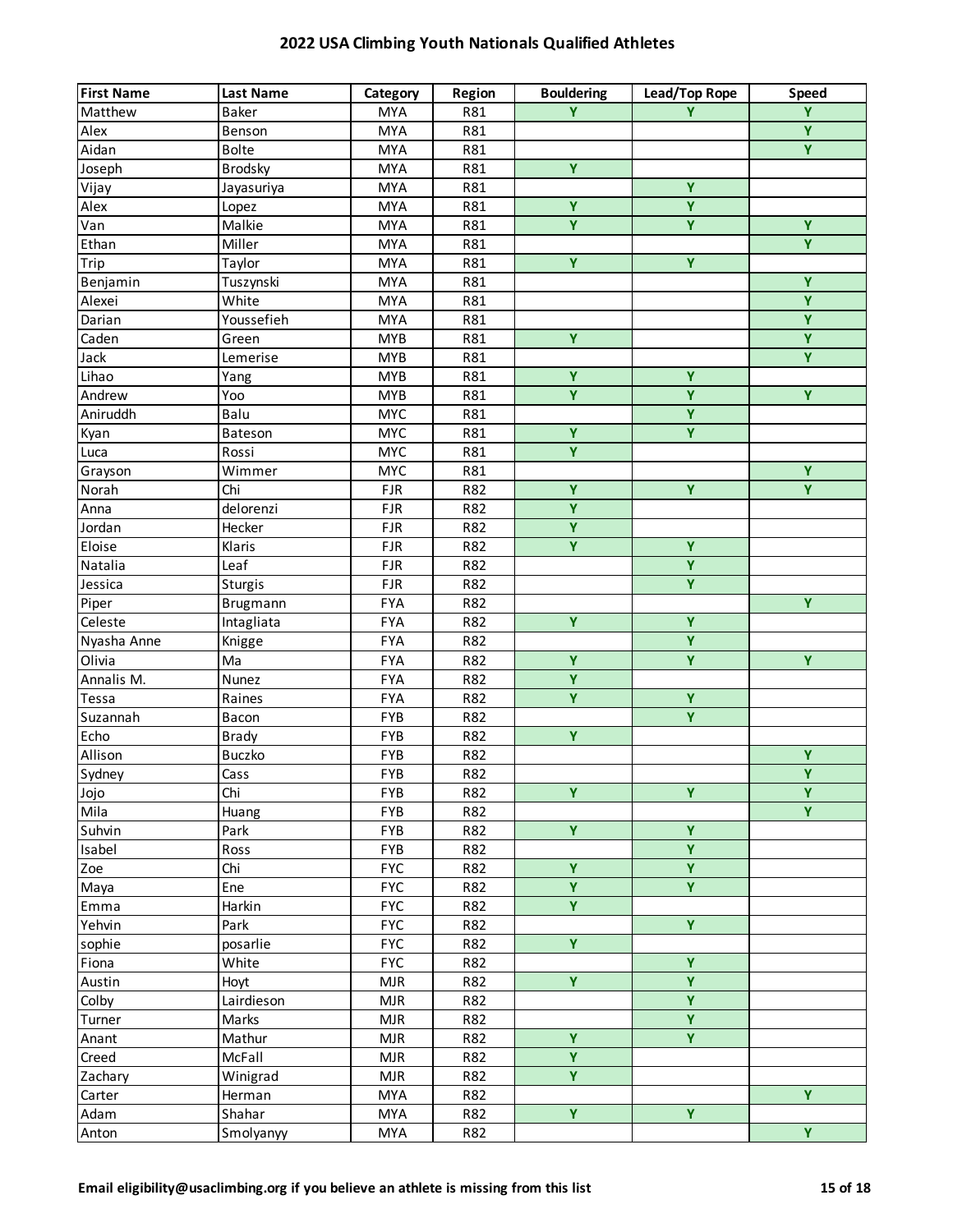| Ÿ<br>Wheeler<br><b>MYA</b><br>R82<br>Y<br>Benn<br>$\overline{Y}$<br><b>MYB</b><br>R82<br>Luca<br>Benga<br>Ÿ<br>Ÿ<br><b>MYB</b><br>R82<br>James<br><b>Burt</b><br>$\overline{\mathbf{Y}}$<br>$\overline{Y}$<br>$\overline{Y}$<br>Chi<br><b>MYB</b><br>R82<br>Auggie<br>$\overline{\mathbf{Y}}$<br>Dreyfuss<br><b>MYB</b><br>Luke<br>R82<br>$\overline{Y}$<br>Lukas<br>Kallio<br><b>MYB</b><br>R82<br>$\overline{\mathbf{Y}}$<br>Kelemen<br>Conor<br><b>MYB</b><br>R82<br>Ÿ<br>TJ<br>Libro<br><b>MYB</b><br>R82<br>$\overline{Y}$<br>Aidan<br>O'Flaherty<br><b>MYB</b><br>R82<br>$\overline{\mathbf{Y}}$<br>Y<br>Joshua<br>Platko<br><b>MYB</b><br>R82<br>Ÿ<br><b>MYB</b><br>Kyle<br>Yang<br>R82<br>$\overline{Y}$<br><b>Bethke</b><br><b>MYC</b><br>Owen<br>R82<br>Y.<br>Ÿ<br>Dexter<br><b>MYC</b><br>R82<br>Chase<br>Colden<br><b>MYC</b><br>Floss<br>R82<br>Y<br>Ÿ<br>Calvin<br>Kuehl<br><b>MYC</b><br>R82<br>$\overline{Y}$<br><b>MYC</b><br>$\overline{C}$ raig<br>Lathrop<br>R82<br><b>MYC</b><br>Ÿ<br>R82<br>Cameron<br>Liggett<br>Ÿ<br>Ÿ<br><b>MYC</b><br>Riley<br>R82<br>McMynne<br>$\overline{\mathbf{Y}}$<br>$\overline{Y}$<br>$\overline{Y}$<br>Bodhi<br><b>MYC</b><br>Pirog<br>R82<br>$\overline{\mathbf{Y}}$<br>Zoe<br><b>FJR</b><br>R91<br>Arms<br>$\overline{\mathbf{Y}}$<br>$\overline{Y}$<br>Adalea<br>FJR<br>R91<br>Khoo<br>$\overline{\mathbf{Y}}$<br>Ÿ<br>Emma Grace<br>Lehmann<br><b>FJR</b><br>R91<br>Y.<br>Ÿ<br><b>FJR</b><br>Katie<br>Rube<br>R91<br>Ÿ<br>Sadia<br>Weiner<br><b>FJR</b><br>R91<br>$\overline{Y}$<br>Elizabeth<br><b>FYA</b><br>R91<br>Astorina<br>$\overline{Y}$<br><b>FYA</b><br>R91<br><b>Bryanna</b><br>Huang<br>$\overline{Y}$<br>Molko<br><b>FYA</b><br>Livy<br>R91<br>Ÿ<br>Maia<br>Perillo<br><b>FYA</b><br>R91<br>$\overline{Y}$<br>Claire<br>Wilcox<br><b>FYA</b><br>R91<br>$\overline{Y}$<br>$\overline{\mathbf{Y}}$<br>Sabrina<br>FYB<br>Levine<br>R91<br>$\overline{Y}$<br>$\overline{Y}$<br>Olivia<br>FYB<br>R91<br>Long<br>$\overline{\mathbf{Y}}$<br>$\overline{\mathbf{Y}}$<br>Ella<br>FYB<br>Ng<br>R91<br>Ÿ<br>Ÿ<br>Ÿ<br>Sienna<br>FYB<br>R91<br>Perez<br>$\overline{Y}$<br>FYB<br>R91<br>Lena<br>Shamos<br>Ÿ<br><b>FYC</b><br>R91<br>Avery<br>Arms<br>$\overline{Y}$<br><b>FYC</b><br>$\overline{Y}$<br>$\overline{Y}$<br>Chiong<br>R91<br>Margo<br>Ÿ<br><b>FYC</b><br>Drobnyk<br>R91<br>Tessa<br>$\overline{Y}$<br>Hines<br><b>FYC</b><br>R91<br>Antigone<br>$\overline{Y}$<br>Jackson<br><b>FYC</b><br>R91<br>Kelsey<br>$\overline{\mathbf{Y}}$<br><b>FYC</b><br>Kenyon<br>R91<br>Lora<br>Y.<br>Julia<br><b>FYC</b><br>R91<br>Leavy<br>Y.<br><b>FYC</b><br>Charlie<br>Norman<br>R91<br>Ÿ<br>Y.<br>Olivia<br><b>FYC</b><br>R91<br>Perez<br>$\overline{\mathbf{Y}}$<br>Ÿ<br>Leff<br><b>MJR</b><br>R91<br>Isaac<br>$\overline{\mathbf{Y}}$<br>William<br>Moss<br><b>MJR</b><br>R91<br>$\overline{Y}$<br>Cole<br><b>MJR</b><br>R91<br>Nam<br>Ÿ<br>Oddi<br><b>MJR</b><br>R91<br>Lucas<br>Ÿ<br>Ÿ<br>Eli<br>Smith<br><b>MJR</b><br>R91<br>$\overline{Y}$<br>$\overline{Y}$<br><b>Brian</b><br><b>MJR</b><br>R91<br>Squire<br>$\overline{Y}$<br>$\overline{\mathbf{Y}}$<br><b>MJR</b><br>R91<br>Benjamin<br>Sweet<br>Y.<br><b>MYA</b><br>Cash<br>Burton<br>R91<br>Y.<br>Wyatt<br><b>MYA</b><br>R91<br>Elsner<br>Ÿ<br>R91<br>Jonah<br>Hotchkiss<br><b>MYA</b><br>Y.<br>Aidan<br>R91<br>Howard<br><b>MYA</b> | <b>First Name</b> | <b>Last Name</b> | Category | Region | <b>Bouldering</b> | Lead/Top Rope | Speed |
|--------------------------------------------------------------------------------------------------------------------------------------------------------------------------------------------------------------------------------------------------------------------------------------------------------------------------------------------------------------------------------------------------------------------------------------------------------------------------------------------------------------------------------------------------------------------------------------------------------------------------------------------------------------------------------------------------------------------------------------------------------------------------------------------------------------------------------------------------------------------------------------------------------------------------------------------------------------------------------------------------------------------------------------------------------------------------------------------------------------------------------------------------------------------------------------------------------------------------------------------------------------------------------------------------------------------------------------------------------------------------------------------------------------------------------------------------------------------------------------------------------------------------------------------------------------------------------------------------------------------------------------------------------------------------------------------------------------------------------------------------------------------------------------------------------------------------------------------------------------------------------------------------------------------------------------------------------------------------------------------------------------------------------------------------------------------------------------------------------------------------------------------------------------------------------------------------------------------------------------------------------------------------------------------------------------------------------------------------------------------------------------------------------------------------------------------------------------------------------------------------------------------------------------------------------------------------------------------------------------------------------------------------------------------------------------------------------------------------------------------------------------------------------------------------------------------------------------------------------------------------------------------------------------------------------------------------------------------------------------------------------------------------------------------------------------------------------------------------------------------------------------------------------------------------------------------------------------------------------------------------------------------------------------------------------------------------------------------------------------|-------------------|------------------|----------|--------|-------------------|---------------|-------|
|                                                                                                                                                                                                                                                                                                                                                                                                                                                                                                                                                                                                                                                                                                                                                                                                                                                                                                                                                                                                                                                                                                                                                                                                                                                                                                                                                                                                                                                                                                                                                                                                                                                                                                                                                                                                                                                                                                                                                                                                                                                                                                                                                                                                                                                                                                                                                                                                                                                                                                                                                                                                                                                                                                                                                                                                                                                                                                                                                                                                                                                                                                                                                                                                                                                                                                                                                              |                   |                  |          |        |                   |               |       |
|                                                                                                                                                                                                                                                                                                                                                                                                                                                                                                                                                                                                                                                                                                                                                                                                                                                                                                                                                                                                                                                                                                                                                                                                                                                                                                                                                                                                                                                                                                                                                                                                                                                                                                                                                                                                                                                                                                                                                                                                                                                                                                                                                                                                                                                                                                                                                                                                                                                                                                                                                                                                                                                                                                                                                                                                                                                                                                                                                                                                                                                                                                                                                                                                                                                                                                                                                              |                   |                  |          |        |                   |               |       |
|                                                                                                                                                                                                                                                                                                                                                                                                                                                                                                                                                                                                                                                                                                                                                                                                                                                                                                                                                                                                                                                                                                                                                                                                                                                                                                                                                                                                                                                                                                                                                                                                                                                                                                                                                                                                                                                                                                                                                                                                                                                                                                                                                                                                                                                                                                                                                                                                                                                                                                                                                                                                                                                                                                                                                                                                                                                                                                                                                                                                                                                                                                                                                                                                                                                                                                                                                              |                   |                  |          |        |                   |               |       |
|                                                                                                                                                                                                                                                                                                                                                                                                                                                                                                                                                                                                                                                                                                                                                                                                                                                                                                                                                                                                                                                                                                                                                                                                                                                                                                                                                                                                                                                                                                                                                                                                                                                                                                                                                                                                                                                                                                                                                                                                                                                                                                                                                                                                                                                                                                                                                                                                                                                                                                                                                                                                                                                                                                                                                                                                                                                                                                                                                                                                                                                                                                                                                                                                                                                                                                                                                              |                   |                  |          |        |                   |               |       |
|                                                                                                                                                                                                                                                                                                                                                                                                                                                                                                                                                                                                                                                                                                                                                                                                                                                                                                                                                                                                                                                                                                                                                                                                                                                                                                                                                                                                                                                                                                                                                                                                                                                                                                                                                                                                                                                                                                                                                                                                                                                                                                                                                                                                                                                                                                                                                                                                                                                                                                                                                                                                                                                                                                                                                                                                                                                                                                                                                                                                                                                                                                                                                                                                                                                                                                                                                              |                   |                  |          |        |                   |               |       |
|                                                                                                                                                                                                                                                                                                                                                                                                                                                                                                                                                                                                                                                                                                                                                                                                                                                                                                                                                                                                                                                                                                                                                                                                                                                                                                                                                                                                                                                                                                                                                                                                                                                                                                                                                                                                                                                                                                                                                                                                                                                                                                                                                                                                                                                                                                                                                                                                                                                                                                                                                                                                                                                                                                                                                                                                                                                                                                                                                                                                                                                                                                                                                                                                                                                                                                                                                              |                   |                  |          |        |                   |               |       |
|                                                                                                                                                                                                                                                                                                                                                                                                                                                                                                                                                                                                                                                                                                                                                                                                                                                                                                                                                                                                                                                                                                                                                                                                                                                                                                                                                                                                                                                                                                                                                                                                                                                                                                                                                                                                                                                                                                                                                                                                                                                                                                                                                                                                                                                                                                                                                                                                                                                                                                                                                                                                                                                                                                                                                                                                                                                                                                                                                                                                                                                                                                                                                                                                                                                                                                                                                              |                   |                  |          |        |                   |               |       |
|                                                                                                                                                                                                                                                                                                                                                                                                                                                                                                                                                                                                                                                                                                                                                                                                                                                                                                                                                                                                                                                                                                                                                                                                                                                                                                                                                                                                                                                                                                                                                                                                                                                                                                                                                                                                                                                                                                                                                                                                                                                                                                                                                                                                                                                                                                                                                                                                                                                                                                                                                                                                                                                                                                                                                                                                                                                                                                                                                                                                                                                                                                                                                                                                                                                                                                                                                              |                   |                  |          |        |                   |               |       |
|                                                                                                                                                                                                                                                                                                                                                                                                                                                                                                                                                                                                                                                                                                                                                                                                                                                                                                                                                                                                                                                                                                                                                                                                                                                                                                                                                                                                                                                                                                                                                                                                                                                                                                                                                                                                                                                                                                                                                                                                                                                                                                                                                                                                                                                                                                                                                                                                                                                                                                                                                                                                                                                                                                                                                                                                                                                                                                                                                                                                                                                                                                                                                                                                                                                                                                                                                              |                   |                  |          |        |                   |               |       |
|                                                                                                                                                                                                                                                                                                                                                                                                                                                                                                                                                                                                                                                                                                                                                                                                                                                                                                                                                                                                                                                                                                                                                                                                                                                                                                                                                                                                                                                                                                                                                                                                                                                                                                                                                                                                                                                                                                                                                                                                                                                                                                                                                                                                                                                                                                                                                                                                                                                                                                                                                                                                                                                                                                                                                                                                                                                                                                                                                                                                                                                                                                                                                                                                                                                                                                                                                              |                   |                  |          |        |                   |               |       |
|                                                                                                                                                                                                                                                                                                                                                                                                                                                                                                                                                                                                                                                                                                                                                                                                                                                                                                                                                                                                                                                                                                                                                                                                                                                                                                                                                                                                                                                                                                                                                                                                                                                                                                                                                                                                                                                                                                                                                                                                                                                                                                                                                                                                                                                                                                                                                                                                                                                                                                                                                                                                                                                                                                                                                                                                                                                                                                                                                                                                                                                                                                                                                                                                                                                                                                                                                              |                   |                  |          |        |                   |               |       |
|                                                                                                                                                                                                                                                                                                                                                                                                                                                                                                                                                                                                                                                                                                                                                                                                                                                                                                                                                                                                                                                                                                                                                                                                                                                                                                                                                                                                                                                                                                                                                                                                                                                                                                                                                                                                                                                                                                                                                                                                                                                                                                                                                                                                                                                                                                                                                                                                                                                                                                                                                                                                                                                                                                                                                                                                                                                                                                                                                                                                                                                                                                                                                                                                                                                                                                                                                              |                   |                  |          |        |                   |               |       |
|                                                                                                                                                                                                                                                                                                                                                                                                                                                                                                                                                                                                                                                                                                                                                                                                                                                                                                                                                                                                                                                                                                                                                                                                                                                                                                                                                                                                                                                                                                                                                                                                                                                                                                                                                                                                                                                                                                                                                                                                                                                                                                                                                                                                                                                                                                                                                                                                                                                                                                                                                                                                                                                                                                                                                                                                                                                                                                                                                                                                                                                                                                                                                                                                                                                                                                                                                              |                   |                  |          |        |                   |               |       |
|                                                                                                                                                                                                                                                                                                                                                                                                                                                                                                                                                                                                                                                                                                                                                                                                                                                                                                                                                                                                                                                                                                                                                                                                                                                                                                                                                                                                                                                                                                                                                                                                                                                                                                                                                                                                                                                                                                                                                                                                                                                                                                                                                                                                                                                                                                                                                                                                                                                                                                                                                                                                                                                                                                                                                                                                                                                                                                                                                                                                                                                                                                                                                                                                                                                                                                                                                              |                   |                  |          |        |                   |               |       |
|                                                                                                                                                                                                                                                                                                                                                                                                                                                                                                                                                                                                                                                                                                                                                                                                                                                                                                                                                                                                                                                                                                                                                                                                                                                                                                                                                                                                                                                                                                                                                                                                                                                                                                                                                                                                                                                                                                                                                                                                                                                                                                                                                                                                                                                                                                                                                                                                                                                                                                                                                                                                                                                                                                                                                                                                                                                                                                                                                                                                                                                                                                                                                                                                                                                                                                                                                              |                   |                  |          |        |                   |               |       |
|                                                                                                                                                                                                                                                                                                                                                                                                                                                                                                                                                                                                                                                                                                                                                                                                                                                                                                                                                                                                                                                                                                                                                                                                                                                                                                                                                                                                                                                                                                                                                                                                                                                                                                                                                                                                                                                                                                                                                                                                                                                                                                                                                                                                                                                                                                                                                                                                                                                                                                                                                                                                                                                                                                                                                                                                                                                                                                                                                                                                                                                                                                                                                                                                                                                                                                                                                              |                   |                  |          |        |                   |               |       |
|                                                                                                                                                                                                                                                                                                                                                                                                                                                                                                                                                                                                                                                                                                                                                                                                                                                                                                                                                                                                                                                                                                                                                                                                                                                                                                                                                                                                                                                                                                                                                                                                                                                                                                                                                                                                                                                                                                                                                                                                                                                                                                                                                                                                                                                                                                                                                                                                                                                                                                                                                                                                                                                                                                                                                                                                                                                                                                                                                                                                                                                                                                                                                                                                                                                                                                                                                              |                   |                  |          |        |                   |               |       |
|                                                                                                                                                                                                                                                                                                                                                                                                                                                                                                                                                                                                                                                                                                                                                                                                                                                                                                                                                                                                                                                                                                                                                                                                                                                                                                                                                                                                                                                                                                                                                                                                                                                                                                                                                                                                                                                                                                                                                                                                                                                                                                                                                                                                                                                                                                                                                                                                                                                                                                                                                                                                                                                                                                                                                                                                                                                                                                                                                                                                                                                                                                                                                                                                                                                                                                                                                              |                   |                  |          |        |                   |               |       |
|                                                                                                                                                                                                                                                                                                                                                                                                                                                                                                                                                                                                                                                                                                                                                                                                                                                                                                                                                                                                                                                                                                                                                                                                                                                                                                                                                                                                                                                                                                                                                                                                                                                                                                                                                                                                                                                                                                                                                                                                                                                                                                                                                                                                                                                                                                                                                                                                                                                                                                                                                                                                                                                                                                                                                                                                                                                                                                                                                                                                                                                                                                                                                                                                                                                                                                                                                              |                   |                  |          |        |                   |               |       |
|                                                                                                                                                                                                                                                                                                                                                                                                                                                                                                                                                                                                                                                                                                                                                                                                                                                                                                                                                                                                                                                                                                                                                                                                                                                                                                                                                                                                                                                                                                                                                                                                                                                                                                                                                                                                                                                                                                                                                                                                                                                                                                                                                                                                                                                                                                                                                                                                                                                                                                                                                                                                                                                                                                                                                                                                                                                                                                                                                                                                                                                                                                                                                                                                                                                                                                                                                              |                   |                  |          |        |                   |               |       |
|                                                                                                                                                                                                                                                                                                                                                                                                                                                                                                                                                                                                                                                                                                                                                                                                                                                                                                                                                                                                                                                                                                                                                                                                                                                                                                                                                                                                                                                                                                                                                                                                                                                                                                                                                                                                                                                                                                                                                                                                                                                                                                                                                                                                                                                                                                                                                                                                                                                                                                                                                                                                                                                                                                                                                                                                                                                                                                                                                                                                                                                                                                                                                                                                                                                                                                                                                              |                   |                  |          |        |                   |               |       |
|                                                                                                                                                                                                                                                                                                                                                                                                                                                                                                                                                                                                                                                                                                                                                                                                                                                                                                                                                                                                                                                                                                                                                                                                                                                                                                                                                                                                                                                                                                                                                                                                                                                                                                                                                                                                                                                                                                                                                                                                                                                                                                                                                                                                                                                                                                                                                                                                                                                                                                                                                                                                                                                                                                                                                                                                                                                                                                                                                                                                                                                                                                                                                                                                                                                                                                                                                              |                   |                  |          |        |                   |               |       |
|                                                                                                                                                                                                                                                                                                                                                                                                                                                                                                                                                                                                                                                                                                                                                                                                                                                                                                                                                                                                                                                                                                                                                                                                                                                                                                                                                                                                                                                                                                                                                                                                                                                                                                                                                                                                                                                                                                                                                                                                                                                                                                                                                                                                                                                                                                                                                                                                                                                                                                                                                                                                                                                                                                                                                                                                                                                                                                                                                                                                                                                                                                                                                                                                                                                                                                                                                              |                   |                  |          |        |                   |               |       |
|                                                                                                                                                                                                                                                                                                                                                                                                                                                                                                                                                                                                                                                                                                                                                                                                                                                                                                                                                                                                                                                                                                                                                                                                                                                                                                                                                                                                                                                                                                                                                                                                                                                                                                                                                                                                                                                                                                                                                                                                                                                                                                                                                                                                                                                                                                                                                                                                                                                                                                                                                                                                                                                                                                                                                                                                                                                                                                                                                                                                                                                                                                                                                                                                                                                                                                                                                              |                   |                  |          |        |                   |               |       |
|                                                                                                                                                                                                                                                                                                                                                                                                                                                                                                                                                                                                                                                                                                                                                                                                                                                                                                                                                                                                                                                                                                                                                                                                                                                                                                                                                                                                                                                                                                                                                                                                                                                                                                                                                                                                                                                                                                                                                                                                                                                                                                                                                                                                                                                                                                                                                                                                                                                                                                                                                                                                                                                                                                                                                                                                                                                                                                                                                                                                                                                                                                                                                                                                                                                                                                                                                              |                   |                  |          |        |                   |               |       |
|                                                                                                                                                                                                                                                                                                                                                                                                                                                                                                                                                                                                                                                                                                                                                                                                                                                                                                                                                                                                                                                                                                                                                                                                                                                                                                                                                                                                                                                                                                                                                                                                                                                                                                                                                                                                                                                                                                                                                                                                                                                                                                                                                                                                                                                                                                                                                                                                                                                                                                                                                                                                                                                                                                                                                                                                                                                                                                                                                                                                                                                                                                                                                                                                                                                                                                                                                              |                   |                  |          |        |                   |               |       |
|                                                                                                                                                                                                                                                                                                                                                                                                                                                                                                                                                                                                                                                                                                                                                                                                                                                                                                                                                                                                                                                                                                                                                                                                                                                                                                                                                                                                                                                                                                                                                                                                                                                                                                                                                                                                                                                                                                                                                                                                                                                                                                                                                                                                                                                                                                                                                                                                                                                                                                                                                                                                                                                                                                                                                                                                                                                                                                                                                                                                                                                                                                                                                                                                                                                                                                                                                              |                   |                  |          |        |                   |               |       |
|                                                                                                                                                                                                                                                                                                                                                                                                                                                                                                                                                                                                                                                                                                                                                                                                                                                                                                                                                                                                                                                                                                                                                                                                                                                                                                                                                                                                                                                                                                                                                                                                                                                                                                                                                                                                                                                                                                                                                                                                                                                                                                                                                                                                                                                                                                                                                                                                                                                                                                                                                                                                                                                                                                                                                                                                                                                                                                                                                                                                                                                                                                                                                                                                                                                                                                                                                              |                   |                  |          |        |                   |               |       |
|                                                                                                                                                                                                                                                                                                                                                                                                                                                                                                                                                                                                                                                                                                                                                                                                                                                                                                                                                                                                                                                                                                                                                                                                                                                                                                                                                                                                                                                                                                                                                                                                                                                                                                                                                                                                                                                                                                                                                                                                                                                                                                                                                                                                                                                                                                                                                                                                                                                                                                                                                                                                                                                                                                                                                                                                                                                                                                                                                                                                                                                                                                                                                                                                                                                                                                                                                              |                   |                  |          |        |                   |               |       |
|                                                                                                                                                                                                                                                                                                                                                                                                                                                                                                                                                                                                                                                                                                                                                                                                                                                                                                                                                                                                                                                                                                                                                                                                                                                                                                                                                                                                                                                                                                                                                                                                                                                                                                                                                                                                                                                                                                                                                                                                                                                                                                                                                                                                                                                                                                                                                                                                                                                                                                                                                                                                                                                                                                                                                                                                                                                                                                                                                                                                                                                                                                                                                                                                                                                                                                                                                              |                   |                  |          |        |                   |               |       |
|                                                                                                                                                                                                                                                                                                                                                                                                                                                                                                                                                                                                                                                                                                                                                                                                                                                                                                                                                                                                                                                                                                                                                                                                                                                                                                                                                                                                                                                                                                                                                                                                                                                                                                                                                                                                                                                                                                                                                                                                                                                                                                                                                                                                                                                                                                                                                                                                                                                                                                                                                                                                                                                                                                                                                                                                                                                                                                                                                                                                                                                                                                                                                                                                                                                                                                                                                              |                   |                  |          |        |                   |               |       |
|                                                                                                                                                                                                                                                                                                                                                                                                                                                                                                                                                                                                                                                                                                                                                                                                                                                                                                                                                                                                                                                                                                                                                                                                                                                                                                                                                                                                                                                                                                                                                                                                                                                                                                                                                                                                                                                                                                                                                                                                                                                                                                                                                                                                                                                                                                                                                                                                                                                                                                                                                                                                                                                                                                                                                                                                                                                                                                                                                                                                                                                                                                                                                                                                                                                                                                                                                              |                   |                  |          |        |                   |               |       |
|                                                                                                                                                                                                                                                                                                                                                                                                                                                                                                                                                                                                                                                                                                                                                                                                                                                                                                                                                                                                                                                                                                                                                                                                                                                                                                                                                                                                                                                                                                                                                                                                                                                                                                                                                                                                                                                                                                                                                                                                                                                                                                                                                                                                                                                                                                                                                                                                                                                                                                                                                                                                                                                                                                                                                                                                                                                                                                                                                                                                                                                                                                                                                                                                                                                                                                                                                              |                   |                  |          |        |                   |               |       |
|                                                                                                                                                                                                                                                                                                                                                                                                                                                                                                                                                                                                                                                                                                                                                                                                                                                                                                                                                                                                                                                                                                                                                                                                                                                                                                                                                                                                                                                                                                                                                                                                                                                                                                                                                                                                                                                                                                                                                                                                                                                                                                                                                                                                                                                                                                                                                                                                                                                                                                                                                                                                                                                                                                                                                                                                                                                                                                                                                                                                                                                                                                                                                                                                                                                                                                                                                              |                   |                  |          |        |                   |               |       |
|                                                                                                                                                                                                                                                                                                                                                                                                                                                                                                                                                                                                                                                                                                                                                                                                                                                                                                                                                                                                                                                                                                                                                                                                                                                                                                                                                                                                                                                                                                                                                                                                                                                                                                                                                                                                                                                                                                                                                                                                                                                                                                                                                                                                                                                                                                                                                                                                                                                                                                                                                                                                                                                                                                                                                                                                                                                                                                                                                                                                                                                                                                                                                                                                                                                                                                                                                              |                   |                  |          |        |                   |               |       |
|                                                                                                                                                                                                                                                                                                                                                                                                                                                                                                                                                                                                                                                                                                                                                                                                                                                                                                                                                                                                                                                                                                                                                                                                                                                                                                                                                                                                                                                                                                                                                                                                                                                                                                                                                                                                                                                                                                                                                                                                                                                                                                                                                                                                                                                                                                                                                                                                                                                                                                                                                                                                                                                                                                                                                                                                                                                                                                                                                                                                                                                                                                                                                                                                                                                                                                                                                              |                   |                  |          |        |                   |               |       |
|                                                                                                                                                                                                                                                                                                                                                                                                                                                                                                                                                                                                                                                                                                                                                                                                                                                                                                                                                                                                                                                                                                                                                                                                                                                                                                                                                                                                                                                                                                                                                                                                                                                                                                                                                                                                                                                                                                                                                                                                                                                                                                                                                                                                                                                                                                                                                                                                                                                                                                                                                                                                                                                                                                                                                                                                                                                                                                                                                                                                                                                                                                                                                                                                                                                                                                                                                              |                   |                  |          |        |                   |               |       |
|                                                                                                                                                                                                                                                                                                                                                                                                                                                                                                                                                                                                                                                                                                                                                                                                                                                                                                                                                                                                                                                                                                                                                                                                                                                                                                                                                                                                                                                                                                                                                                                                                                                                                                                                                                                                                                                                                                                                                                                                                                                                                                                                                                                                                                                                                                                                                                                                                                                                                                                                                                                                                                                                                                                                                                                                                                                                                                                                                                                                                                                                                                                                                                                                                                                                                                                                                              |                   |                  |          |        |                   |               |       |
|                                                                                                                                                                                                                                                                                                                                                                                                                                                                                                                                                                                                                                                                                                                                                                                                                                                                                                                                                                                                                                                                                                                                                                                                                                                                                                                                                                                                                                                                                                                                                                                                                                                                                                                                                                                                                                                                                                                                                                                                                                                                                                                                                                                                                                                                                                                                                                                                                                                                                                                                                                                                                                                                                                                                                                                                                                                                                                                                                                                                                                                                                                                                                                                                                                                                                                                                                              |                   |                  |          |        |                   |               |       |
|                                                                                                                                                                                                                                                                                                                                                                                                                                                                                                                                                                                                                                                                                                                                                                                                                                                                                                                                                                                                                                                                                                                                                                                                                                                                                                                                                                                                                                                                                                                                                                                                                                                                                                                                                                                                                                                                                                                                                                                                                                                                                                                                                                                                                                                                                                                                                                                                                                                                                                                                                                                                                                                                                                                                                                                                                                                                                                                                                                                                                                                                                                                                                                                                                                                                                                                                                              |                   |                  |          |        |                   |               |       |
|                                                                                                                                                                                                                                                                                                                                                                                                                                                                                                                                                                                                                                                                                                                                                                                                                                                                                                                                                                                                                                                                                                                                                                                                                                                                                                                                                                                                                                                                                                                                                                                                                                                                                                                                                                                                                                                                                                                                                                                                                                                                                                                                                                                                                                                                                                                                                                                                                                                                                                                                                                                                                                                                                                                                                                                                                                                                                                                                                                                                                                                                                                                                                                                                                                                                                                                                                              |                   |                  |          |        |                   |               |       |
|                                                                                                                                                                                                                                                                                                                                                                                                                                                                                                                                                                                                                                                                                                                                                                                                                                                                                                                                                                                                                                                                                                                                                                                                                                                                                                                                                                                                                                                                                                                                                                                                                                                                                                                                                                                                                                                                                                                                                                                                                                                                                                                                                                                                                                                                                                                                                                                                                                                                                                                                                                                                                                                                                                                                                                                                                                                                                                                                                                                                                                                                                                                                                                                                                                                                                                                                                              |                   |                  |          |        |                   |               |       |
|                                                                                                                                                                                                                                                                                                                                                                                                                                                                                                                                                                                                                                                                                                                                                                                                                                                                                                                                                                                                                                                                                                                                                                                                                                                                                                                                                                                                                                                                                                                                                                                                                                                                                                                                                                                                                                                                                                                                                                                                                                                                                                                                                                                                                                                                                                                                                                                                                                                                                                                                                                                                                                                                                                                                                                                                                                                                                                                                                                                                                                                                                                                                                                                                                                                                                                                                                              |                   |                  |          |        |                   |               |       |
|                                                                                                                                                                                                                                                                                                                                                                                                                                                                                                                                                                                                                                                                                                                                                                                                                                                                                                                                                                                                                                                                                                                                                                                                                                                                                                                                                                                                                                                                                                                                                                                                                                                                                                                                                                                                                                                                                                                                                                                                                                                                                                                                                                                                                                                                                                                                                                                                                                                                                                                                                                                                                                                                                                                                                                                                                                                                                                                                                                                                                                                                                                                                                                                                                                                                                                                                                              |                   |                  |          |        |                   |               |       |
|                                                                                                                                                                                                                                                                                                                                                                                                                                                                                                                                                                                                                                                                                                                                                                                                                                                                                                                                                                                                                                                                                                                                                                                                                                                                                                                                                                                                                                                                                                                                                                                                                                                                                                                                                                                                                                                                                                                                                                                                                                                                                                                                                                                                                                                                                                                                                                                                                                                                                                                                                                                                                                                                                                                                                                                                                                                                                                                                                                                                                                                                                                                                                                                                                                                                                                                                                              |                   |                  |          |        |                   |               |       |
|                                                                                                                                                                                                                                                                                                                                                                                                                                                                                                                                                                                                                                                                                                                                                                                                                                                                                                                                                                                                                                                                                                                                                                                                                                                                                                                                                                                                                                                                                                                                                                                                                                                                                                                                                                                                                                                                                                                                                                                                                                                                                                                                                                                                                                                                                                                                                                                                                                                                                                                                                                                                                                                                                                                                                                                                                                                                                                                                                                                                                                                                                                                                                                                                                                                                                                                                                              |                   |                  |          |        |                   |               |       |
|                                                                                                                                                                                                                                                                                                                                                                                                                                                                                                                                                                                                                                                                                                                                                                                                                                                                                                                                                                                                                                                                                                                                                                                                                                                                                                                                                                                                                                                                                                                                                                                                                                                                                                                                                                                                                                                                                                                                                                                                                                                                                                                                                                                                                                                                                                                                                                                                                                                                                                                                                                                                                                                                                                                                                                                                                                                                                                                                                                                                                                                                                                                                                                                                                                                                                                                                                              |                   |                  |          |        |                   |               |       |
|                                                                                                                                                                                                                                                                                                                                                                                                                                                                                                                                                                                                                                                                                                                                                                                                                                                                                                                                                                                                                                                                                                                                                                                                                                                                                                                                                                                                                                                                                                                                                                                                                                                                                                                                                                                                                                                                                                                                                                                                                                                                                                                                                                                                                                                                                                                                                                                                                                                                                                                                                                                                                                                                                                                                                                                                                                                                                                                                                                                                                                                                                                                                                                                                                                                                                                                                                              |                   |                  |          |        |                   |               |       |
|                                                                                                                                                                                                                                                                                                                                                                                                                                                                                                                                                                                                                                                                                                                                                                                                                                                                                                                                                                                                                                                                                                                                                                                                                                                                                                                                                                                                                                                                                                                                                                                                                                                                                                                                                                                                                                                                                                                                                                                                                                                                                                                                                                                                                                                                                                                                                                                                                                                                                                                                                                                                                                                                                                                                                                                                                                                                                                                                                                                                                                                                                                                                                                                                                                                                                                                                                              |                   |                  |          |        |                   |               |       |
|                                                                                                                                                                                                                                                                                                                                                                                                                                                                                                                                                                                                                                                                                                                                                                                                                                                                                                                                                                                                                                                                                                                                                                                                                                                                                                                                                                                                                                                                                                                                                                                                                                                                                                                                                                                                                                                                                                                                                                                                                                                                                                                                                                                                                                                                                                                                                                                                                                                                                                                                                                                                                                                                                                                                                                                                                                                                                                                                                                                                                                                                                                                                                                                                                                                                                                                                                              |                   |                  |          |        |                   |               |       |
|                                                                                                                                                                                                                                                                                                                                                                                                                                                                                                                                                                                                                                                                                                                                                                                                                                                                                                                                                                                                                                                                                                                                                                                                                                                                                                                                                                                                                                                                                                                                                                                                                                                                                                                                                                                                                                                                                                                                                                                                                                                                                                                                                                                                                                                                                                                                                                                                                                                                                                                                                                                                                                                                                                                                                                                                                                                                                                                                                                                                                                                                                                                                                                                                                                                                                                                                                              |                   |                  |          |        |                   |               |       |
|                                                                                                                                                                                                                                                                                                                                                                                                                                                                                                                                                                                                                                                                                                                                                                                                                                                                                                                                                                                                                                                                                                                                                                                                                                                                                                                                                                                                                                                                                                                                                                                                                                                                                                                                                                                                                                                                                                                                                                                                                                                                                                                                                                                                                                                                                                                                                                                                                                                                                                                                                                                                                                                                                                                                                                                                                                                                                                                                                                                                                                                                                                                                                                                                                                                                                                                                                              |                   |                  |          |        |                   |               |       |
|                                                                                                                                                                                                                                                                                                                                                                                                                                                                                                                                                                                                                                                                                                                                                                                                                                                                                                                                                                                                                                                                                                                                                                                                                                                                                                                                                                                                                                                                                                                                                                                                                                                                                                                                                                                                                                                                                                                                                                                                                                                                                                                                                                                                                                                                                                                                                                                                                                                                                                                                                                                                                                                                                                                                                                                                                                                                                                                                                                                                                                                                                                                                                                                                                                                                                                                                                              |                   |                  |          |        |                   |               |       |
|                                                                                                                                                                                                                                                                                                                                                                                                                                                                                                                                                                                                                                                                                                                                                                                                                                                                                                                                                                                                                                                                                                                                                                                                                                                                                                                                                                                                                                                                                                                                                                                                                                                                                                                                                                                                                                                                                                                                                                                                                                                                                                                                                                                                                                                                                                                                                                                                                                                                                                                                                                                                                                                                                                                                                                                                                                                                                                                                                                                                                                                                                                                                                                                                                                                                                                                                                              |                   |                  |          |        |                   |               |       |
| $\overline{\mathbf{Y}}$<br>R91<br>Justin<br>Kim<br><b>MYA</b>                                                                                                                                                                                                                                                                                                                                                                                                                                                                                                                                                                                                                                                                                                                                                                                                                                                                                                                                                                                                                                                                                                                                                                                                                                                                                                                                                                                                                                                                                                                                                                                                                                                                                                                                                                                                                                                                                                                                                                                                                                                                                                                                                                                                                                                                                                                                                                                                                                                                                                                                                                                                                                                                                                                                                                                                                                                                                                                                                                                                                                                                                                                                                                                                                                                                                                |                   |                  |          |        |                   |               |       |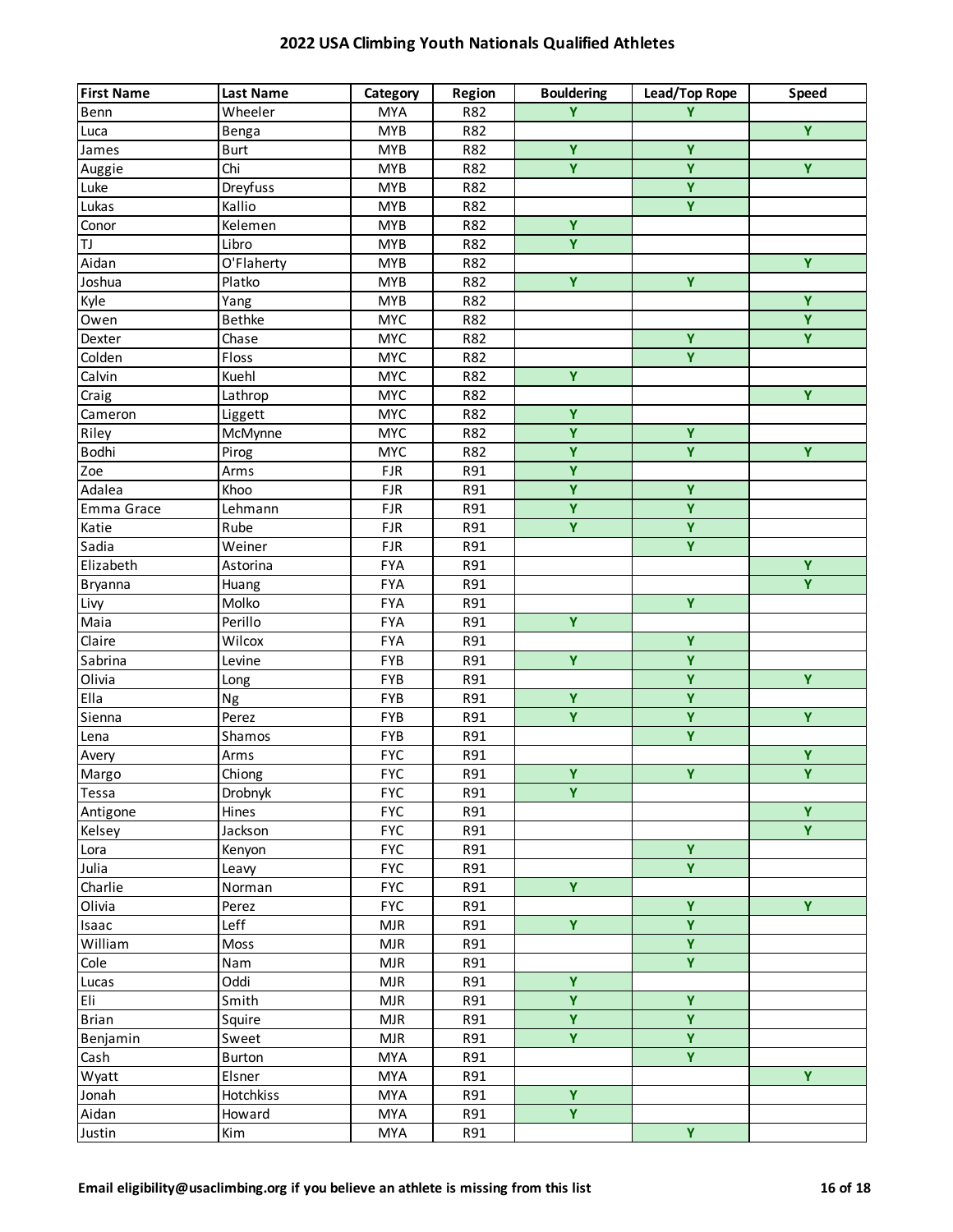| <b>MYA</b><br>R91<br>Y<br>Sam<br>Lerner Dreamer<br>Zach<br><b>MYA</b><br>R91<br>Ozols   | $\overline{Y}$          |
|-----------------------------------------------------------------------------------------|-------------------------|
|                                                                                         |                         |
|                                                                                         |                         |
| $\overline{Y}$<br>Almeida<br><b>MYB</b><br>R91<br>Ryan                                  |                         |
| $\overline{\mathbf{Y}}$<br>Russell<br><b>MYB</b><br>R91<br>Boyer                        | $\overline{Y}$          |
| $\overline{Y}$<br>Quentin<br>Cutone<br><b>MYB</b><br>R91                                |                         |
| $\overline{\mathsf{Y}}$<br>$\overline{Y}$<br>Alex<br>Lesle<br><b>MYB</b><br>R91         |                         |
| $\overline{Y}$<br>Dashiel<br>Peacock<br><b>MYB</b><br>R91                               |                         |
| Ÿ<br><b>Beckett</b><br><b>MYC</b><br>Ballow<br>R91                                      | Ÿ                       |
| Nolan<br><b>MYC</b><br><b>Brower</b><br>R91                                             | Y.                      |
| $\overline{Y}$<br>Ÿ<br>Dimitrios<br><b>MYC</b><br>Grapsas<br>R91                        |                         |
| <b>MYC</b><br>Aidan<br>R91<br>Gray                                                      | Y                       |
| Ollie<br>Ÿ<br><b>MYC</b><br>R91<br>Huss                                                 |                         |
| <b>MYC</b><br>Johnson<br>R91<br>Fynn                                                    | Y.                      |
| $\overline{Y}$<br>$\overline{Y}$<br><b>MYC</b><br>R91<br>Lester<br>Shamos               |                         |
| $\overline{Y}$<br><b>MYC</b><br>Matthew<br>Wilcox<br>R91                                |                         |
| $\overline{\mathbf{Y}}$<br>$\overline{Y}$<br>Marielle<br>Horstmann<br><b>FJR</b><br>R92 |                         |
| $\overline{\mathbf{Y}}$<br>Clara<br>Johnson<br><b>FJR</b><br>R92                        |                         |
| Ÿ<br>Ella<br>Yolen<br><b>FJR</b><br>R92                                                 | Y                       |
| $\overline{\mathbf{Y}}$<br>Addie<br>Ÿ<br>R92<br>Caster<br><b>FYA</b>                    |                         |
| $\overline{Y}$<br>Olivia<br>Y<br>Finn<br><b>FYA</b><br>R92                              |                         |
| $\overline{\mathbf{Y}}$<br><b>FYA</b><br>R92<br>Delaney<br>Lucia                        | $\overline{Y}$          |
| $\overline{Y}$<br>Sophie<br>Miller<br><b>FYA</b><br>R92                                 |                         |
| Abby<br>R92<br><b>FYA</b><br>Myerberg                                                   | Y                       |
| $\overline{Y}$<br>$\overline{Y}$<br>Anabelle<br><b>FYA</b><br>R92<br>Teng               | $\overline{Y}$          |
| Vakoc<br><b>FYA</b><br>R92<br>Mia                                                       | $\overline{Y}$          |
| $\overline{Y}$<br>Cassie<br><b>FYA</b><br>Wang<br>R92                                   |                         |
| Ella<br><b>FYB</b><br>R92<br>Adams                                                      | $\overline{Y}$          |
| Ÿ<br>Y<br>FYB<br>R92<br>Lucy<br>Drury                                                   | $\overline{Y}$          |
| Merel<br>Heilbron<br><b>FYB</b><br>R92                                                  | $\overline{Y}$          |
| $\overline{Y}$<br>Korf<br>FYB<br>R92<br>Izzy                                            | $\overline{Y}$          |
| $\overline{Y}$<br>Maddie<br><b>FYB</b><br>R92<br>Ngo                                    | $\overline{Y}$          |
| Hannah<br><b>FYB</b><br>R92<br>Zizlsperger                                              | $\overline{Y}$          |
| <b>FYC</b><br>Amelia<br>R92<br>Berliner                                                 | $\overline{Y}$          |
| $\overline{Y}$<br>$\overline{Y}$<br>Isabelle<br><b>FYC</b><br>R92<br>Case               |                         |
| <b>FYC</b><br>Cece<br>R92<br>Fremont                                                    | $\overline{\mathbf{Y}}$ |
| $\overline{Y}$<br><b>FYC</b><br>Piper<br>Hutchins<br>R92                                | $\overline{Y}$          |
| Ÿ<br>Sutliff<br><b>FYC</b><br>Tessa<br>R92                                              | Y                       |
| Ÿ<br><b>FYC</b><br>Yueh<br>R92<br><b>Brianna</b>                                        | $\overline{Y}$          |
| <b>MJR</b><br>R92<br>Ryan<br>Bauer                                                      | $\overline{Y}$          |
| $\overline{\mathbf{Y}}$<br>Y<br>Julian<br><b>Bresler</b><br><b>MJR</b><br>R92           |                         |
| $\overline{Y}$<br>Jack<br>Czenszak<br><b>MJR</b><br>R92                                 |                         |
| Fisher<br>Fehrenbach<br><b>MJR</b><br>R92                                               | $\overline{Y}$          |
| Alex<br>Ma<br><b>MJR</b><br>R92                                                         | Y                       |
| O'Mara<br>Sean<br><b>MJR</b><br>R92                                                     | $\overline{Y}$          |
| <b>MJR</b><br>Saoshan<br>Tan<br>R92                                                     | $\overline{Y}$          |
| Westerburg<br>Ethan<br><b>MJR</b><br>R92                                                | $\overline{Y}$          |
| Y.<br><b>MJR</b><br>R92<br>Aaron<br>Ziller                                              |                         |
| Andre<br><b>MYA</b><br>R92<br>Forrest                                                   | Ÿ                       |
| Collin<br>Atwell<br><b>MYA</b><br>R92                                                   | Y.                      |
| Ÿ<br>Aidan<br><b>Bulovic</b><br><b>MYA</b><br>R92                                       | Y.                      |
| Y.<br>Patrick<br><b>MYA</b><br>R92<br>Daly                                              |                         |
| $\overline{Y}$<br><b>MYA</b><br>R92<br>Chance<br>Guyton                                 |                         |
| Y<br>Daniel<br>Kolman<br><b>MYA</b><br>R92                                              |                         |
| $\overline{Y}$<br>Ÿ<br><b>MYA</b><br>R92<br>Graham<br>Owens                             |                         |
| $\overline{Y}$<br>Sallee<br>MYA<br>R92<br>Ryan                                          |                         |